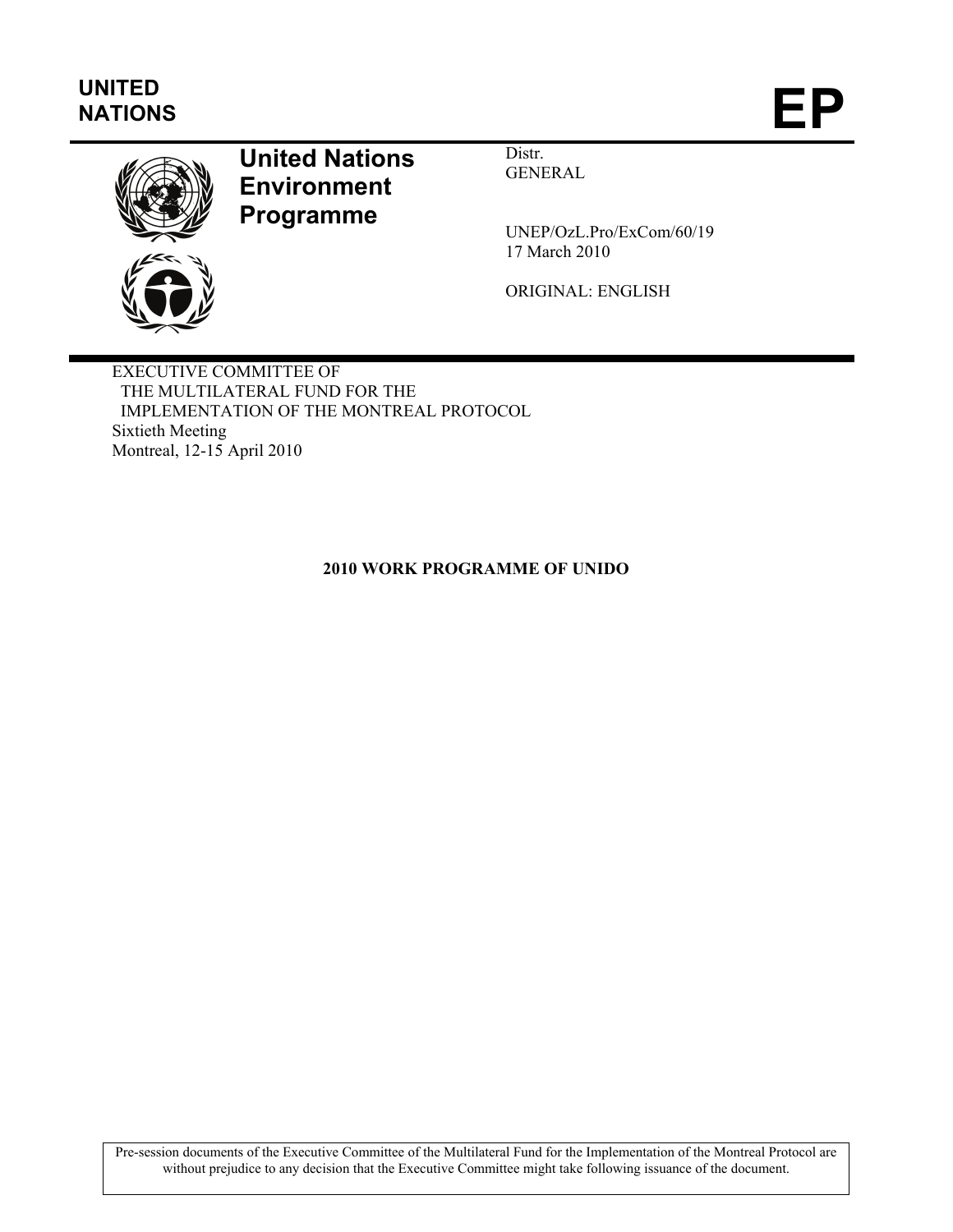# **COMMENTS AND RECOMMENDATION OF THE FUND SECRETARIAT**

1. UNIDO is requesting approval from the Executive Committee of US \$1,355,000 for its 2010 Work Programme, plus agency support costs of US \$102,225. The Work Programme is attached to this document.

2. The activities proposed in UNIDO's Work Programme s are presented in Table 1 below:

| Country                                                        | <b>Activity/Project</b>                                                                                            | Amount<br><b>Requested</b> | Amount<br>Recommended |  |  |
|----------------------------------------------------------------|--------------------------------------------------------------------------------------------------------------------|----------------------------|-----------------------|--|--|
|                                                                |                                                                                                                    | (USS)                      | (USS)                 |  |  |
|                                                                | SECTION A: ACTIVITIES RECOMMENDED FOR BLANKET APPROVAL                                                             |                            |                       |  |  |
|                                                                | A1. Project preparation for HCFC phase-out management plans (HPMP):                                                |                            |                       |  |  |
| Somalia                                                        | Preparation for HCFC phase-out management plans (HPMP)                                                             | 85,000                     | 85,000                |  |  |
|                                                                | Subtotal for A1:                                                                                                   | 85,000                     | 85,000                |  |  |
|                                                                | A2. Technical assistance and preparatory assistance for methyl bromide:                                            |                            |                       |  |  |
| Kenya                                                          | Elimination of controlled uses of methyl bromide (post-                                                            | 40,000                     | 40,000                |  |  |
|                                                                | harvest sector)                                                                                                    |                            |                       |  |  |
| Mozambique                                                     | Technical assistance for the elimination of controlled uses of                                                     | 40,000                     | 40,000                |  |  |
|                                                                | methyl bromide (soil fumigation)                                                                                   |                            |                       |  |  |
|                                                                | Subtotal for A2:                                                                                                   | 80,000                     | 80,000                |  |  |
|                                                                | A3. Project preparation for HCFC phase-out investment:                                                             |                            |                       |  |  |
| Bahrain                                                        | Project preparation for investment activities in the air-                                                          | 30,000                     | 30,000                |  |  |
| Ecuador                                                        | conditioning sectors<br>Project preparation for HCFC investment activities for the                                 |                            |                       |  |  |
|                                                                | foam manufacturing sector                                                                                          | 60,000                     | 60,000                |  |  |
| Guatemala                                                      | Project preparation for HCFC investment activities in the                                                          | 60,000                     | 60,000                |  |  |
|                                                                | foam sector                                                                                                        |                            |                       |  |  |
| Morocco                                                        | Project preparation for HCFC investment activities in the                                                          | 40,000                     | 40,000                |  |  |
|                                                                | refrigeration and air-conditioning sectors                                                                         |                            |                       |  |  |
| Morocco                                                        | Project preparation for HCFC investment activities foam                                                            | 60,000                     | 60,000                |  |  |
|                                                                | sector                                                                                                             |                            |                       |  |  |
| Qatar                                                          | Project preparation for HCFC investment activities in the XPS                                                      | 80,000                     | 80,000                |  |  |
|                                                                | foam sector                                                                                                        |                            |                       |  |  |
| Uruguay                                                        | Project preparation for HCFC investment activities in the                                                          | 50,000                     | 50,000                |  |  |
|                                                                | refrigeration manufacturing sector                                                                                 |                            |                       |  |  |
| Bolivian<br>The                                                | Project preparation for HCFC investment activities in the                                                          | 100,000                    | 100,000               |  |  |
| Republic<br>of                                                 | foam sector                                                                                                        |                            |                       |  |  |
| Venezuela                                                      |                                                                                                                    |                            |                       |  |  |
| The<br>Bolivian                                                | Project preparation for HCFC investment activities in the                                                          | 100,000                    | 100,000               |  |  |
| Republic<br>of                                                 | refrigeration and air-conditioning manufacturing sectors                                                           |                            |                       |  |  |
| Venezuela                                                      |                                                                                                                    |                            |                       |  |  |
|                                                                | Subtotal for A3:                                                                                                   | 580,000                    | 580,000               |  |  |
| SECTION B: ACTIVITIES RECOMMENDED FOR INDIVIDUAL CONSIDERATION |                                                                                                                    |                            |                       |  |  |
|                                                                | B1. Project preparation for HCFC phase-out investment:                                                             |                            |                       |  |  |
|                                                                | Saudi Arabia Project preparation for HCFC investment activities for large                                          | 80,000                     | $80,000*$             |  |  |
|                                                                | AC manufacturers in the refrigeration sector (4 companies)                                                         |                            |                       |  |  |
| Saudi Arabia                                                   | Project preparation for HCFC investment activities in the                                                          | 80,000                     | 80,000*               |  |  |
|                                                                | foam sector (4 companies)                                                                                          |                            | 160,000*              |  |  |
|                                                                | Subtotal of B1:                                                                                                    | 160,000                    |                       |  |  |
| China                                                          | B2. Project preparation for HCFC demonstration projects:<br>Project preparation for a demonstration project for HC | 30,000                     | 30,000*               |  |  |
|                                                                | blowing agent in the XPS sector                                                                                    |                            |                       |  |  |

# Table 1: UNIDO's Work Programme

Subtotal for B2:  $30,000$  30,000\*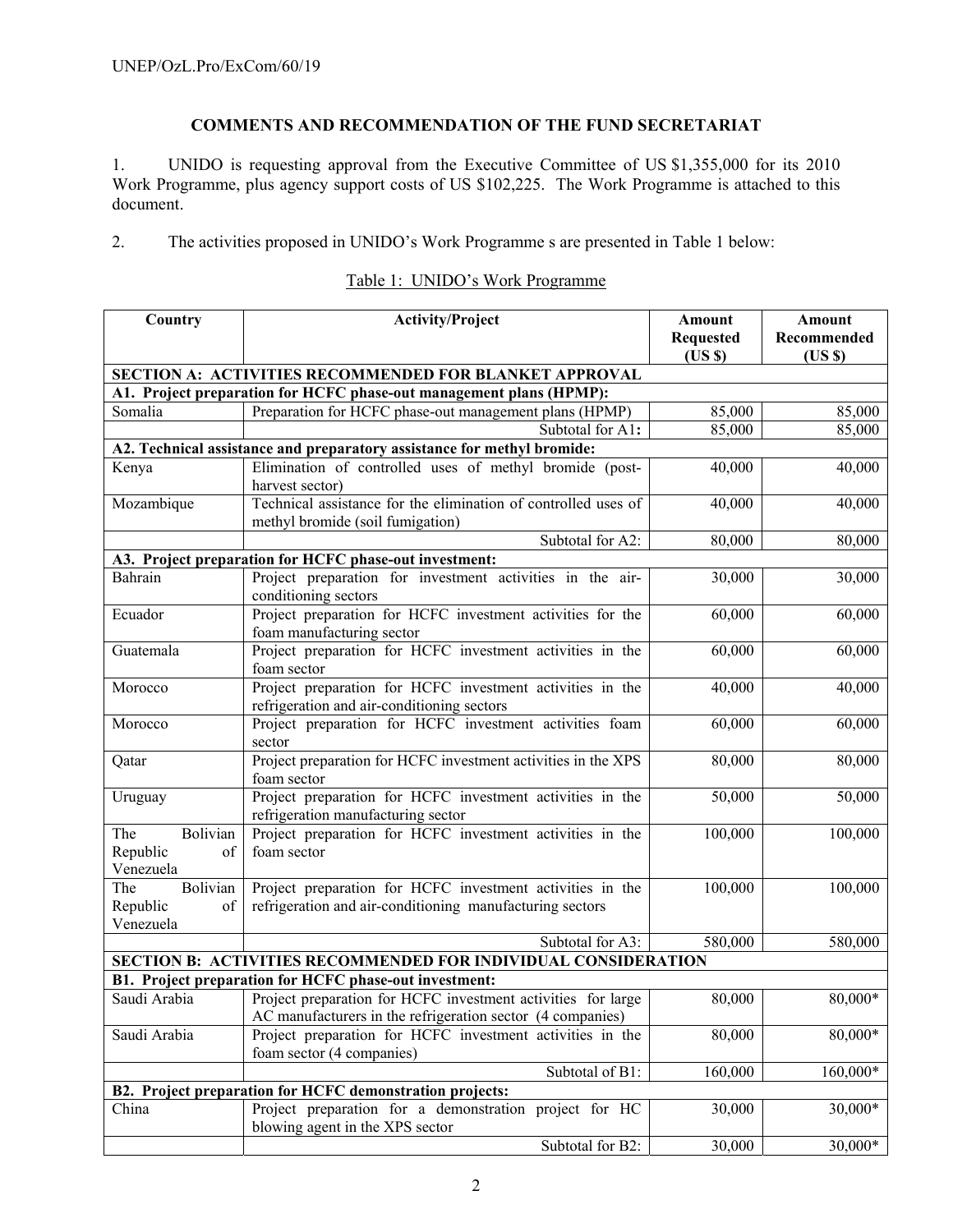| B3. Project preparation for ODS disposal demonstration projects:                    |                                                                              |                     |           |  |  |  |
|-------------------------------------------------------------------------------------|------------------------------------------------------------------------------|---------------------|-----------|--|--|--|
| Egypt                                                                               | Project preparation for ODS disposal pilot project                           | $60,000*$<br>60,000 |           |  |  |  |
| Nigeria                                                                             | Project preparation for ODS disposal demonstration project                   | 60,000              | $60,000*$ |  |  |  |
|                                                                                     | Subtotal for B3:                                                             | 120,000             | 120,000*  |  |  |  |
|                                                                                     | <b>B4. Technical assistance:</b>                                             |                     |           |  |  |  |
| Global                                                                              | Resource mobilization funding                                                | 300,000             | *         |  |  |  |
|                                                                                     | Subtotal for B4:                                                             | 300,000             | *         |  |  |  |
| Subtotal for sections A and B:                                                      |                                                                              | 1,355,000           | 1,055,000 |  |  |  |
|                                                                                     | Agency support costs (7.5 per cent for project preparation and institutional | 102,225             | 79,725    |  |  |  |
| strengthening, and for other activities over US \$250,000, and 9 per cent for other |                                                                              |                     |           |  |  |  |
| activities under US \$250,000):                                                     |                                                                              |                     |           |  |  |  |
| Total:                                                                              |                                                                              | 1,457,225           | 1,134,725 |  |  |  |

\*Project for individual consideration or pending

# **SECTION A: ACTIVITIES RECOMMENDED FOR BLANKET APPROVAL**

### **A1. Project preparation for HCFC phase-out management plans (HPMP)**

### Somalia: Preparation for HCFC phase-out management plan: US \$85,000 **Project description**

3. UNIDO submitted a request for the preparation of the HCFC phase-out management plan (HPMP) for Somalia. Somalia reported HCFC consumption for 2007 of 1.9 ODP tones in Article 7.

### **Secretariat's comments and recommendation**

4. The Secretariat notes that the request for Somalia is in line with decision 56/16, where countries with only HCFC-22 consumption will receive funds for HPMP preparation of US \$85,000 for stage 1 of their HPMP.

5. The Fund Secretariat recommends blanket approval of the request for project preparation for HPMP plan for Somalia at the level of funding shown in Table 1.

#### **A2. Technical assistance and preparatory assistance for Methyl Bromide**

### Kenya: Elimination of controlled uses of methyl bromide (post-harvest sector): US \$40,000

#### **Project description**

6. UNIDO has requested funding for the preparation of a methyl bromide (MB) project for Kenya at the level of US \$40,000 plus support costs. The project will address the complete phase-out of the remaining use of MB in the country before 2015.

#### **Secretariat's comments**

7. At the 39<sup>th</sup> meeting, a project entitled technology transfer leading to MB phase-out in soil fumigation in all other horticulture applications was approved for the Government of Kenya for the joint implementation of Germany and UNDP. At the 53<sup>rd</sup> Meeting, the UNDP component of this project was transferred to UNIDO as well as the remaining funds for the associated last tranche of the project. During this transfer, the agreement between the Executive Committee and Kenya was revised, with the caveat that the project will cover all the remaining uses of MB except for 14 ODP tonnes used for stored grain and structures. This request is being submitted by UNIDO for assistance to phase out this remaining consumption of MB.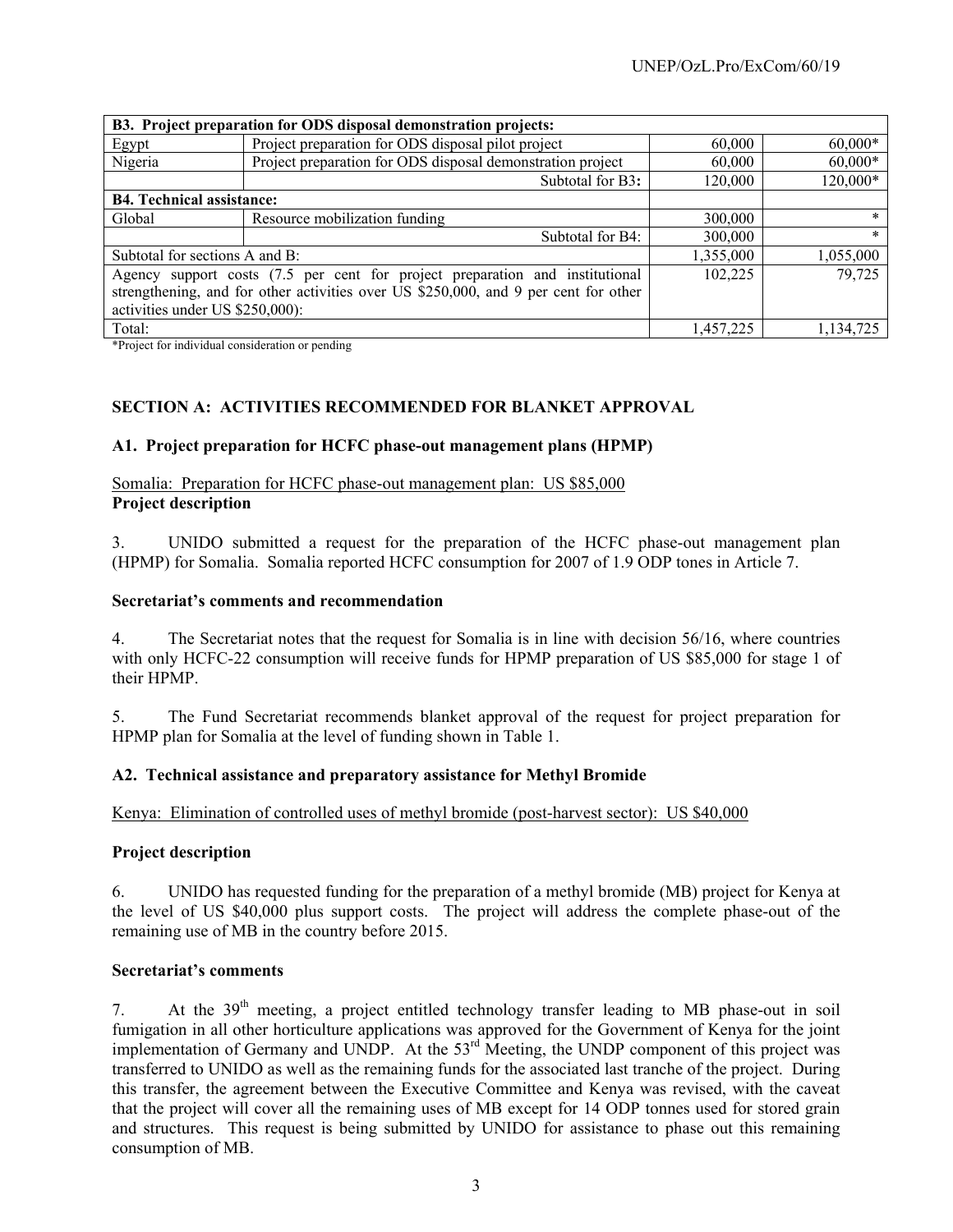8. Kenya's 2008 consumption of MB as submitted under Article 7 is 10.2 ODP tonnes, which has been steadily decreasing from 2005. In discussions with UNIDO, the Secretariat inquired whether this would be the final request for the complete phase-out of MB in the country, and whether the 2008 consumption could be used as the basis for reduction rather than the 14 ODP tonnes quoted in the agreement. UNIDO confirmed with the Secretariat that these funds would constitute the final request for preparing MB projects in Kenya, and that the resulting investment project will constitute the last project which will enable Kenya's phase out before 2015. UNIDO also informed the Secretariat that they will work very closely with the country to see that the amount to be phased out would be as close as possible to the 2008 consumption, however indicated that due to uncertainties in the data reporting, they would prefer to ensure that this project covers the 14 ODP tonnes specified in the agreement.

# **Secretariat's recommendation**

9. The Secretariat would like to recommend blanket approval for the request for project preparation for a methyl bromide project in Kenya, at the level of funding indicated in Table 1 above.

Mozambique: Technical assistance for the elimination of controlled uses of methyl bromide (soil fumigation): US \$40,000

# **Project Description**

10. On behalf of the Government of Mozambique, UNIDO is submitting a request for a technical assistance project for MB. Mozambique has a MB baseline consumption of 3.4 ODP tonnes. It still has not completely phased out its MB use and its 2008 consumption is 0.4 ODP tonnes.

11. The project aims to prevent any increase in consumption of MB and eventually phase-out its use by providing information on the availability of viable alternatives to existing growers that are still using this substance. This technical assistance will also aim to enforce the national MB legislation in order to ensure and sustain MB phase-out, as well as avoid it being diverted to other applications in agriculture.

# **Secretariat's comments**

12. The Secretariat notes that Mozambique is one of the countries in Africa that has received assistance for MB activities under the regional project providing technical assistance for small MB consuming countries, implemented by UNDP. According to UNIDO, the activities under the regional project were not sufficient to provide the country with the necessary tools to achieve phase-out. Currently, the country's consumption of 0.4 ODP tonnes is well below the 20 per cent reduction in MB consumption required under the Montreal Protocol.

13. UNIDO informed the Secretariat that the consumption of MB in Mozambique is in flower and tobacco growing and other horticulture applications. While there are already alternatives to flower and tobacco growing, the Government wishes to provide technical assistance and information to growers through this requested technical assistance. The proposed activities include the production of technical materials and holding three workshops. This technical assistance will also aim to revise national legislation for stricter regulation of MB use.

14. Other than their participation in the regional MB project in Africa, Mozambique has not received any other funding for MB activities. In submitting this request, the Government of Mozambique agrees that this will be the final funding for MB phase-out for the country, and that it will not seek any future assistance for the same substance.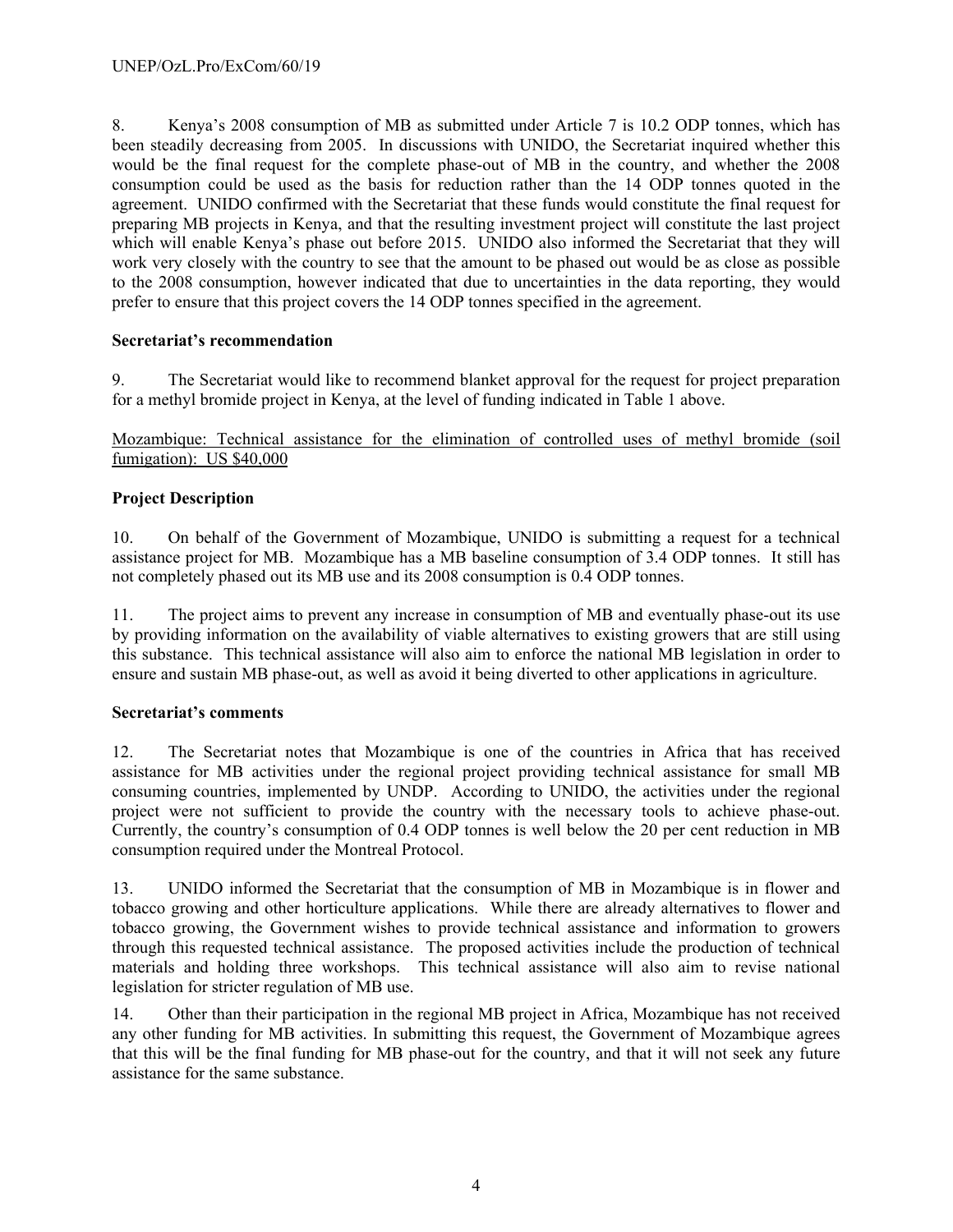# **Secretariat's recommendations**

15. The Fund Secretariat recommends blanket approval for this project at the level of funding indicated in Table 1 above as the final funding for MB phase-out in Mozambique.

**A3. Project Preparation for HCFC investment projects as part of the HPMP:** 

| Country                       | Activity/project                                                 | Amount            |
|-------------------------------|------------------------------------------------------------------|-------------------|
|                               |                                                                  | requested (US \$) |
| <b>Bahrain</b>                | Project preparation for investment activities in the air-        | 30,000            |
|                               | conditioning sectors                                             |                   |
| Ecuador                       | Project preparation for investment activities for the foam       | 60,000            |
|                               | manufacturing sector                                             |                   |
| Guatemala                     | Project preparation for investment activities in the foam sector | 60,000            |
| Morocco                       | Project preparation for investment activities<br>the<br>in       | 40,000            |
|                               | refrigeration and air-conditioning sectors                       |                   |
| Morocco                       | Project preparation for investment activities foam sector        | 60,000            |
| Qatar                         | Project preparation for investment activities in the XPS foam    | 80,000            |
|                               | sector                                                           |                   |
| Uruguay                       | preparation for investment<br>activities<br>Project<br>the<br>1n | 50,000            |
|                               | refrigeration manufacturing sector                               |                   |
| <b>Bolivian</b><br>The        | Project preparation for investment activities in the foam sector | 100,000           |
| Republic<br>of                |                                                                  |                   |
| Venezuela                     |                                                                  |                   |
| <b>Bolivian</b><br><b>The</b> | Project preparation for investment<br>activities<br>the<br>in    | 100,000           |
| of<br>Republic                | refrigeration and air-conditioning manufacturing sectors         |                   |
| Venezuela                     |                                                                  |                   |

# **Project description**

16. UNIDO requested additional funds for the preparation of investment activities for the seven countries listed above that have already had approved HPMP preparation funding. In its submission, UNIDO provided basic information about the country's HCFC consumption and sectors where HCFCs are used, and how these sector plans will link to a comprehensive HPMP in particular for countries where implementation is being shared by more than one agency. The information supporting each of the requests is presented in UNIDO's work programme attached to this document.

### **Secretariat's comments**

17. The Secretariat reviewed UNIDO's submission in detail and sought clarification where necessary. In its review, the Secretariat found that the information submitted by UNIDO for each of the countries listed above and the funding requested is consistent with that required in decision 56/16. It also notes in particular that UNIDO has consulted with other agencies for those countries where they are collaborating in the HPMP preparation process, and that there is a clear understanding on the division of responsibilities for each agency.

#### **Secretariat's recommendation**

18. The Secretariat recommends blanket approval for the requests for the preparation of the investment activities of the HPMP in Bahrain, Ecuador, Guatemala, Morocco, Qatar, Uruguay, and Venezuela at the level of funding indicated in Table 1 of this document.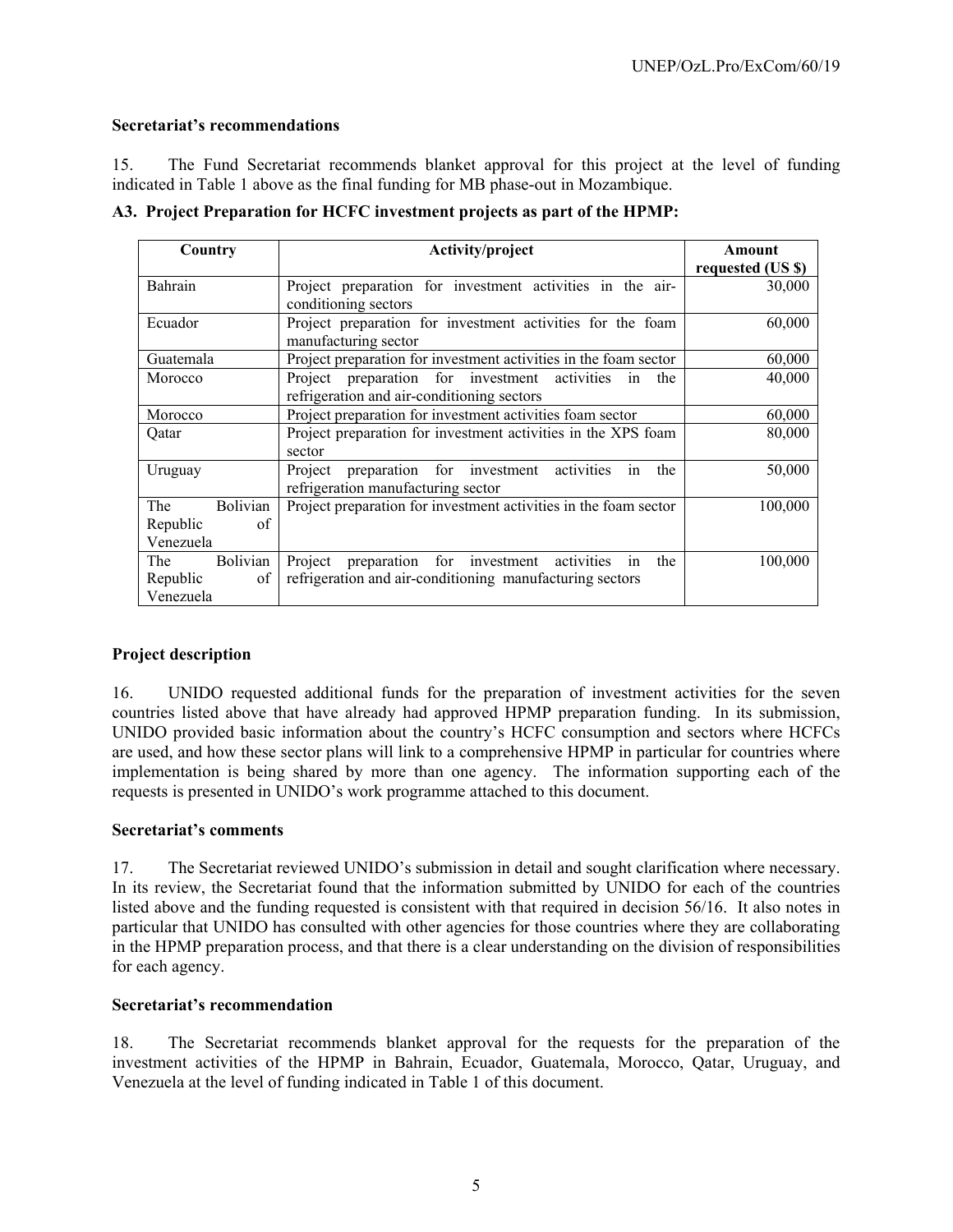# **SECTION B: ACTIVITIES RECOMMENDED FOR INDIVIDUAL CONSIDERATION**

# **B1. Project Preparation for HCFC investment project as part of the HPMP:**

Saudi Arabia: Project preparation for HCFC investment activities for large AC manufacturers in the refrigeration sector (4 companies) US \$80,000

Saudi Arabia: Project preparation for HCFC investment activities in the foam sector (4 companies) US \$80,000

# **Project description**

19. UNIDO requested additional funds for the preparation of investment activities for Saudi Arabia covering the foam and the refrigeration sectors. Saudi Arabia has already approved HPMP preparation funding. In its submission, UNIDO provided basic information about the country's HCFC consumption and sectors where HCFCs are used, and how these sector plans will link to a comprehensive HPMP. The information supporting each of the requests is presented in UNIDO's work programme attached to this document.

# **Secretariat's comments**

20. The Secretariat reviewed UNIDO's submission in detail and sought clarification where necessary. In its review, the Secretariat found that the information submitted by UNIDO for Saudi Arabia and the funding requested is consistent with that required in decision 56/16. It also notes in particular that UNIDO has consulted with UNEP as it is collaborating in the HPMP preparation process and that there is a clear understanding on the division of responsibilities for each agency.

21. The Secretariat also notes that Saudi Arabia has not yet submitted its country programme data for 2008 which was due on 1 May 2009. Decision 52/5(f) notes that "country programme implementation data had to be submitted in advance of the last meeting of the year and subsequent meetings as a precondition for the approval and release of funding for projects". In view of the lack of country programme (CP) data from Saudi Arabia, these requests for additional project preparation for the investment activities in the foam and refrigeration sectors are put forward for individual consideration by the Executive Committee.

# **Secretariat's recommendation**

22. The Executive Committee may wish to consider the requests for project preparation for HCFC investment activities for large AC manufacturers in the refrigeration and foam sectors in view of decision 52/5(f) and approve the request for additional project preparation for investment activities for Saudi Arabia subject to the receipt of its country programme 2008 by the Multilateral Fund as soon as possible and not later than 1 May 2010.

# **B2. Project preparation for HCFC demonstration projects**

# China: Project preparation for a demonstration project for HC blowing agent in the XPS sector US \$30,000

# **Project description**

23. UNIDO submitted a request for the preparation of a demonstration project for XPS foam in China to test hydrocarbon technology as an alternative foam blowing agent to HCFC-22. A description of the preparation request is presented in UNIDO's work programme attached to this document. The demonstration project will be done at Shanghai Xinzhao, an XPS foam manufacturer established in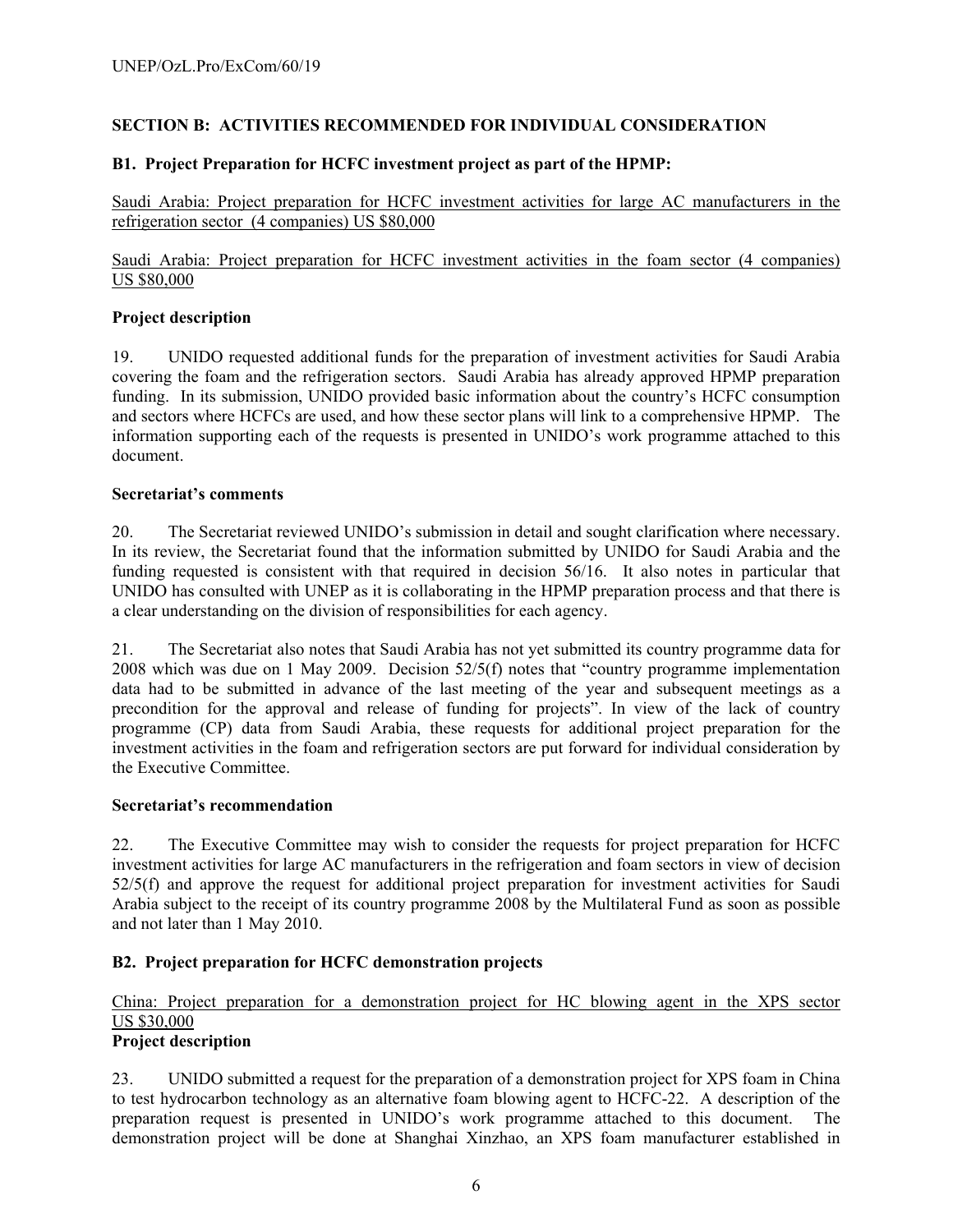April 2003 with two production lines. Its total annual production capacity is about 80,000  $m<sup>3</sup>$ . The company currently uses only HCFC-22 as blowing agent with consumption of 265 mt (14.5 ODP tonnes) in 2008. Their main products are XPS boards.

24. The project preparation funds will be used to develop a demonstration proposal that would involve actual plant conversion, production and field trials of the products (building insulation material) manufactured in China. When implemented, its results will be used to develop replicable models for use in other similar manufacturing enterprises, establish technical performance and economic feasibility of the alternatives demonstrated as well as a methodology for calculating future conversion costs.

# **Secretariat's comments**

25. At the 57<sup>th</sup> Meeting, the Executive Committee decided to remove all requests for HCFC demonstration projects for the refrigeration, solvent and foam sectors, except for five projects in the latter sector, from the agencies' 2009-2011 business plans, consistent with decision 55/43. Decision 57/6 therefore allowed the submission of only these five projects to subsequent meetings of the Executive Committee for consideration. At the  $59<sup>th</sup>$  Meeting, due to an increase in requests for demonstration project preparation in the agencies' work programmes for alternative technologies other than the five agreed by the Executive Committee in decision 57/6, the Committee in decision 59/9 agreed "to allow additional HCFC projects that demonstrated alternative or new technology and that could provide the information required by decision 55/43 to be included in the 2010 business plans of the bilateral and implementing agencies".

26. The Secretariat reviewed this request in line with decision 55/43 as well as the requirement of decision 56/16(i). It noted that this request is included in UNIDO's business plan for 2010-2012 that is being discussed at this 60<sup>th</sup> Meeting. In line with this, the Secretariat requested UNIDO to defer the submission of this request to a future meeting to allow the Committee to discuss the merits of the proposed technologies that will be demonstrated during the consideration of the agencies' business plans. Notwithstanding the Secretariat's request, UNIDO asked for the project preparation to be maintained in its work programme citing the urgency of completing such project and indicating that there are several plant conversions planned in China to meet the 10 per cent reduction schedule. The results of the demonstration project will aid the selection of technology in the foam sector to allow compliance with HCFC phase-out requirements. UNIDO indicated that in view of this urgent need, the full proposal for this request if approved at this meeting will be submitted to the  $61<sup>st</sup>$  with a target project implementation date of 18 months.

27. The Secretariat also sought clarification from UNIDO on the demonstration value of this project considering that HC technology is already commercially available and being used in Japan. UNIDO explained that this technology has not been used in any Article 5 country, and that technical cooperation with Japan has been initiated to introduce this technology in China. It also mentioned that the one important aspect that needs to be demonstrated in the use of this alternative is how to deal with safety issues associated with the flammable nature of the blowing agent, which has a direct impact on both the manufacturing process and the product insulation properties. Intellectual property right issues will be clarified during project preparation.

28. The Secretariat notes that the submission provided basic information on the enterprise, information on the HCFC use at the enterprises, as well as their contribution to the total HCFC use in the country. It notes however, that UNIDO did not specify the amount of ODS that will be reduced as a result of this demonstration project, as it felt that actual phase-out will very much depend on how well the new technology can be adopted to Chinese circumstances and how the market will accept the products using HC.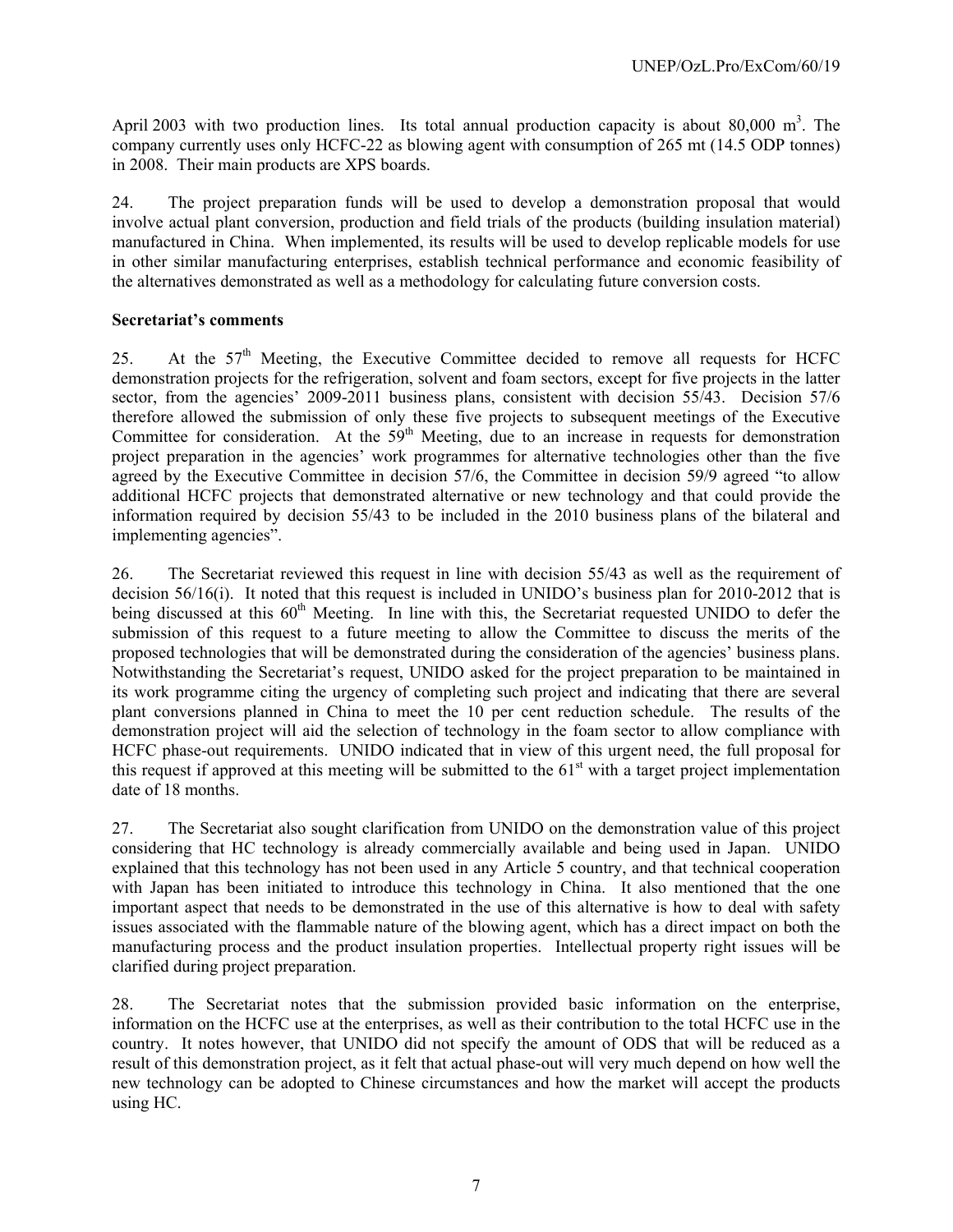# **Secretariat's recommendation**

29. In light of the comments of the Secretariat above, the Executive Committee may wish to consider the request for project preparation for a demonstration project using HC as alternative to HCFC-22 in the manufacture of XPS foam at Shanghai Xinzhao at the level of funding indicated in Table 1 above.

# **B3. Project preparation for pilot ODS disposal projects**

The Arab Republic of Egypt: Project preparation for pilot ODS disposal project: US \$60,000 Nigeria: Project preparation for pilot ODS disposal demonstration project: US \$60,000

# **Background**

30. The Executive Committee, at its  $58<sup>th</sup>$  Meeting, approved a set of interim guidelines for the funding of demonstration projects for the disposal of ODS in accordance with paragraph 2 of decision XX/7 of the Meeting of the Parties. In decision 58/19, the Committee had agreed "that the Multilateral Fund will fund a limited number of demonstration projects under specific conditions" that were set out in the same decision. In the case of the requests for project preparation funding, submissions are expected to include the following information:

- (a) An indication of the categories of activities for the disposal of ODS (collection, transport, storage, destruction), which will be included in the project proposal;
- (b) An indication whether disposal programmes for chemicals related to other multilateral environmental agreements are presently ongoing in the country or planned for the near future, and whether synergies would be possible;
- (c) An estimate of the amount of each ODS that is meant to be handled within the project;
- (d) The basis for the estimate of the amount of ODS; this estimate should be based on known existing stocks that have been collected, or collection efforts already at a very advanced and well-documented stage of being set up;
- (e) For collection activities, information regarding existing or near-future, credible collection efforts and programmes that are at an advanced stage of being set up and to which activities under this project would relate; and
- (f) For activities that focus at least partially on CTC or halon, an explanation of how this project might have an important demonstration value;

31. A number of project preparation requests were considered for funding by the Executive Committee at the 59<sup>th</sup> Meeting following the above guidelines. At the same meeting, the Committee, in decision 59/10, decided to request UNIDO to submit two additional project preparation requests, one for Africa and one for West Asia, in line with decision 58/19, in its 2010 business plan.

32. UNIDO submitted the requests for Egypt and Nigeria in line with decision 59/10. These requests were reviewed based on the minimum information requirements set out in decision  $58/19(a)(iv)$ .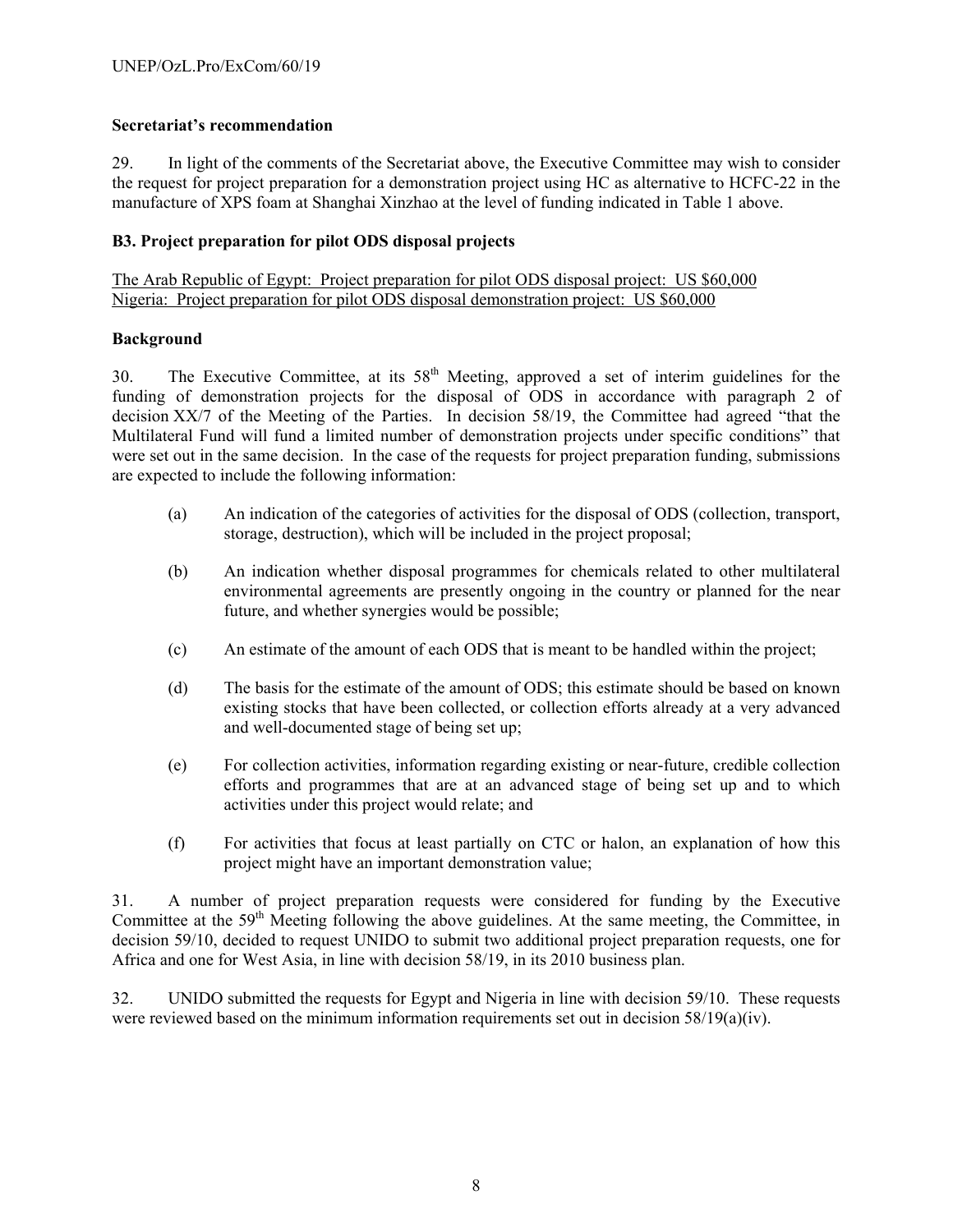# The Arab Republic of Egypt: project preparation for an ODS disposal project (US \$60,000)

# **Project description**

33. The proposed pilot ODS disposal project for the Government of Egypt will consider an approach for the destruction of 82 ODP tonnes of unwanted ODS in the country. This consists mostly of CFC-12 collected from an existing appliance collection scheme in the country.

34. In its request for project preparation, UNIDO indicates that this will provide the country with comprehensive experience on best technologies, policies and strategies for transportation and destruction of ODS in the country. It will also explore co-financing possibilities through carbon finance. The demonstration project will be dealing with the recovery of CFCs from end-of-life refrigerators and air conditioners to be collected in Egypt by using a de-manufacturing facility, which will be partially provided by the project budget. The recovered CFCs will be collected, transported and destroyed in cement kilns in the country. Collection of end-of-life electrical appliances with CFCs will be done at some established places within the country.

35. The proposal also indicates that there is a Halon Banking Center available in the country which has been involved in recovering and recycling of halons. From these, around 10 ODP tonnes of halons could be destroyed on an annual basis.

36. Detailed information for the request is presented in Annex I of UNIDO's work programme attached to this document.

# **Secretariat's comments**

37. The Secretariat reviewed this project in the light of the information required in decision 58/19. UNIDO's submission provided details according to each of the elements required in this decision. The Secretariat sought clarification on the current collection scheme described in the proposal, noting in particular that collection is not an eligible cost for the full project. UNIDO indicated that the larger collection will be done by developing a mechanism for a Producer/Distributor Responsibility Programincluding a system of incentives for local users of refrigerators and chillers/ACs, which will facilitate the additional collection of electrical appliances in Egypt. UNIDO is also planning to introduce a recovery fee for each electrical appliance, which will be transferred to an assigned recycling/de-manufacturing company in Egypt, thereby covering the possible costs associated with collection of unwanted ODS. Other elements that may add to the efficiency of the collection scheme, as it relates to the proposed pilot disposal project, will be examined during the preparation exercise. The Secretariat also noted that the proposal lists clear regulatory and legislative measures that are in place to support the collection of ODS in banks in Egypt. In view of these responses and discussions, UNIDO submitted a revised proposal that took into account the comments and views of the Secretariat vis-à-vis decision 58/19. The revised proposal is included in UNIDO's Work Programme attached to this document for the Committee's perusal. The Secretariat further notes that the amount for project preparation being requested is reasonable and consistent with earlier approvals for preparation funds for a project of this type.

# **Secretariat's recommendation**

38. The Executive Committee may wish to consider the request for project preparation of a pilot ODS disposal project in Egypt, in the light of the information presented above, and approving it in line with decisions 58/19 and 59/10.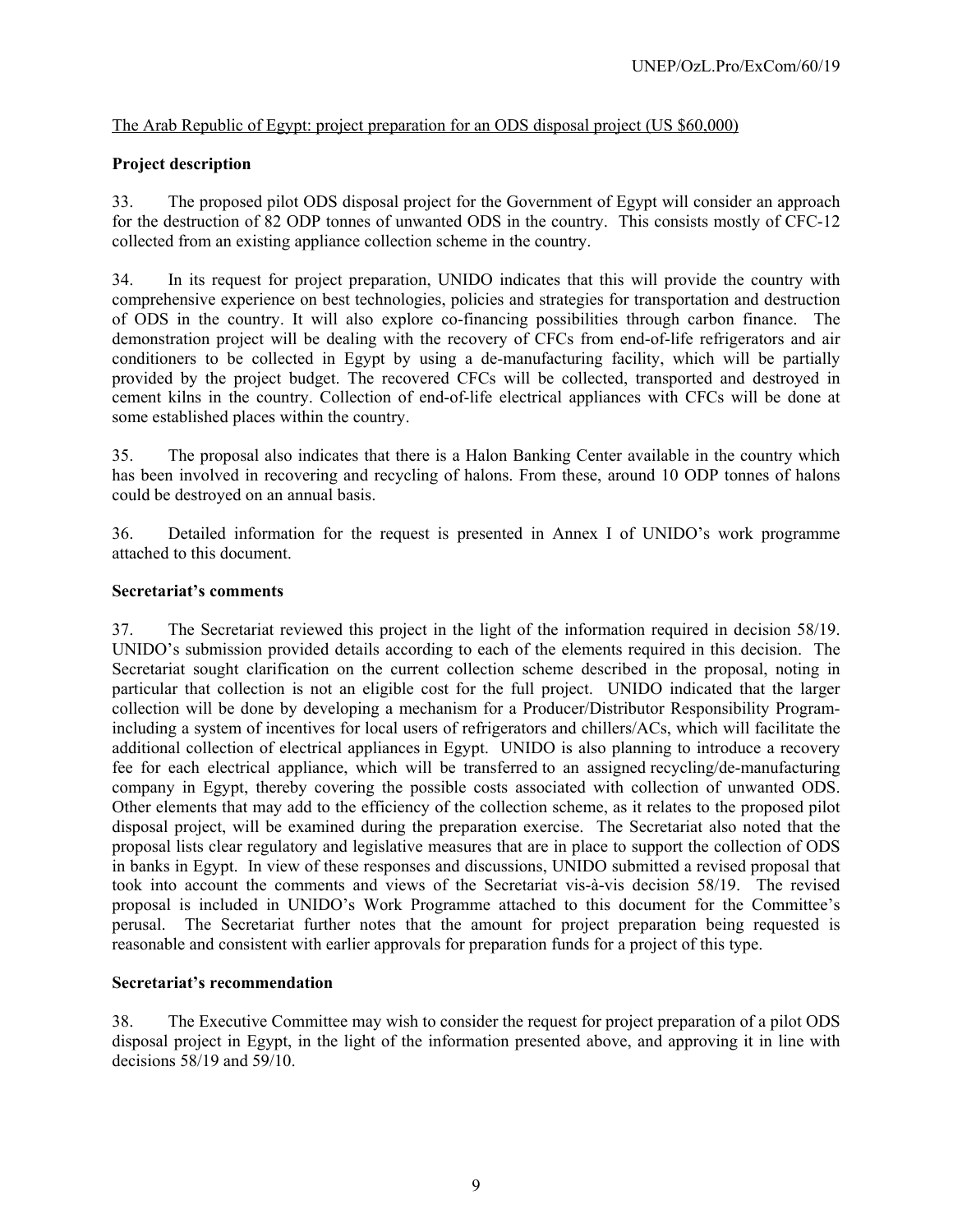# Nigeria: project preparation for an ODS disposal demonstration project (US \$60,000)

# **Project description**

39. On behalf of the Government of Nigeria, UNIDO submitted a request for project preparation for a pilot demonstration project for disposal of unwanted ODS in the country at the level of US \$60,000.

40. According to the supporting documents submitted, the proposed project preparation exercise will develop a project that includes activities related to ODS collection, transportation, storage and delivery to the destruction facility. The submission of UNIDO also includes a table providing details about the waste ODS available especially from oil facilities, which are the main target source for unwanted ODS as a collection scheme is already in place in these facilities.

41. The proposal does not specify a technology that will be demonstrated but will examine cost-effective options available to the country. The project will cover transportation, storage and destruction of the amount of ODS identified, including a review of the current regulations concerning waste ODS, and will provide training on the handling of these substances. It will also examine the climate benefit of the destruction activity and explore carbon financing market sas a source of co-funding. A description of the request is included in UNIDO's work programme attached to this document.

# **Secretariat's comments**

42. The Secretariat reviewed this project in the light of the information required in decision 58/19. UNIDO's initial submission lacked data and information as required by the decision and the Secretariat sought clarification from UNIDO on how collection activities were considered in the project preparation request. UNIDO explained that the collection efforts in Nigeria are at an early stage. However, the Government has already identified and documented significant quantities of ODS for disposal, developed halon and CFC banking procedures and continues their implementation on a national scale. Elements that may add to the efficiency of the collection scheme, as it relates to the proposed pilot disposal project, will be examined during the preparation exercise.

43. UNIDO advised that the project preparation exercise will allow Nigeria to look at the necessary elements related to technology, emission control, verification of the specific amounts of ODS destroyed, etc. In view of these discussions, UNIDO submitted a revised proposal that provided additional information based on comments and views of the Secretariat vis-à-vis decision 58/19. The Secretariat further notes that the amount for project preparation being requested is reasonable and consistent with earlier approvals for preparation funds for a project of this type.

# **Secretariat's recommendation**

44. The Executive Committee may wish to consider the request for project preparation of a pilot ODS disposal project in Nigeria in the light of the information presented above, and approving it in line with decisions 58/19 and 59/10.

# **B3. Technical assistance**

# Global: Resource mobilization for HCFC phase-out and climate co-benefits: US \$300,000

# **Project description**

45. UNIDO submitted a request to the  $57<sup>th</sup>$ ,  $58<sup>th</sup>$  and  $59<sup>th</sup>$  Meetings for a technical assistance project for mobilizing resources to maximize climate benefits of HCFC phase-out, at a funding level of US \$300,000. UNIDO is submitting a revised proposal to this meeting. It includes a concept note describing the objectives, activities, as well as expected results of this project.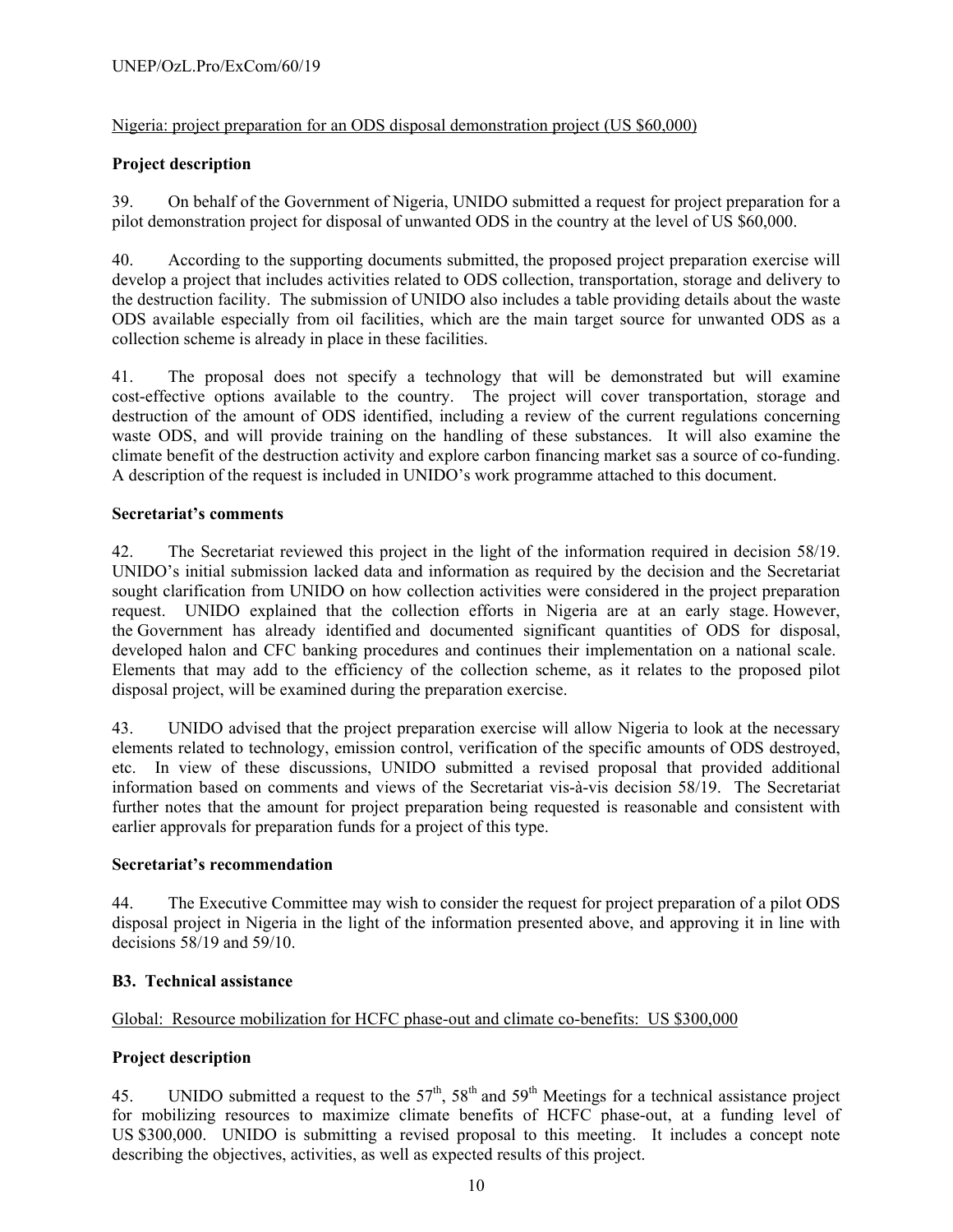46. According to the proposal, the project will develop concepts and methodologies for additional climate benefits of HCFC phase-out projects and ODS destruction activities. The two concepts to be developed are described below:

- (a) Replacement scheme methodology: This will explore a replacement programme for old domestic and industrial appliances relying on ODSs by developing a scheme where ODS appliances past a certain cut-off age could be substituted with newer, energy efficient models using non-HFC alternatives. Funding could be leveraged to pay for the replacement portion and the related costs of transportation and collection of unwanted ODS. The destruction of the collected ODS from such old equipment could be covered by the Multilateral Fund based on existing guidelines for destruction projects. The Government will collect the savings made from energy savings over a period of time, and feed this back into the scheme for further co-financing of ODS destruction projects. The methodology would work out the energy efficiency gains from replacement and also the gains from reduction in energy bills.
- (b) Development of a programmatic CDM methodology: UNIDO proposes to develop a programmatic Clean Development Mechanism (CDM) methodology in sectors where there is difficulty in creating an impact from these sectors because of its diffused nature (i.e. refrigeration sector, transportation sector and activities in small/medium enterprises). The core characteristic of this proposal is to aggregate benefit/actions resulting from different initiatives (i.e. public sector measures (voluntary or mandatory) or a private sector initiative) where GHG reductions do not necessarily occur at the same time. The programme chosen could generate climate benefits through grants, soft loan schemes, or voluntary/mandatory efficiency standards for equipment or facilities.

47. The anticipated methodologies should enable both UNIDO and Global Environment Facility (GEF) calculate the climate co-benefits in an easy and straightforward manner and agree on the contribution to the special facility. These could be then used as a model for replication with other similar activities and projects. UNIDO proposes to apply these methodologies to two of its projects, one HCFCs phase-out project and one ODS management and destruction project.

| <b>International Consultants</b>                                                                        | <b>US \$180,000</b> |
|---------------------------------------------------------------------------------------------------------|---------------------|
| <b>National Consultants</b>                                                                             | <b>US \$50,000</b>  |
| Travel                                                                                                  | <b>US \$30,000</b>  |
| Registration fees and<br>other<br>administrative costs for<br>the<br>registration for new methodologies | <b>US \$40,000</b>  |
| Total                                                                                                   | <b>US \$300,000</b> |

48. The table below provides a breakdown of the US \$300,000 as requested by UNIDO:

# **Secretariat's comments**

49. Decision XIX/6 paragraph 11(b) of the Nineteenth Meeting of the Parties provided guidance to the Executive Committee to give priority to, *inter alia*, "substitutes and alternatives that minimize other impacts on the environment, including on the climate, taking into account global warming potential, energy use and other relevant factors", when looking at HCFC phase-out projects. The Executive Committee at its  $54<sup>th</sup>$  Meeting agreed on a set of guidelines for the preparation of HPMPs and, at the  $55<sup>th</sup>$ and 56<sup>th</sup> Meetings, approved funds for 160 countries for HPMP preparation. The guidelines for HPMP preparation agreed in decision 54/39 included the provision for Article 5 countries to consider financial incentives and opportunities for co-financing in their final HPMPs, which could be relevant for ensuring that HCFC phase-out results in benefits in accordance with paragraph 11(b) of decision XIX/6.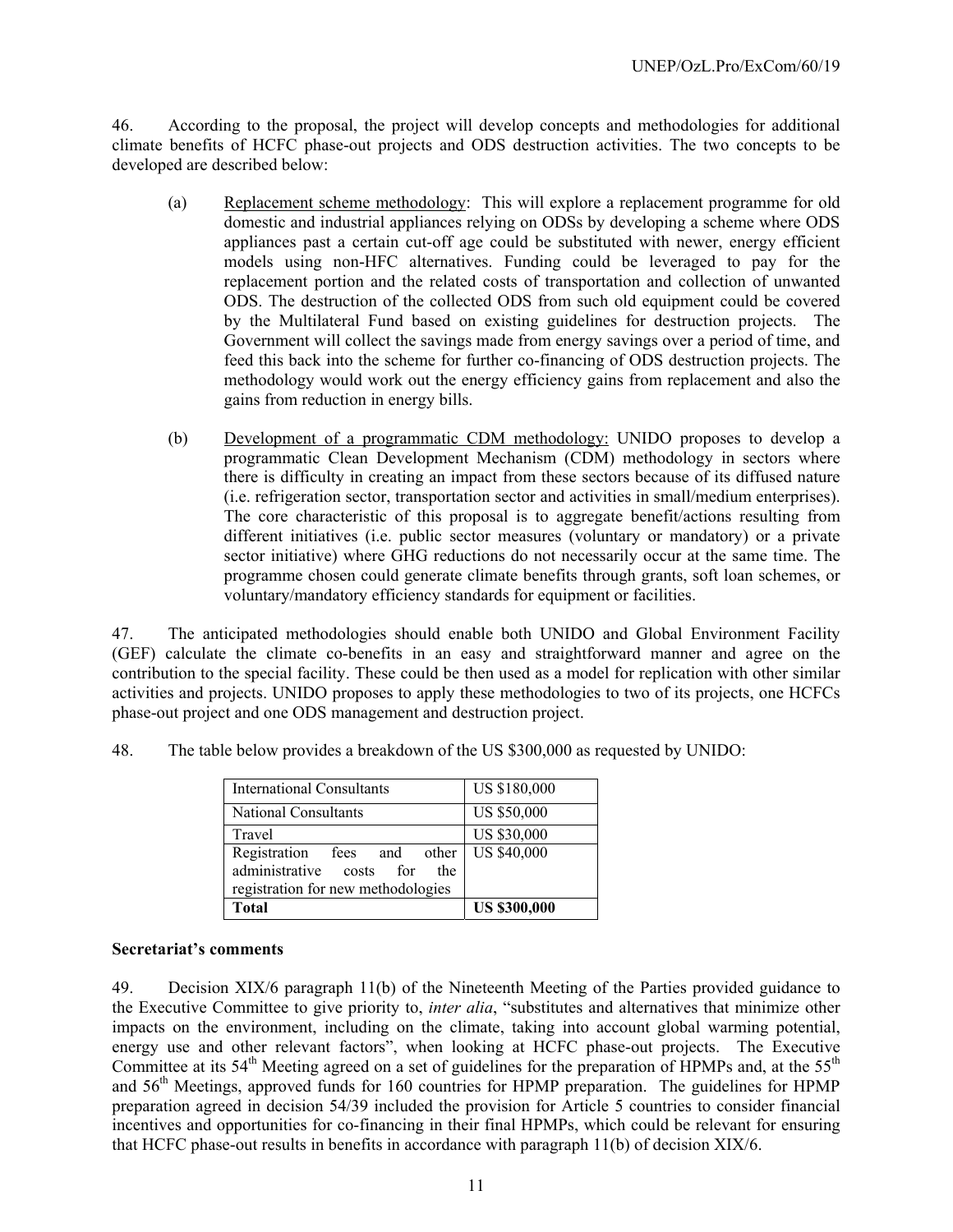50. The Secretariat notes that the study proposed by UNIDO may result in two methodologies that could assist countries in examining options for co-financing of elements in their HPMP which promote ozone-climate benefits, as well as exploring possibilities of getting carbon credits for ODS destruction. The Secretariat also notes that UNIDO's proposal describes the development of methodologies for getting possible co-financing from the GEF.

51. The Executive Committee at its  $57<sup>th</sup>$  and  $58<sup>th</sup>$  Meetings, discussed a facility for additional income from loans and other sources. At the  $59<sup>th</sup>$  Meeting during the discussion on this same agenda item, the Executive Committee, in decision 59/48, requested the Secretariat to consolidate the material presented on the Special Funding Facility, with any additional contributions submitted by Members by the end of 2009, into a single agenda item addressing both the Facility as well as any issues related to decision XIX/6 paragraph 11(b) of the Nineteenth Meeting of the Parties for consideration at its  $60<sup>th</sup>$  Meeting. This revised paper will also be discussed at the  $60<sup>th</sup>$  Meeting.

# **Secretariat's recommendation**

52. The Executive Committee may wish to consider the request for technical assistance for mobilizing resources to maximize climate benefits of HCFC phase-out, in light of the information presented above, and in the discussion on Agenda item 11, Incentives associated with Multilateral Fund climate impact indicator and a Special Funding Facility.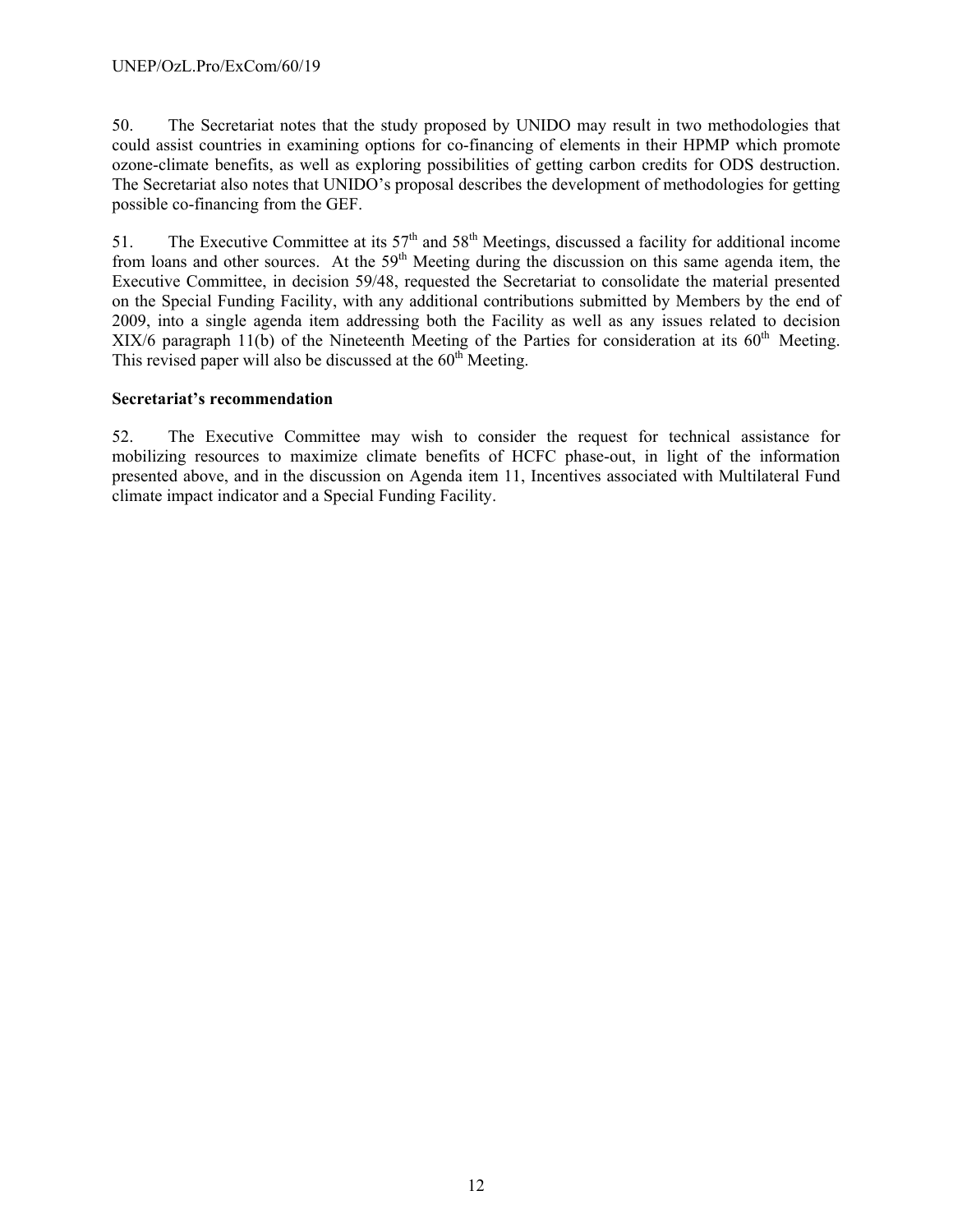

# **UNITED NATIONS INDUSTRIAL DEVELOPMENT ORGANIZATION**

60th Executive Committee of the Multilateral Fund for the Implementation of the Montreal Protocol

**UNIDO Work Programme** 

**60th ExCom**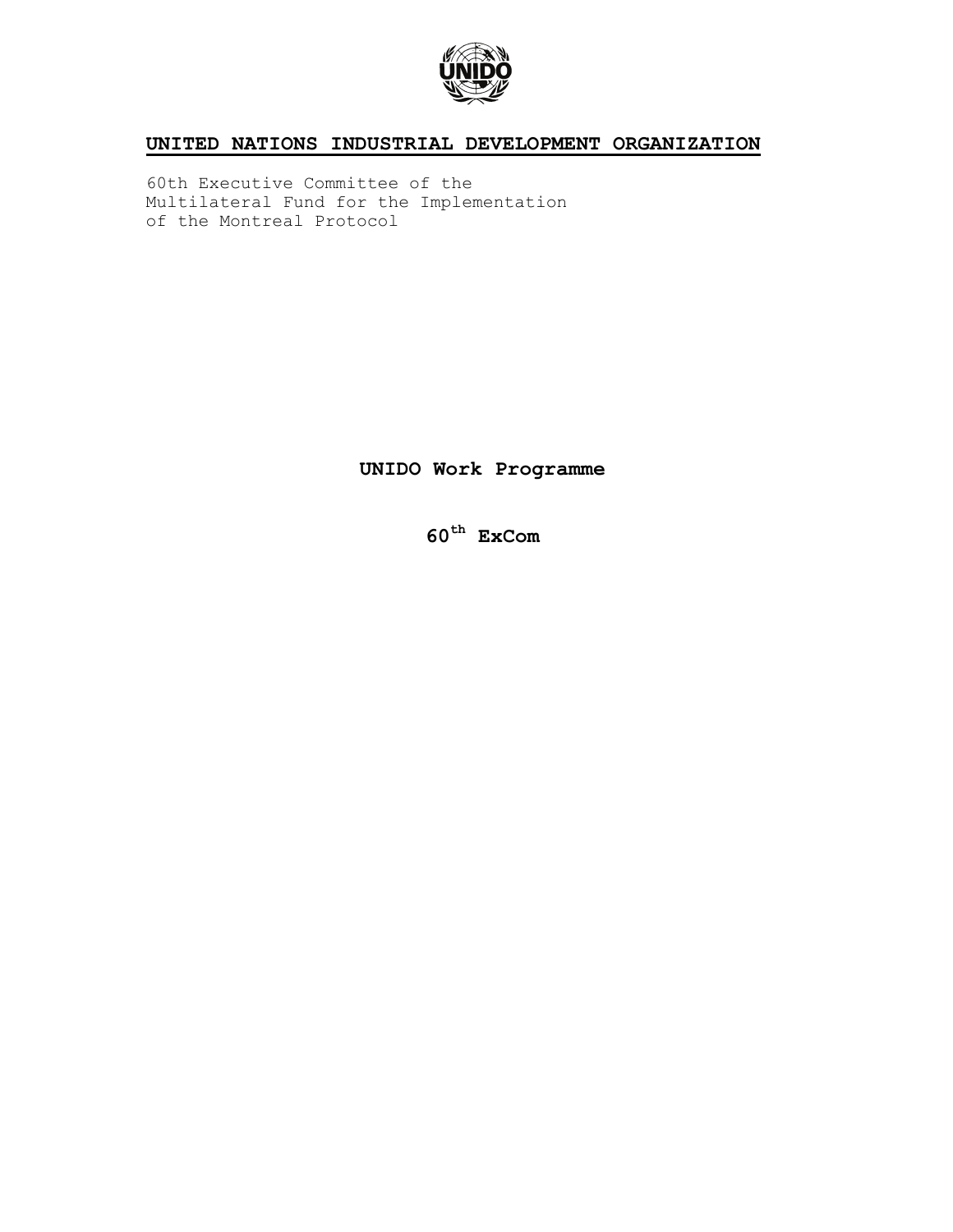**Work Programme – 60th ExCom (15 February 2010)** 

#### Introduction

The UNIDO Work Programme for the consideration of the 60<sup>th</sup> ExCom of the Multilateral Fund has been prepared following the government requests as well as based on ongoing and planned activities. The Work Programme will support the implementation of UNIDO's three year Rolling Business Plan 2010-2012.

Focus has been put on the additional investment activities to phase-out HCFCs in Article 5 countries, with a view to the forthcoming countries compliance needs in 2013 and 2015.

Preparatory assistance to phase-out MeBr in post-harvest fumigation is requested for Kenya and a technical assistance project is required in Mozambique for the total phase-out of controlled MeBr uses in soil fumigation.

The work programme also included preparation of ODS disposal demonstration projects, following the criteria set by ExCom Decision 58/19, for Egypt and Nigeria.

The document comprises the following sections:

#### **Section 1**

Gives in a tabulated form by project types and country a consolidated list of activities foreseen for HCFCs, ODS disposal and methyl bromide.

Funding is requested as follows: - Preparatory assistance and technical assistance for MeBr phase-out US% 86,600 (including A.S.C.) - HCFCs investment activities preparation: US% 827,750 (including 7.5% A.S.C.) - HPMP preparatory activities: US\$ 91,375 (including A.S.C.) - Project preparation for ODS disposal demonstration projects US% 129,000 (including 7.5% IA support cost) - Global Project on resource mobilization: US\$ 322,500 incl. 7.5 % ASC - **Total: US\$ 1,457,225 (including A.S.C.)**

#### **Section 2**

Section 2 provides the corresponding project concepts indicating some details and funding requirements.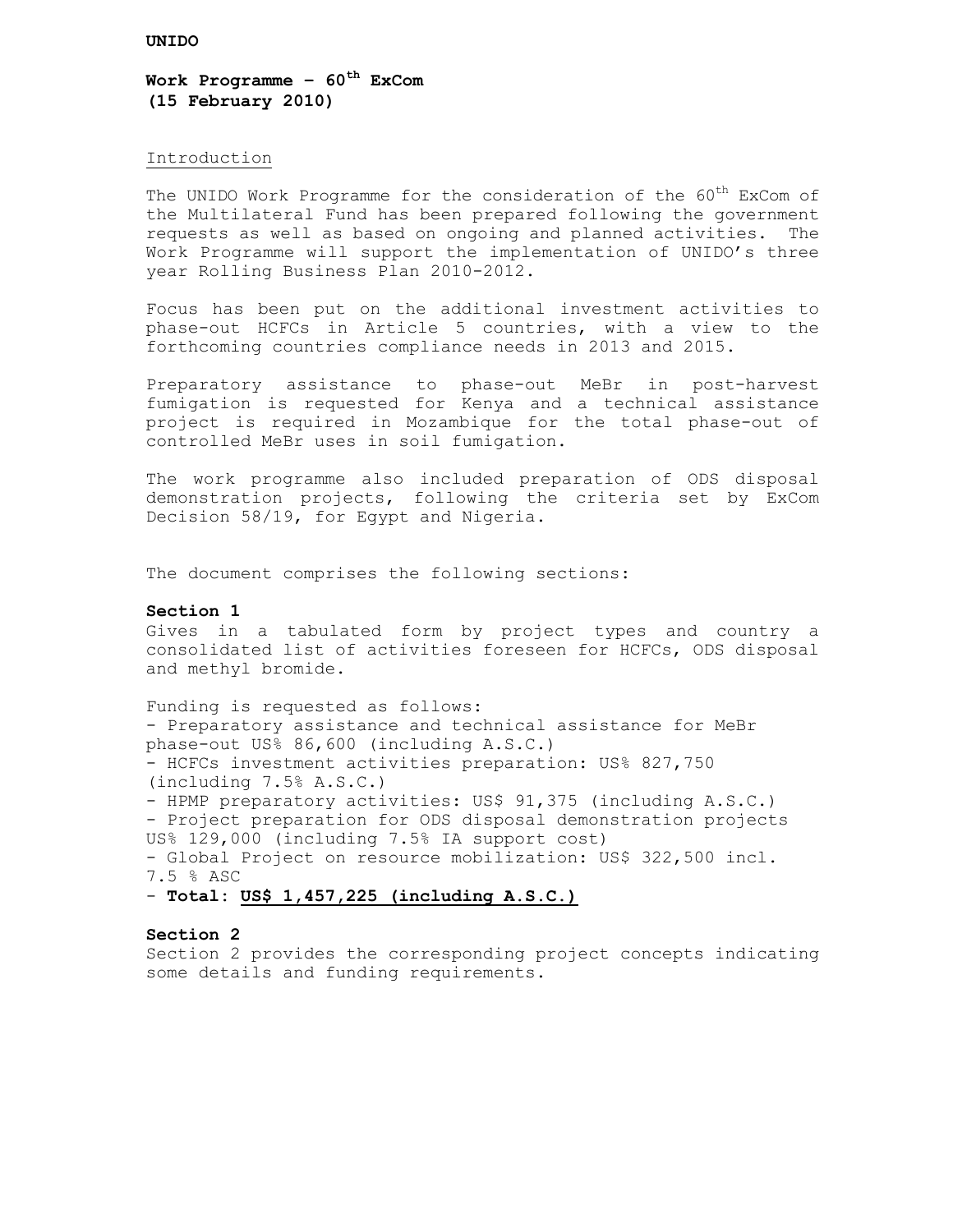# **Section 1**

Consolidated table giving project preparation and non-investment projects in all countries and sectors

| Country    | Type                                                     | $Subs-$<br>tance | Title of<br>Project                                                                                               | Requested<br>amount<br>USD | A.S.C<br>USD | Total<br>(incl<br>ASC) USD | A.S.C<br>. 응 | $P$ .<br>D.     | Rema<br>rks |
|------------|----------------------------------------------------------|------------------|-------------------------------------------------------------------------------------------------------------------|----------------------------|--------------|----------------------------|--------------|-----------------|-------------|
|            | Technical assistance and preparatory assistance for MeBr |                  |                                                                                                                   |                            |              |                            |              |                 |             |
| Kenya      | PRP                                                      | MeBr             | Elimination of<br>controlled uses<br>of MeBr (post-<br>harvest sector)                                            | 40,000                     | 3,000        | 43,000                     | 7.5          | 12              |             |
| Mozambique | TAS                                                      | MeBr             | Technical<br>assistance for<br>the elimination<br>of controlled<br>uses of Methyl<br>Bromide (soil<br>fumigation) | 40,000                     | 3,600        | 43,600                     | 9            | 12              |             |
|            |                                                          |                  | Sub-total                                                                                                         | 80,000                     | 6,600        | 86,600                     |              |                 |             |
|            |                                                          |                  |                                                                                                                   | HPMP Preparation           |              |                            |              |                 |             |
| Somalia    | PRP                                                      | HCFC             | Preparation of<br><b>HPMP</b>                                                                                     | 85,000                     | 6,375        | 91,375                     | 7.5          | 12 <sup>°</sup> |             |
|            |                                                          |                  | Project preparation for HCFC phase-out investment and demonstration projects                                      |                            |              |                            |              |                 |             |
| Bahrain    | PRP                                                      | HCFC             | Investment<br>project in AC<br>sector                                                                             | 30,000                     | 2,250        | 32,250                     | 7,5          | 12              |             |
| China      | PRP                                                      | HCFC             | Technology<br>demonstration<br>project for HC<br>blowing agent<br>in the XPS<br>sector                            | 30,000                     | 2,250        | 32,250                     | 7,5          | 12              |             |
| Ecuador    | PRP                                                      | HCFC             | Investment<br>projects for<br>the foam<br>manufacturing<br>sector                                                 | 60,000                     | 4,500        | 64,500                     | 7.5          | 12              |             |
| Guatemala  | PRP                                                      | HCFC             | Investment<br>projects for<br>the foam sector                                                                     | 60,000                     | 4,500        | 64,500                     | 7.5          | 12 <sup>°</sup> |             |
| Morocco    | $\ensuremath{\mathsf{PRP}}$                              | HCFC             | Investment<br>projects for<br>the foam sector                                                                     | 60,000                     | 4,500        | 64,500                     | 7.5          | 12              |             |
| Morocco    | PRP                                                      | ${\tt HCFC}$     | Investment<br>projects in<br>refrigeration<br>and AC<br>manufacturing<br>projects                                 | 40,000                     | 3,000        | 43,000                     | 7.5          | 12              |             |
| Qatar      | ${\tt PRP}$                                              | ${\tt HCFC}$     | Investment                                                                                                        | 80,000                     | 6,000        | 86,000                     | 7.5          | 12              |             |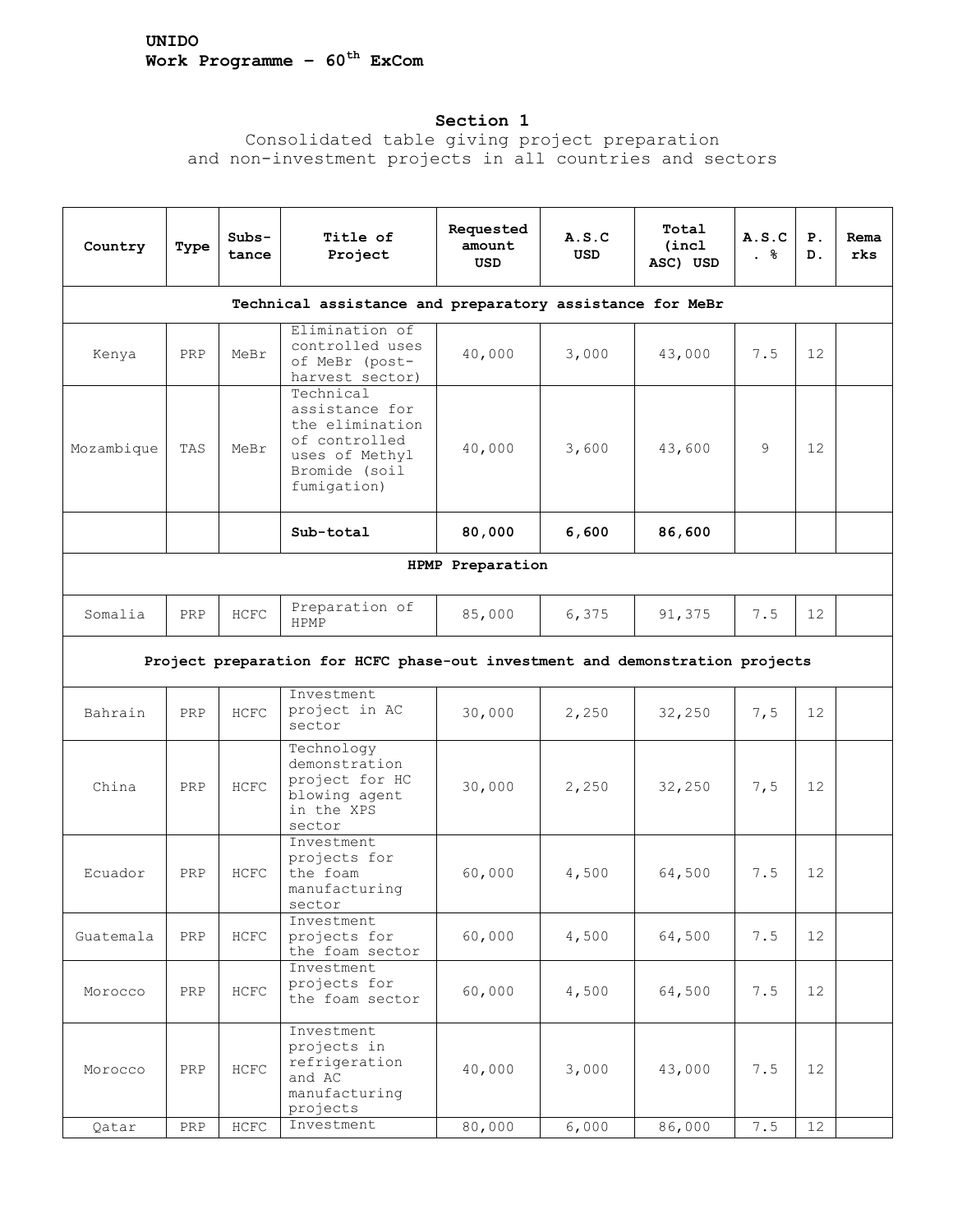|                             |     |              | project in XPS<br>foam                                                                                     |         |        |         |     |                   |  |
|-----------------------------|-----|--------------|------------------------------------------------------------------------------------------------------------|---------|--------|---------|-----|-------------------|--|
| Saudi<br>Arabia             | PRP | HCFC         | Investment<br>project for<br>large AC<br>manufacturers<br>in high ambient<br>temperatures (4<br>companies) | 80,000  | 6,000  | 86,000  | 7.5 | 12                |  |
| Saudi<br>Arabia             | PRP | HCFC         | HCFC investment<br>project in foam<br>sector (4<br>companies)                                              | 80,000  | 6,000  | 86,000  | 7.5 | 12                |  |
| Uruguay                     | PRP | HCFC         | Investment<br>projects in<br>refrigeration<br>manufacturing<br>sector                                      | 50,000  | 3,750  | 53,750  | 7,5 | 12                |  |
| Venezuela                   | PRP | HCFC         | Investment<br>activities in<br>Foam sector                                                                 | 100,000 | 7,500  | 107,500 | 7.5 | 12                |  |
| Venezuela                   | PRP | HCFC         | Investment<br>activities in<br>Refrigeration<br>and $A/C$<br>manufacturing                                 | 100,000 | 7,500  | 107,500 | 7.5 | 12                |  |
|                             |     |              | HCFC INV-PRP<br><b>TOTAL</b>                                                                               | 770,000 | 57,750 | 827,750 |     |                   |  |
|                             |     |              | Project preparation for ODS disposal demonstration projects                                                |         |        |         |     |                   |  |
| The<br>Republic<br>of Egypt | PRP | CFC11<br>/12 | ODS disposal<br>pilot project                                                                              | 60,000  | 4,500  | 64,500  | 7.5 | 12                |  |
| Nigeria                     | PRP | CFC11<br>/12 | ODS disposal<br>demonstration<br>project                                                                   | 60,000  | 4,500  | 64,500  | 7.5 | $12 \overline{ }$ |  |
|                             |     |              | ODS DISPOSAL -<br><b>TOTAL</b>                                                                             | 120,000 | 9,000  | 129,000 |     |                   |  |
|                             |     |              | Technical assistance for funds mobilization                                                                |         |        |         |     |                   |  |
| Global                      | TAS | <b>SEV</b>   | Funds<br>mobilization                                                                                      | 300,000 | 22,500 | 322,500 | 7.5 | $12 \overline{ }$ |  |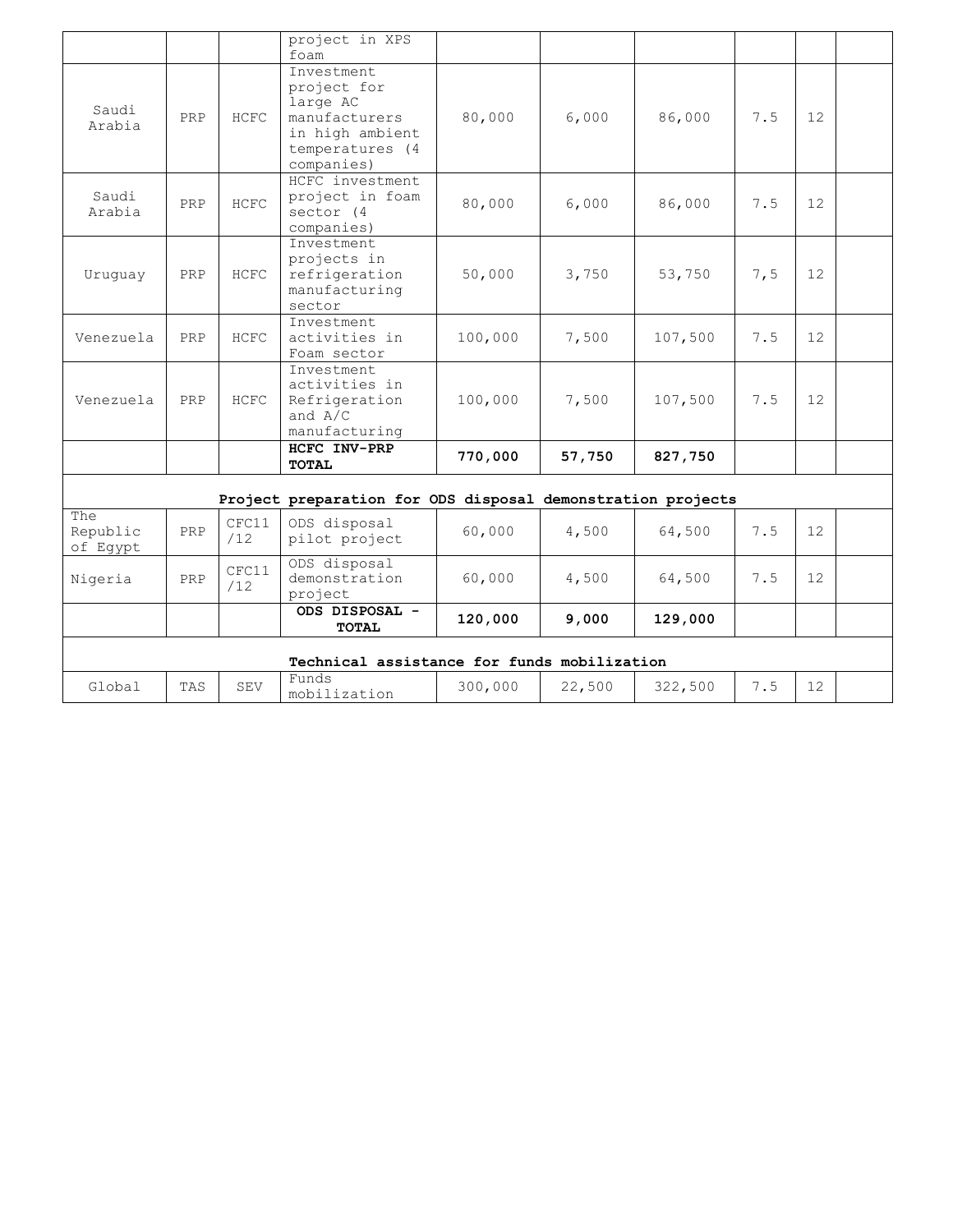**UNIDO** 

**Work Programme – 60th ExCom** 

# **Section 2**

Project concepts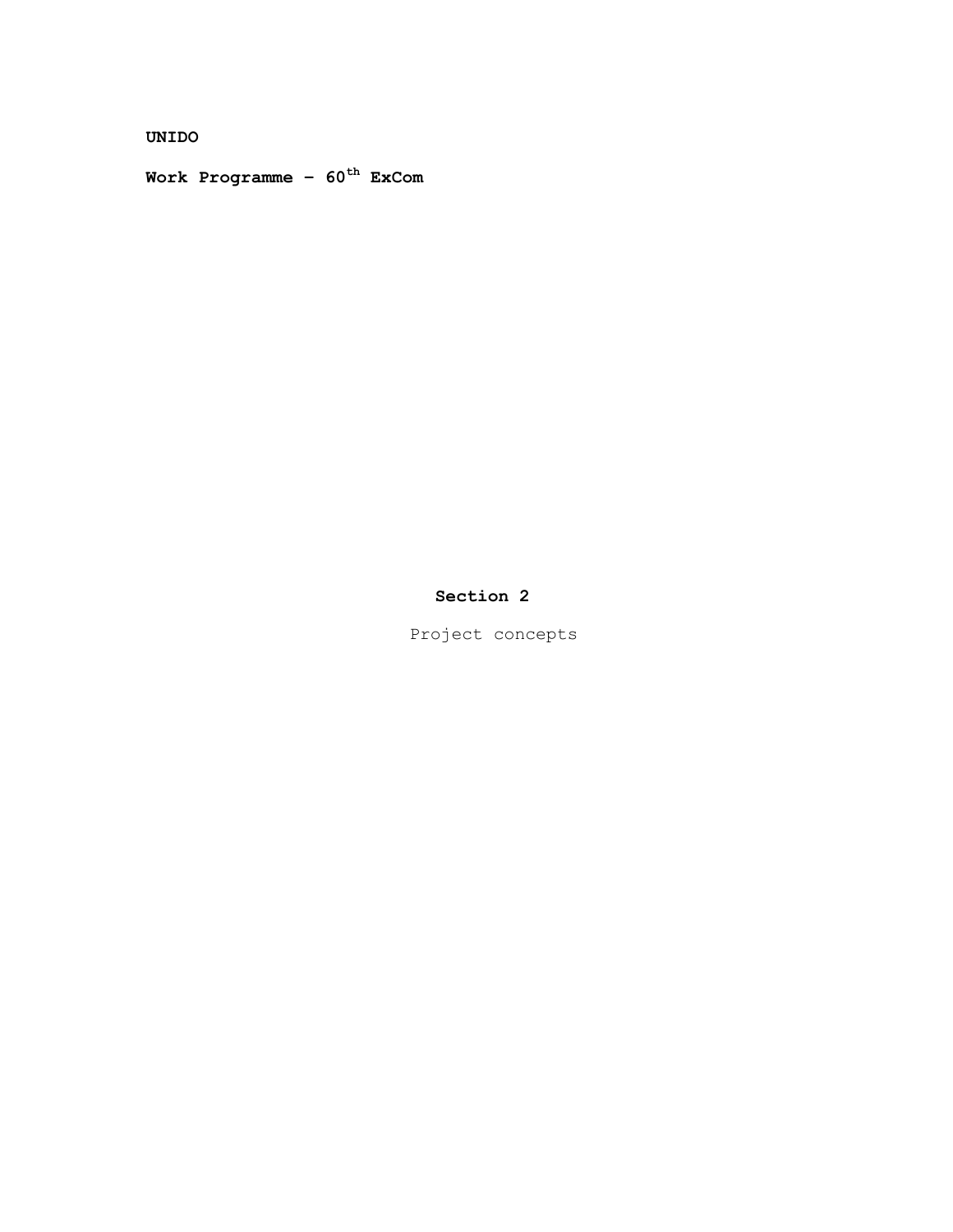| Country:             | Kenya                                                           |              |  |                                     |  |  |
|----------------------|-----------------------------------------------------------------|--------------|--|-------------------------------------|--|--|
| Title:               | Elimination of controlled uses of MeBr<br>(post-harvest sector) |              |  |                                     |  |  |
| Project Duration:    |                                                                 | 12 months    |  |                                     |  |  |
| Project Budget:      |                                                                 | Support Cost |  | 43,000 US\$ (including 7.5% Agency  |  |  |
| Implementing Agency: |                                                                 | UNTDO        |  |                                     |  |  |
| Coordinating Agency: |                                                                 | Resources    |  | Ministry of Environment and Natural |  |  |

#### **Project Summary**

Kenya has requested assistance to UNIDO for the preparation of a project to address the complete phase out of the controlled uses use of Methyl Bromide in the country before 2015.

As per agreed revised conditions for the phase-out of methyl bromide in Kenya, adopted at the  $53^{rd}$  meeting of the Executive Committee of the Multilateral Fund, the country is eligible to get assistance to phase-out up to 14 ODP tonnes for controlled non-soil applications such as stored grain and structures.

Funding will be used to prepare investment activities addressing all the remaining eligible consumption of Methyl Bromide in Kenya. Investment project will be prepared to ensure Kenya to achieve the 2015 phase-out targets.

The project will address the complete phase-out of all remaining controlled uses of Methyl Bromide in the Kenya before 1st Jan 2015.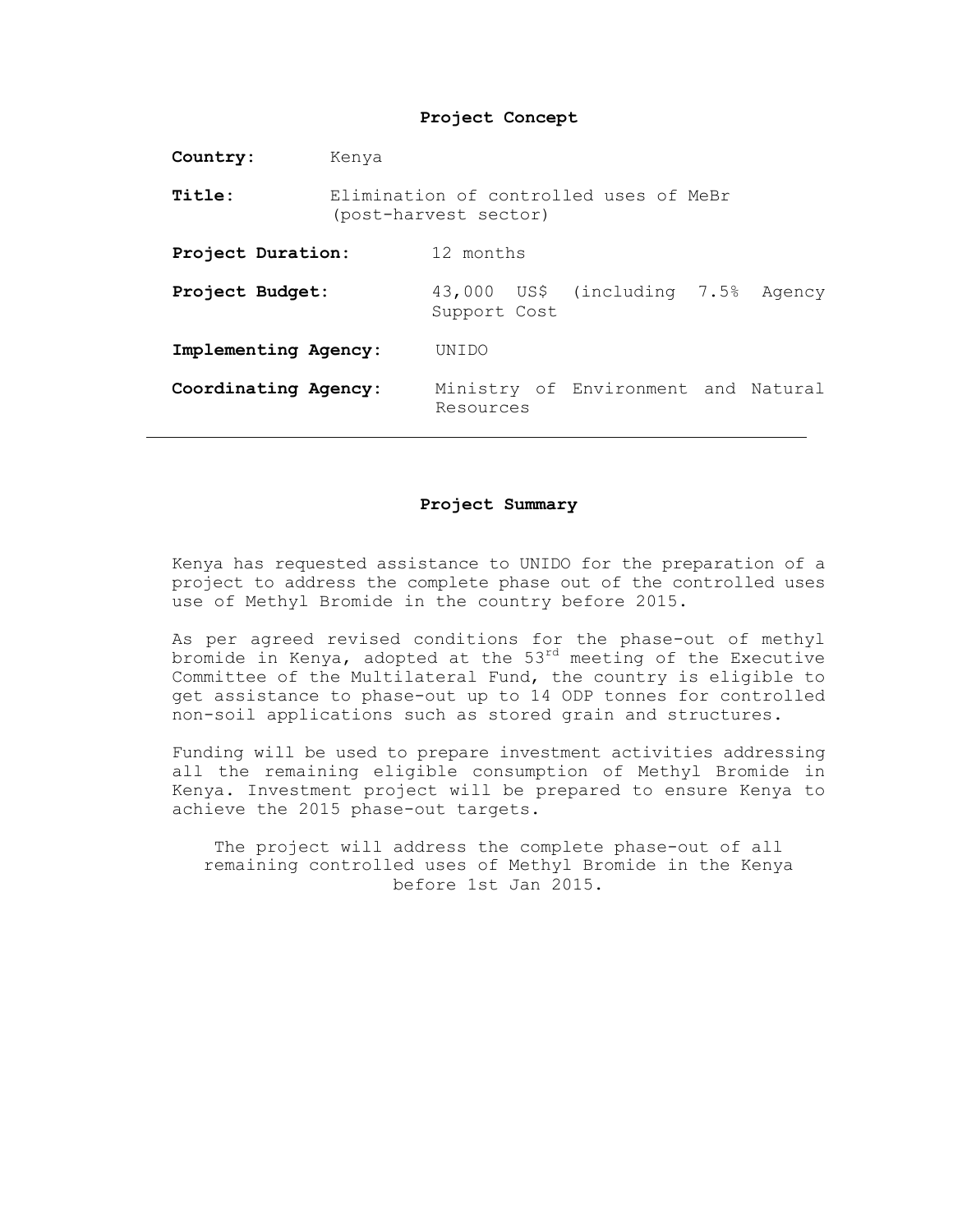#### **PROJECT CONCEPT**

|                      |                                                                                                    | <b>Country:</b> Mozambique |                                                               |                                          |  |  |  |
|----------------------|----------------------------------------------------------------------------------------------------|----------------------------|---------------------------------------------------------------|------------------------------------------|--|--|--|
| Title:               | Technical assistance for the elimination of controlled<br>uses of Methyl Bromide (soil fumigation) |                            |                                                               |                                          |  |  |  |
| Duration:            |                                                                                                    |                            | 12 months                                                     |                                          |  |  |  |
| Project Budget:      |                                                                                                    |                            | Costs)                                                        | US\$ 71,940 (including 9% Agency Support |  |  |  |
| Implementing Agency: |                                                                                                    | UNTDO                      |                                                               |                                          |  |  |  |
| Coordinating Agency: |                                                                                                    |                            | Ministry for the coordination of the<br>environmental affairs |                                          |  |  |  |

#### **Project Summary**

UNIDO has received an official request from the Government of Mozambique for the technical assistance in the Methyl Bromide sector.

#### **Background and project objectives**

 $\overline{a}$ 

Agriculture in Mozambique is a crucial economical sector and a very large percentage of the population relies on agriculture for its sustenance.

As reported under Article 7 data, Mozambique has not yet phasedout the use of MB and in 2008 the reported consumption was 0.4 ODP. Therefore, it is clear that some agricultural sectors still rely on the use of that fumigant. Furthermore, the case of potential non-compliance for Mozambique is partly associated with migration of growers of intensive horticulture/floriculture from Zimbabwe. Also those productions still rely on MB as mean for soil treatment.

A recent assessment conducted by UNEP in Africa pointed out that many countries which had phased out MB in the past have reverted to the use of MB.1 In particular, the study indicated that consumption of MB, particularly for Mozambique, needs to be addressed at the national level.

Mozambique was originally included in the Regional project AFR/FUM/38/TAS/32 (Technical assistance for methyl bromide reductions and formulation of regional phase out strategies for low volume consuming countries), implemented by UNDP. However, very limited or nil assistance was offered through that project and the activities were not able to provide the country with the necessary tools to achieve the phase-out target.

Therefore, due to an expansion of the flower production mainly on the border with Zimbabwe and increased on the horticulture

<sup>1</sup> UNEP/OzL.Pro/ExCom/59/Inf.4: IDENTIFICATION OF GAPS IN REGIONAL METHYL BROMIDE PROJECTS IN AFRICA (DECISION 57/9(d)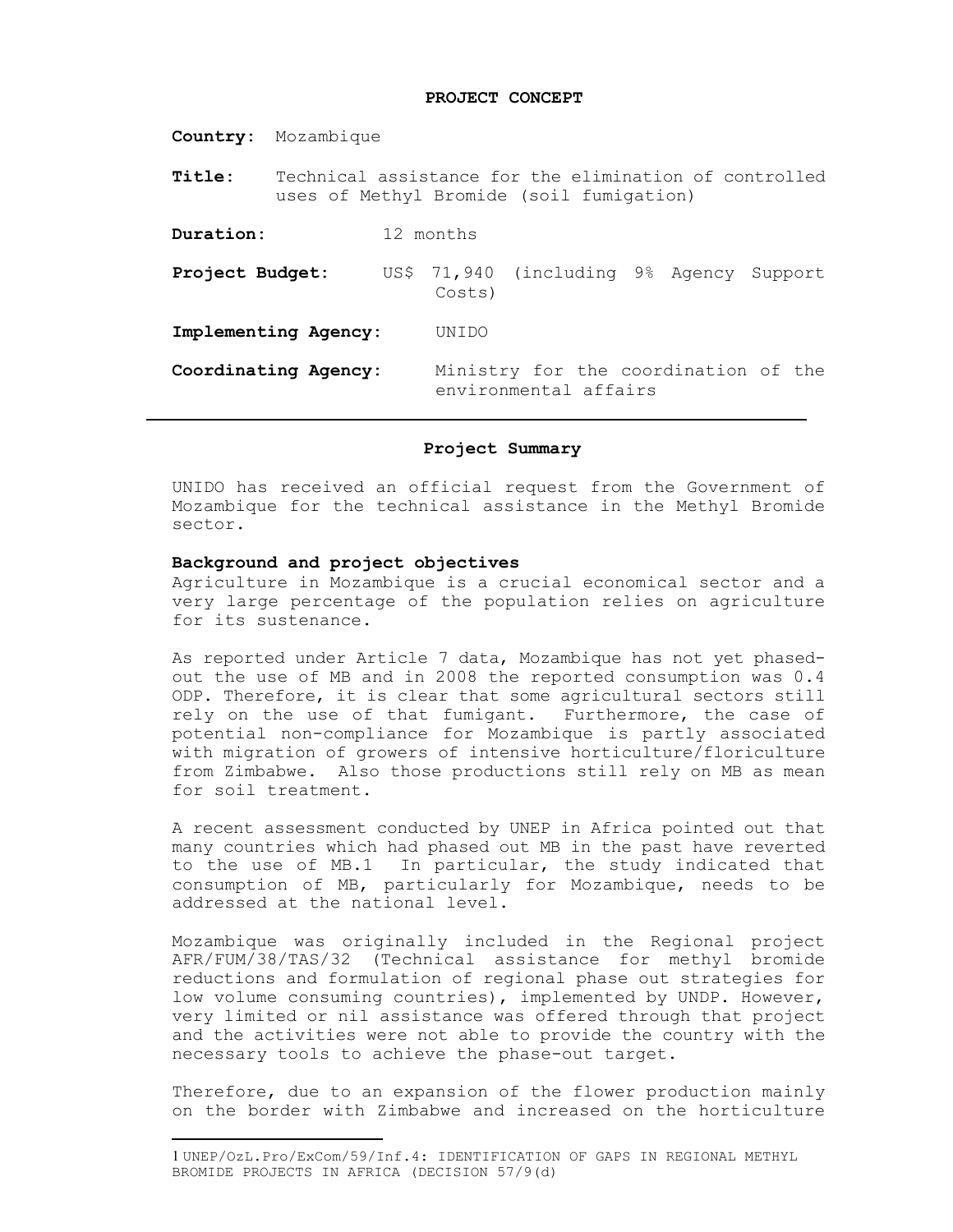production in general, the national authorities receive pressure to get authorization to import and use methyl bromide. Another sector of concern is the increased availability of Methyl Bromide in the country due to the increase in the MB application for quarantine and pre-shipment treatments as requested by the standard ISP1. The authorities in Mozambique realized that without any further regulatory measure, some of the eligible consumption for QPS might be diverted to the soil fumigation.

As learned from similar situation, the resurgence of the use of MB is a clear example of the lack of measures to ensure sustainability. Indeed, regulatory and policy support should be coupled with technical and commercial/economic assistance. If no assistance is provided to the farmers and government, there is a serious risk for a dramatic increase in the MB consumption in the near future. Because of that and in light of the good results from similar technical assistance activities, the Government of Mozambique requested UNIDO to submit a project proposal to:

- prevent the increase consumption in Mozambique;
- ensure the complete phase-out of the controlled uses of MB
- enforce the national legislation to ensure the phase-out sustainability.

In light of the above, UNIDO is herewith submitting a technical assistance proposal to the 60<sup>th</sup> the Executive Committee meeting for consideration.

#### **Project activities**

As indicated above, the main impact we expect from this project is to ensure a long-lasting sustainability to the MB phase-out. The project will focus on two main areas of activity:

- provide technical assistance to growers;
- identify gaps and lacks in the national legislation and provide the country with assistance in the legislation review

#### Activity 1: Production of technical materials

Inputs 1.1: National consultant will be hired for the preparation of a technical publication addressing main sectors and issues related to the MB phase-out in the country.

Inputs 1.2: International consultant will be hired for the preparation of the technical publication.

Inputs 1.3: Technical publication will be printed in 600 copies. Output 1.1: technical publication is launched and distributed to the national stakeholder during the technical seminars (see activity 2).

Activity 2: Organization of 3 technical workshops Inputs 2.1: National consultant will be hired for the

organization of three technical workshops in the Country. Inputs 2.2: International consultant will attend the workshop and provide the participants with the necessary technical information.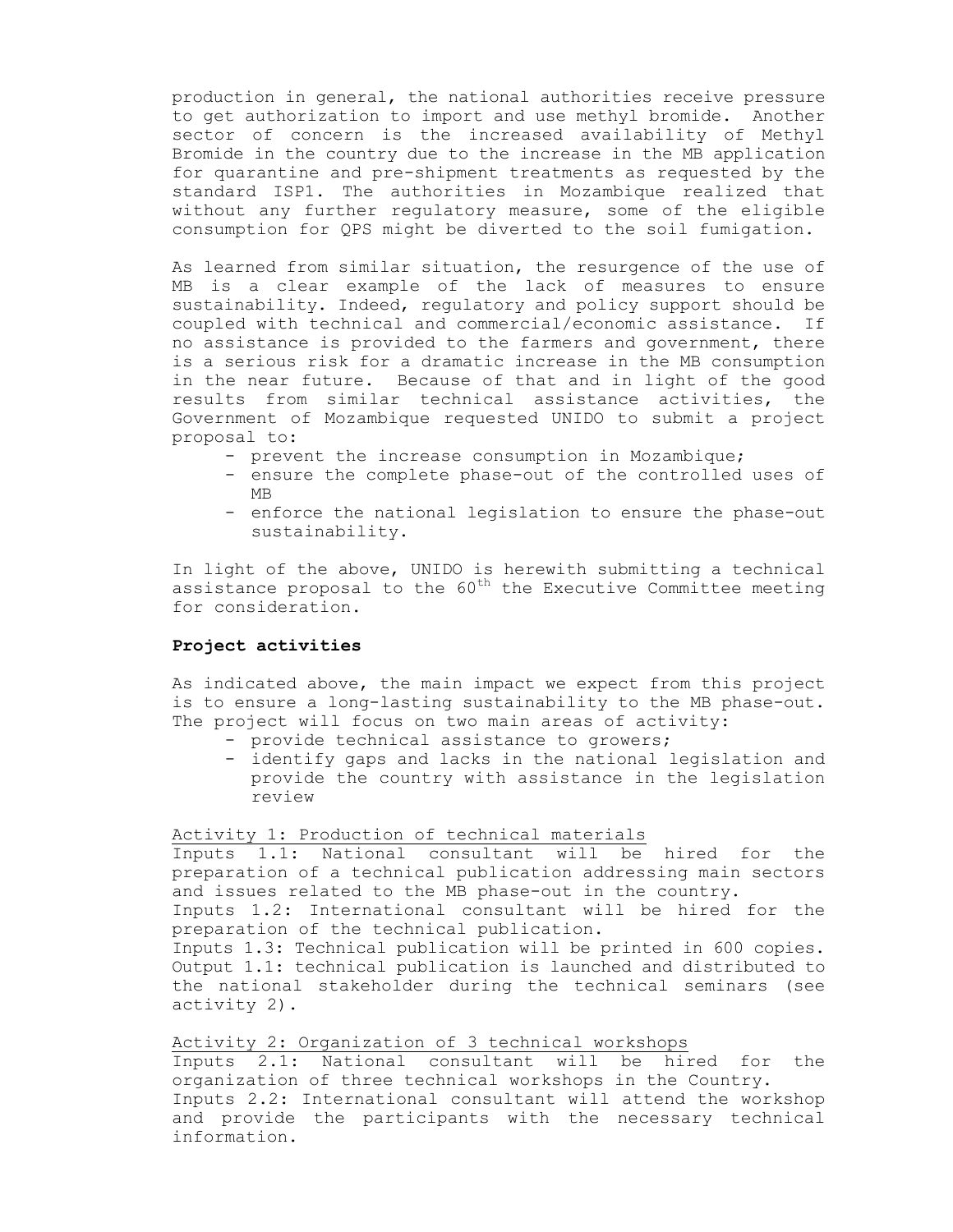Output 2.1: Thee workshops are organized in the areas in which growers are justifying the use of methyl bromide.

#### Activity 3: Revision of the national legislation

Inputs 3.1: A national consultant will be hired to assess the best mechanism to regulate the methyl bromide authorization in the country

Inputs 3.2: An international expert will be hired to provide inputs to the measures and regulatory framework.

Inputs 3.3: A workshop is organized with the main stakeholders (e.g. importers, custom offices, other ministries and Phytosanitary services) to discuss on the potential measures to introduce.

Output 3.1: National and international experts will provide a report to the NOU for the legislation update and for additional measured to introduce under the national regulations related to MB.

Output 3.2: Ozone Office will compile such information and prepare a valid legal mechanism to be enforce by the authorities

### Outcomes and indicators

Outcome 1: Awareness is raised on the MB phase-out issue and technical information is provided.

Indicator 1: Surveys will be conducted after 3 months from the workshop among the national stakeholders to verify whether the technical information provided have been applied in the crop management.

Outcome 2: Legislation is revised and enforced

Indicator 2: A legal mechanism (law or decree) is produced to regulate the authorization for the MB use and import, including QPS and controlled used (mainly soil fumigation).

| <b>Inputs</b>                                                    | Unit     | <b>Unit costs US\$</b>              | <b>Total cost USS</b> |
|------------------------------------------------------------------|----------|-------------------------------------|-----------------------|
| National Consultant                                              | 4 months | 2,500                               | 10,000                |
| Legal expert                                                     | 1 month  | 2,500                               | 2,500                 |
| International Consultants (including)<br>mission to the country) | 2 months | 8,000                               | 16,000                |
| Technical workshop                                               |          | 2,500                               | 5,000                 |
| Workshop on policy enforcement                                   |          | 2,000                               | 2,000                 |
| Publication material -reporting                                  | 300      | 15                                  | 4,500                 |
| <b>Total</b>                                                     |          | 40,000                              |                       |
| Agency support cost (9%)                                         |          |                                     | 3,600                 |
|                                                                  |          | <b>Total cost for</b><br><b>MLF</b> | 43,600                |

#### **Project budget**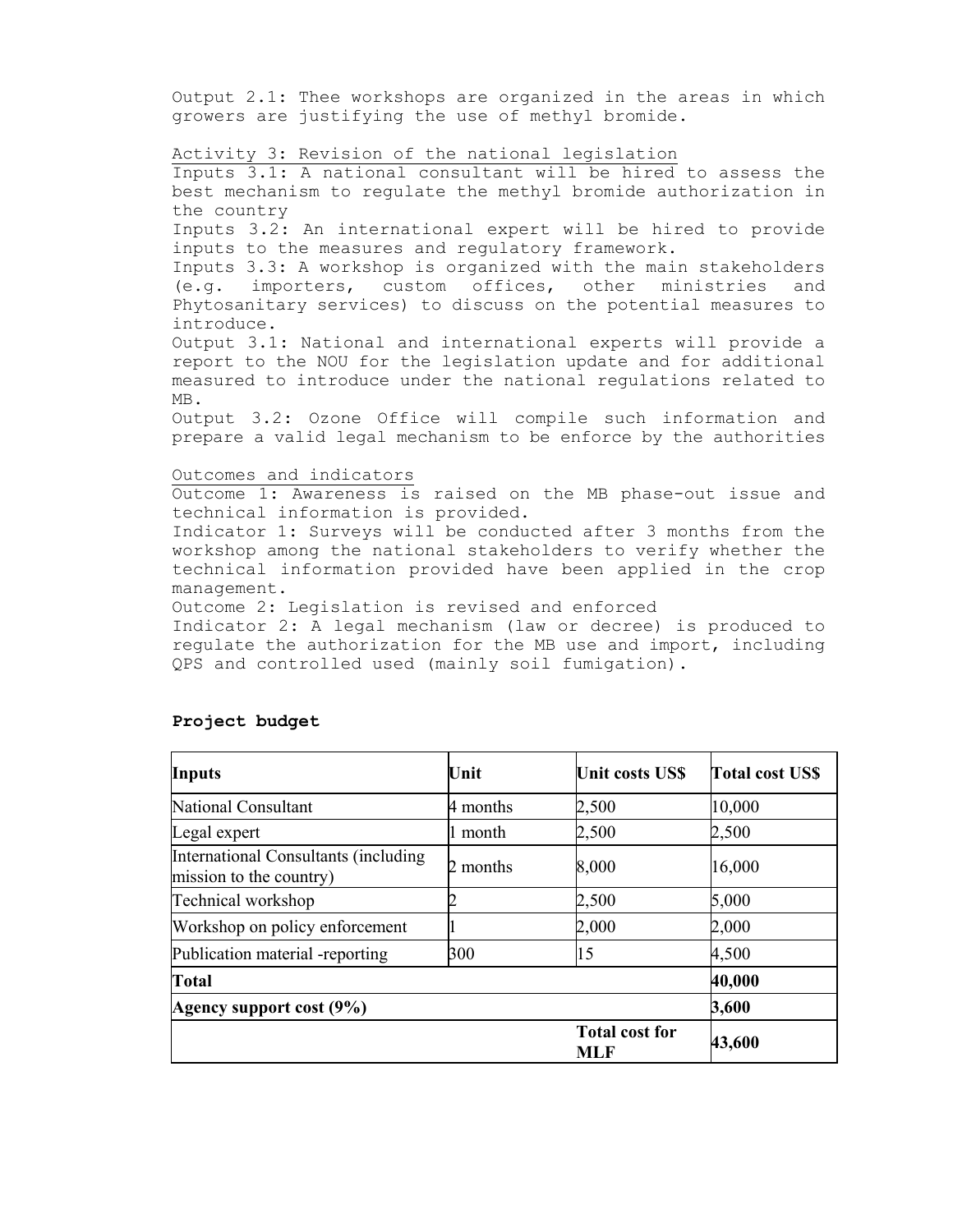| Country:             | Bahrain                                                                                                       |
|----------------------|---------------------------------------------------------------------------------------------------------------|
| Title:               | Preparation of investment project for<br>the phase-out of HCFCs in the A/C<br>manufacturing sector            |
| Project Duration:    | 12 months                                                                                                     |
| Project Budget:      | 32,250 (including 7.5% Agency Support<br>Costs) for the AC sector                                             |
| Implementing Agency: | UNIDO                                                                                                         |
| Coordinating Agency: | National Ozone Unit, Public Commission<br>for the Protection of Marine<br>Resources, Environment and Wildlife |

#### **Project Summary**

 Bahrain's reported HCFCs consumption for the year 2008 was 38.8 ODP tonnes. The survey of the HCFC consumption in Bahrain revealed that there is one major manufacturer of air conditioning units while the remaining consumption is in the servicing sector and 2 small manufacturers of commercial refrigerators, which were converted to use HCFC141b through an earlier project implemented by UNDP. In order to allow the compliance with the freeze and the 10% reduction target, Bahrain requested UNIDO to include a preparatory assistance project for the phase out of HCFCs in Awal Gulf Company, which is the only manufacturer or Air Conditioning Equipment in Bahrain producing an estimated amount of 750,000 units of small air conditioning units.

 The Government of Bahrain decided to advance the submission of investment activities in the air conditioners manufacturing sector in order to allow Bahrain achieve the 2013 and 2015 reduction targets. It is to be noted that Bahrain has not yet received funds for the preparation of investment projects for the HCFC phase out.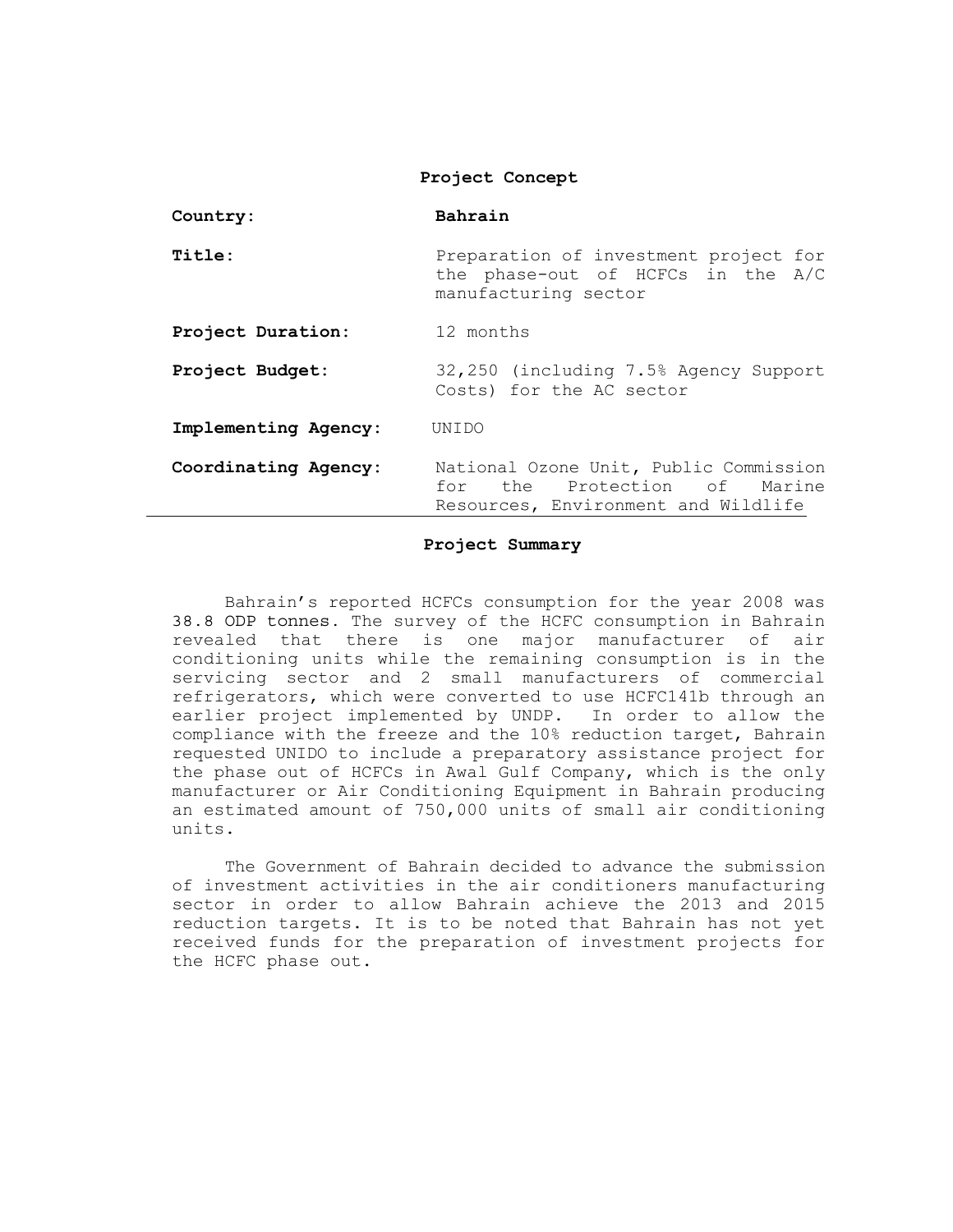| Country:             | The People's Republic of China                                             |
|----------------------|----------------------------------------------------------------------------|
| Title:               | Technology demonstration project for HC<br>blowing agent in the XPS sector |
| Project Duration:    | 18 months                                                                  |
| Project Budget:      | US\$ 30,000 plus US\$ 2,250 agency support<br>cost                         |
| Implementing Agency: | UNIDO (Demo project to be partially<br>financed by Japan)                  |
| Coordinating Agency: | Ministry of Environmental Protection<br>(MEP)                              |

#### **Project Summary**

The extruded polystyrene board (XPS) sector is experiencing a rapid development in China. It is estimated that there are currently about 500 XPS enterprises with about 800 production lines. The XPS production capacity amounts to approximately 8 million cubic meters consuming thirty thousands tons of HCFC. The products are used for building insulation.

The recent survey carried out in the framework of the preparation of the HPMP and the ensuing technical workshop held in Beijing in September revealed the following problems encountered by the industry in China:

- 1. The enterprises consider  $CO<sub>2</sub>$  technology, which is used in many developed countries;
- 2. The advantage of  $CO<sub>2</sub>$  technology is the very low GWP of the foaming agent, thus it is a long term solution;
- 3. However, the  $CO<sub>2</sub>$  technology is very complex and requires extended technical skills and expensive new equipment to accommodate the high pressure of  $CO<sub>2</sub>$  blowing agent. Furthermore, the thermal insulation of the  $CO<sub>2</sub>$  blown foam does not reach the one of the HCFC-22/HCFC-142b blown foams and there is a significant aging of insulation and strength after a short period of time. It is also very difficult to produce board with thicknesses above 60 mm;
- 4. Most of the XPS enterprises in China use high ratio of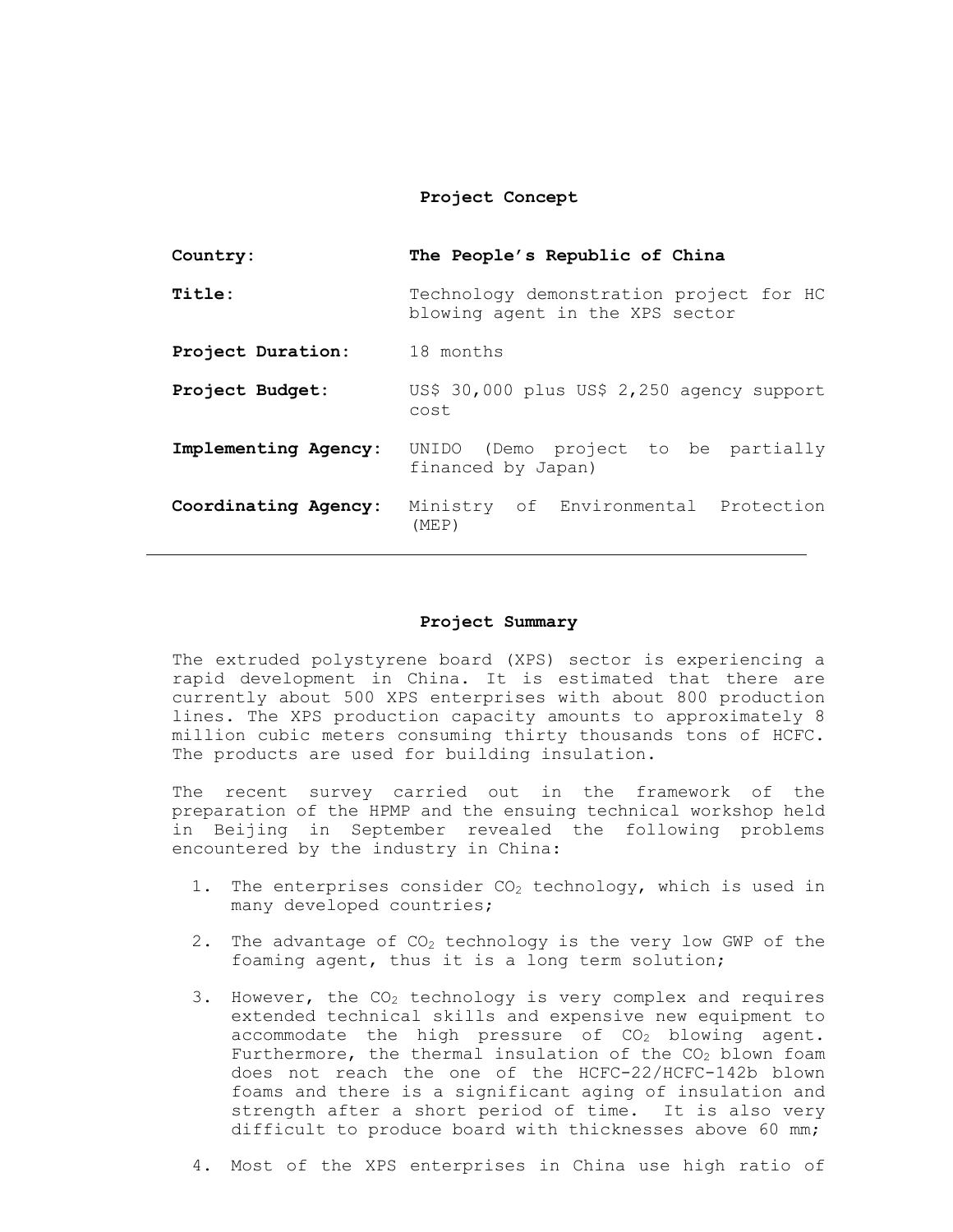recycled materials of sometimes poor quality for XPS production. The  $CO<sub>2</sub>$  technology seems to be sensitive in this respect.

- 5. In contrast to the practice of many developing countries, Japan elaborated a hydrocarbon (HC) technology and the entire XPS board sector in Japan has been converted to hydrocarbon (isobutane) many years ago;
- 6. The hydrocarbon technology is also a final solution; the GWP of isobutane is 4. The Japanese experience shows that the insulation properties of HC blown XPS foam boards are  $10\%$  better than the same of the  $CO<sub>2</sub>$  blown ones; ageing is negligible and thicker boards can be produced as well. The equipment itself is not much different from the current one;
- 7. However, isobutane is a flammable material, which requires appropriate precautions and safety modifications and equipment in the storage, transportation, handling and processing of the blowing agent.
- 8. A further problem is the flammability of the product, which however can be controlled by appropriate fire retardant additives (similar ones need to be used for  $CO<sub>2</sub>$ blown foams as well, due to the methanol used as coblowing agent).
- 9. The fire safety regulations of China are quite stringent, which might constitute an additional problem.
- 10. Selected and controlled recycled materials are used in Japan or XPS production.
- 11. XPS manufacturers in China don't use hydrocarbon-related mixtures, especially hydrocarbon alone as blowing agents.
- 12. In view of the diversity of producers in China, which include large but also many small and medium scale enterprises operating in various conditions, it is reasonable to investigate the advantages and adaptability of HC technology in the XPS board production sector.

In view of the above, a demonstration project is proposed to help in the selection of appropriate technology for the phase out of HCFCs in the sector.

The said project is aimed to demonstrate the application of hydrocarbon or hydrocarbon mixture as substitutes of HCFCs blowing agents.

An existing XPS manufacturer will be selected to implement this project.

UNIDO will approach Japanese industry to assist in the technological and fire safety issues, including streamlining of standards and regulations.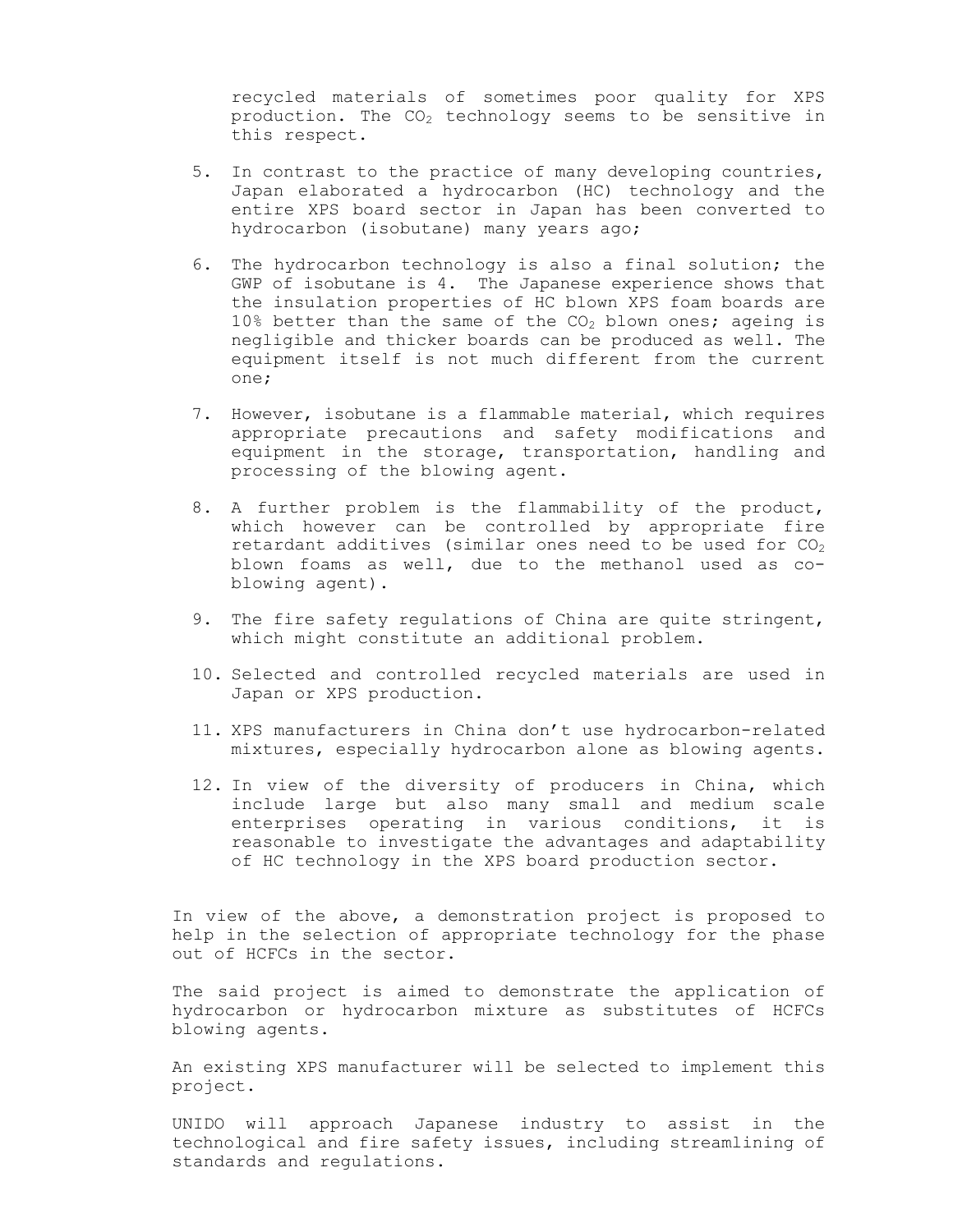The project activities/cost will consist of the following:

- Technology development and validation;
- Installation of hydrocarbon storage tank and handling equipment;
- Retrofitting and/or replacing parts of existing foaming equipment for the use of hydrocarbon;
- Installation of safety equipment;
- Technical assistance and training;
- Trial production, testing, field trials.

Information of the candidate enterprise: Name: Shanghai Xinzhao Co.Ltd. Location: Shanghai Year of establishment: 2002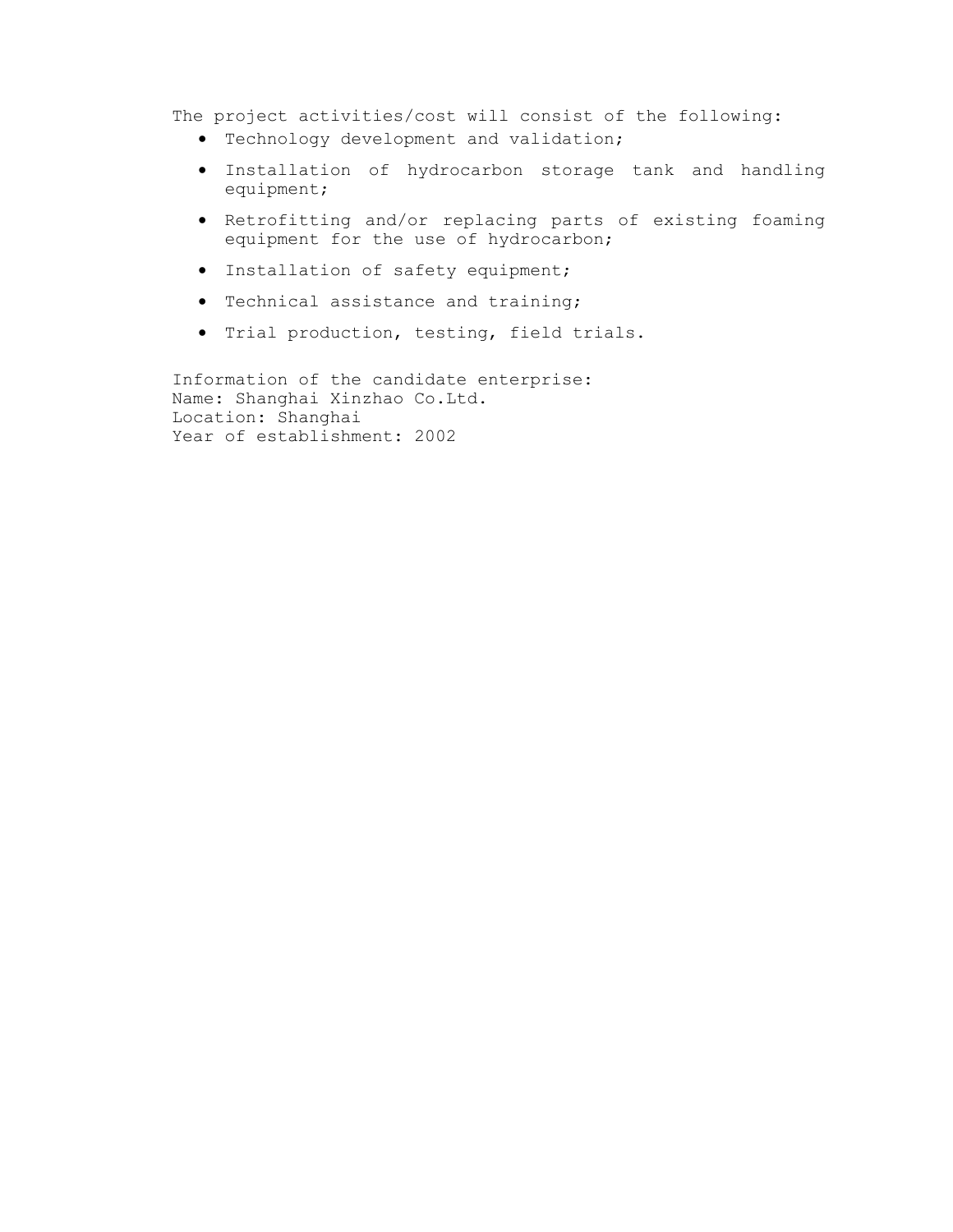| Country:          |                      | Ecuador                                                                                              |
|-------------------|----------------------|------------------------------------------------------------------------------------------------------|
| Title:            |                      | Preparation of investment projects for the phase-out<br>of HCFCs in the foam manufacturing<br>sector |
| Project Duration: |                      | 12 months                                                                                            |
| Project Budget 1: |                      | 64,500 (including 7.5% Agency<br>Support<br>Costs) for the foam sector                               |
|                   | Implementing Agency: | UNT DO                                                                                               |
|                   | Coordinating Agency: | UGA - National Ozone Unit                                                                            |

#### **Project Summary**

Ecuador's reported HCFCs consumption for the year 2008 and 2009 was 4.26 ODP tonnes and 4.20 ODP of HCFC-141b respectively in the foam sector. Ecuador is therefore eligible for receiving up to US\$ 60,000 for the preparation of investment projects for the phase out of HCFC in the foam manufacturing sector.

Ecuador has not yet received funds for the preparation of investment projects for the HCFC phase out and it was agreed with the Government that all the eligible funds would be allocated to address the foam manufacturing sectors under UNIDO's responsibility.

A recent survey confirmed that one company are producing flexible foam plus integral skin (for automotive) meanwhile more than ten are producing rigid foam in the country and more than fifty small and medium.

Funding will be used to prepare investment activities addressing the foam manufacturing sector, which is in line with the HPMP under development. Investment projects will be prepared to help Ecuador to achieve the 2013 and 2015 reduction targets in line with the priorities established in the HPMP.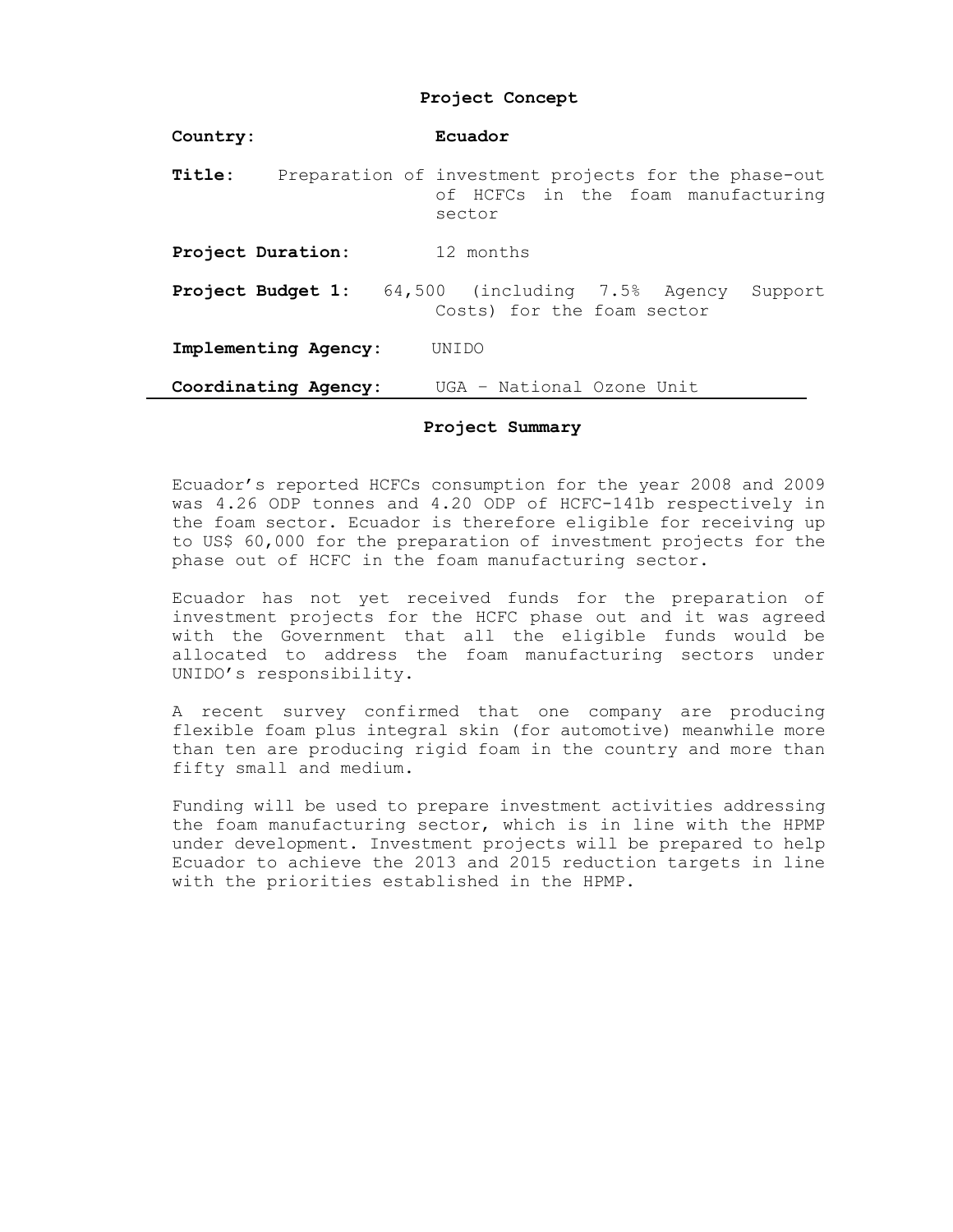| Country:             | Guatemala                                                                                            |  |
|----------------------|------------------------------------------------------------------------------------------------------|--|
| Title:               | Preparation of investment projects for<br>the phase-out of HCFCs in the foam<br>manufacturing sector |  |
| Project Duration:    | 12 months                                                                                            |  |
| Project Budget:      | 64,500 (including 7.5% Agency Support<br>Costs) for the foam sector                                  |  |
| Implementing Agency: | UNTDO                                                                                                |  |
| Coordinating Agency: | MARN - National Ozone Unit                                                                           |  |

#### **Project Summary**

Guatemala's reported HCFCs consumption for the year 2007 was 10.00 ODP tonnes of HCFC-141b in the foam sector. Guatemala is therefore eligible for receiving up to US\$ 60,000 for the preparation of investment projects for the phase out of HCFC in the foam manufacturing sector.

Guatemala has not yet received funds for the preparation of investment projects for the HCFC phase out and it was agreed with the Government that all the eligible funds would be allocated to address the foam manufacturing sectors under UNIDO's responsibility.

A recent survey confirmed that more than ten companies are producing flexible foam meanwhile two are producing rigid foam in the country.

Funding will be used to prepare investment activities addressing the foam manufacturing sector, which is in line with the HPMP under development. Investment projects will be prepared to help Guatemala to achieve the 2013 and 2015 reduction targets in line with the priorities established in the HPMP.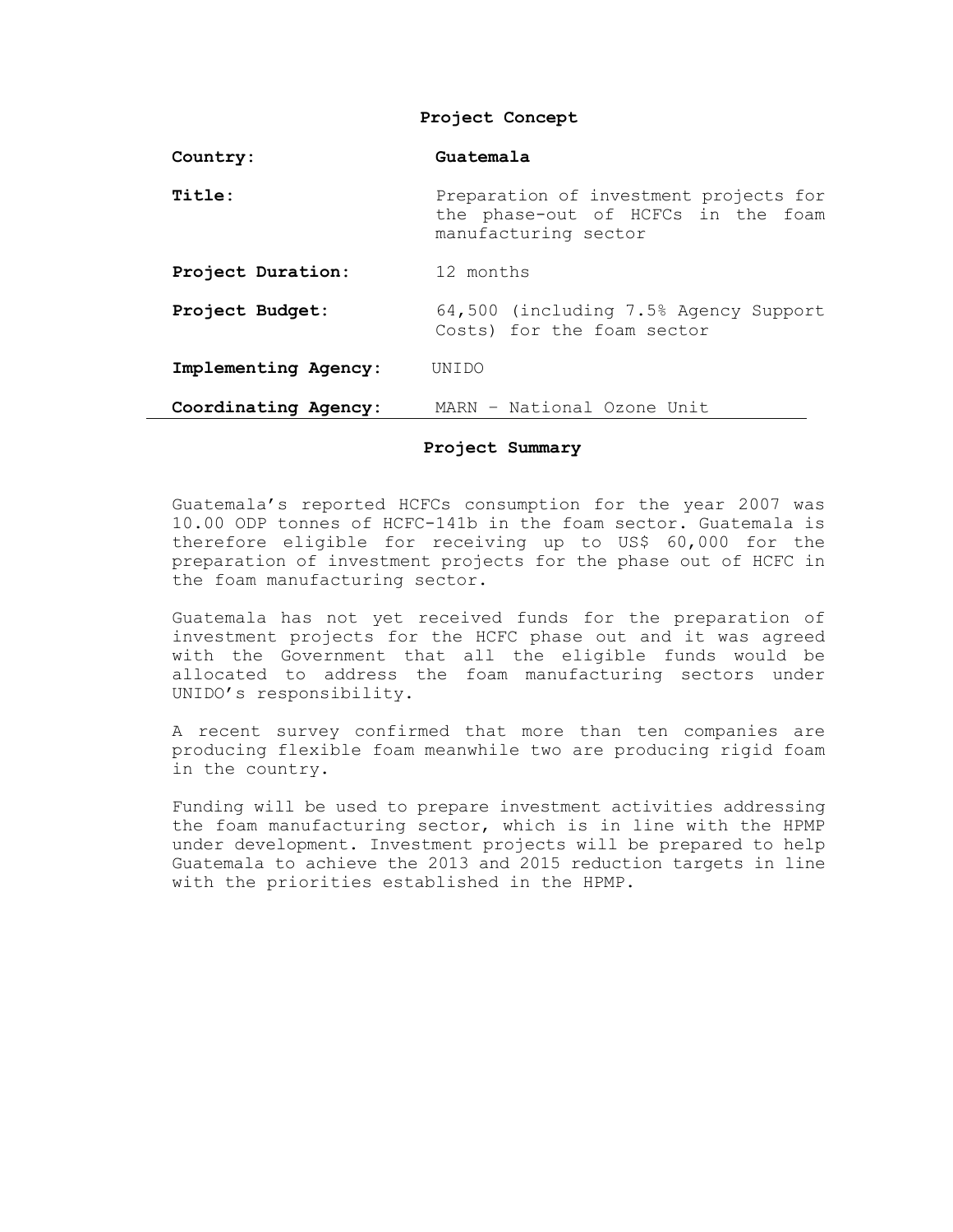**Country: Morocco Title:** Preparation of investment projects for the phase-out of HCFCs in the refrigeration, A/C and foam manufacturing sectors **Project Duration:** 12 months **Project Budget 1:** 43,000 (including 7.5% Agency Support Costs) for the refrigeration and Airto-Air AC sectors **Project Budget 2:** 64,500 (including 7.5% Agency Support Costs) for the foam sector **Implementing Agency:** UNIDO **Coordinating Agency:** Ministère de l'Industrie, du Commerce et des Nouvelles Technologies - National Ozone Bureau

#### **Project Summary**

Morocco's reported HCFCs consumption for the year 2008 was 50.9 ODP tonnes including consumption of HCFC-22 and HCFC-141b. Morocco is therefore eligible for receiving up to US\$ 100,000 for the preparation of investment projects for the phase out of HCFCs in the manufacturing sector.

Morocco has not yet received funds for the preparation of investment projects for the HCFC phase out and it was agreed with the Government that all the eligible funds would be allocated to address the refrigeration, air-conditioning and foam manufacturing sectors under UNIDO's responsibility.

Preliminary information coming from the survey on the use of HCFC in the country confirms that the HCFC consumption in the manufacturing sectors is for the production of HCFC based equipment in the AC, commercial and domestic refrigeration sectors as well as producing foam. The survey identifies several companies involved in the mentioned manufacturing sectors. Although the HCFC survey has not yet been completed and it will be finalized during the preparation of the HCFC phase-out management plan, the Government estimated significant HCFC consumption in all the mentioned sectors.

Funding will be used to prepare investment activities addressing the refrigeration, air-conditioning and foam manufacturing sectors, which is in line with the HPMP under development. Investment projects will be prepared to ensure Morocco to achieve the 2013 and 2015 reduction targets in line with the priorities established in the HPMP.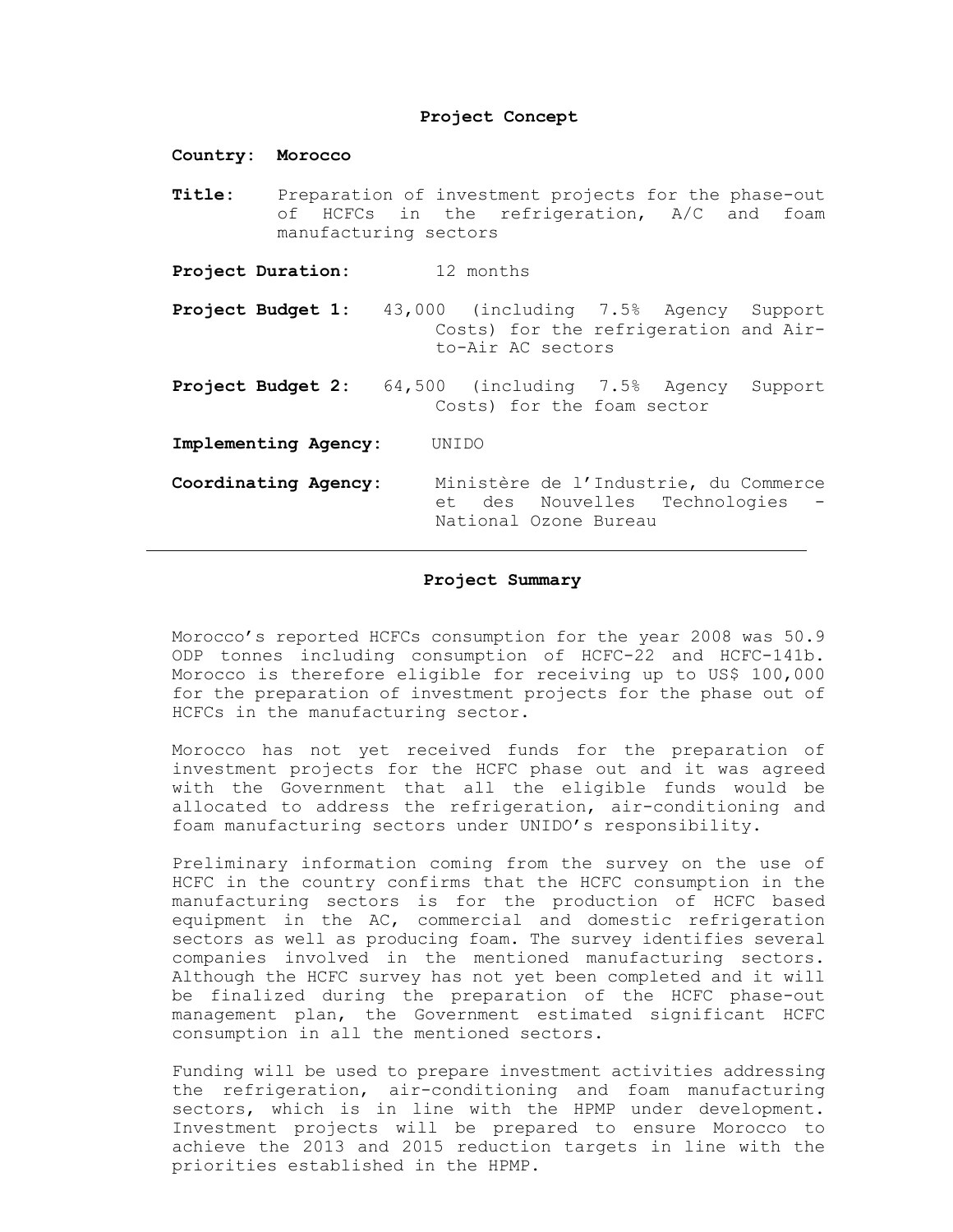| Country:             | Oatar                                                                                                   |  |  |
|----------------------|---------------------------------------------------------------------------------------------------------|--|--|
| Title:               | Preparation of investment project for<br>the phase-out of HCFCs in the XPS foam<br>manufacturing sector |  |  |
| Project Duration:    | 12 months                                                                                               |  |  |
| Project Budget:      | 86,000 (including 7.5% Agency Support<br>Costs) for the AC sector                                       |  |  |
| Implementing Agency: | UNIDO                                                                                                   |  |  |
| Coordinating Agency: | National Ozone Unit, Ministry<br>of<br>Environment                                                      |  |  |

#### **Project Summary**

 Qatar's reported HCFCs consumption for the year 2008 was 38.7 ODP tonnes. The survey of the HCFC consumption in Qatar revealed that there are 3 companies manufacturing panels in the XPS foam sector. In order to allow the compliance with the freeze and the 10% reduction target, Qatar requested UNIDO to include a preparatory assistance project for the phase out of HCFCs in the XPS foam sector where the consumption of HCFC22 in that sub-sector is estimated at 181 metric tonnes.

 The Government of Qatar decided to advance the submission of investment activities in the XPS foam manufacturing sector in order to allow Qatar achieve the 2013 and 2015 reduction targets. It is to be noted that Qatar has not yet received funds for the preparation of investment projects for the HCFC phase out.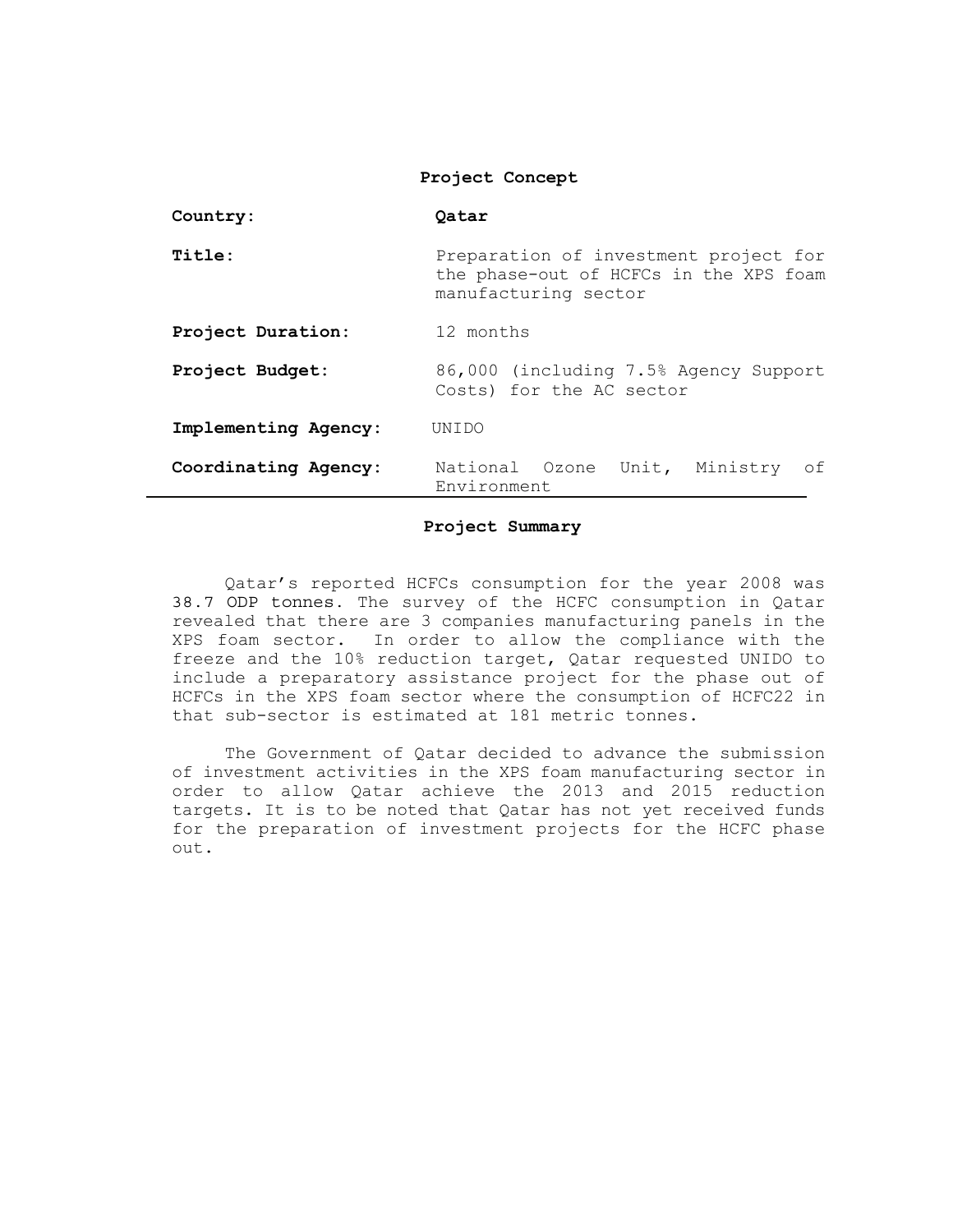| Country:             | Saudi Arabia                                                                                         |  |
|----------------------|------------------------------------------------------------------------------------------------------|--|
| Title:               | Preparation of investment project for<br>the phase-out of HCFCs in the foam<br>manufacturing sectors |  |
| Project Duration:    | 12 months                                                                                            |  |
| Project Budget 1:    | 86,000 (including 7.5% Agency Support<br>Costs) for the AC sector                                    |  |
| Implementing Agency: | UNTDO                                                                                                |  |
| Coordinating Agency: | National Ozone Unit - Presidency of<br>Meteorology and Environment (PME)                             |  |

#### **Project Summary**

 Saudi Arabia's reported HCFCs consumption for the year 2008 was 1,175.3 ODP tonnes. In order to allow the compliance with the freeze and the 10% reduction target, Saudi Arabia requested UNIDO to include preparatory assistance projects for the phase out of HCFCs in at least 4 manufacturers in the foam. The estimated total consumption of the companies being considered in the foam sector is around 3,000 metric tonnes of HCFC-141 and 142b while that of the air conditioning sector is 5,000 metric tonnes of HCFC-22.

 Although the HCFC survey has not yet been completed and it will be finalized during the preparation of the HCFC phase-out management plan, the Government decided to advance the submission of investment activities in the foam manufacturing sector in order to allow Saudi Arabia achieve the 2013 and 2015 reduction targets. It is to be noted that Saudi Arabia has not yet received funds for the preparation of investment projects for the HCFC phase out.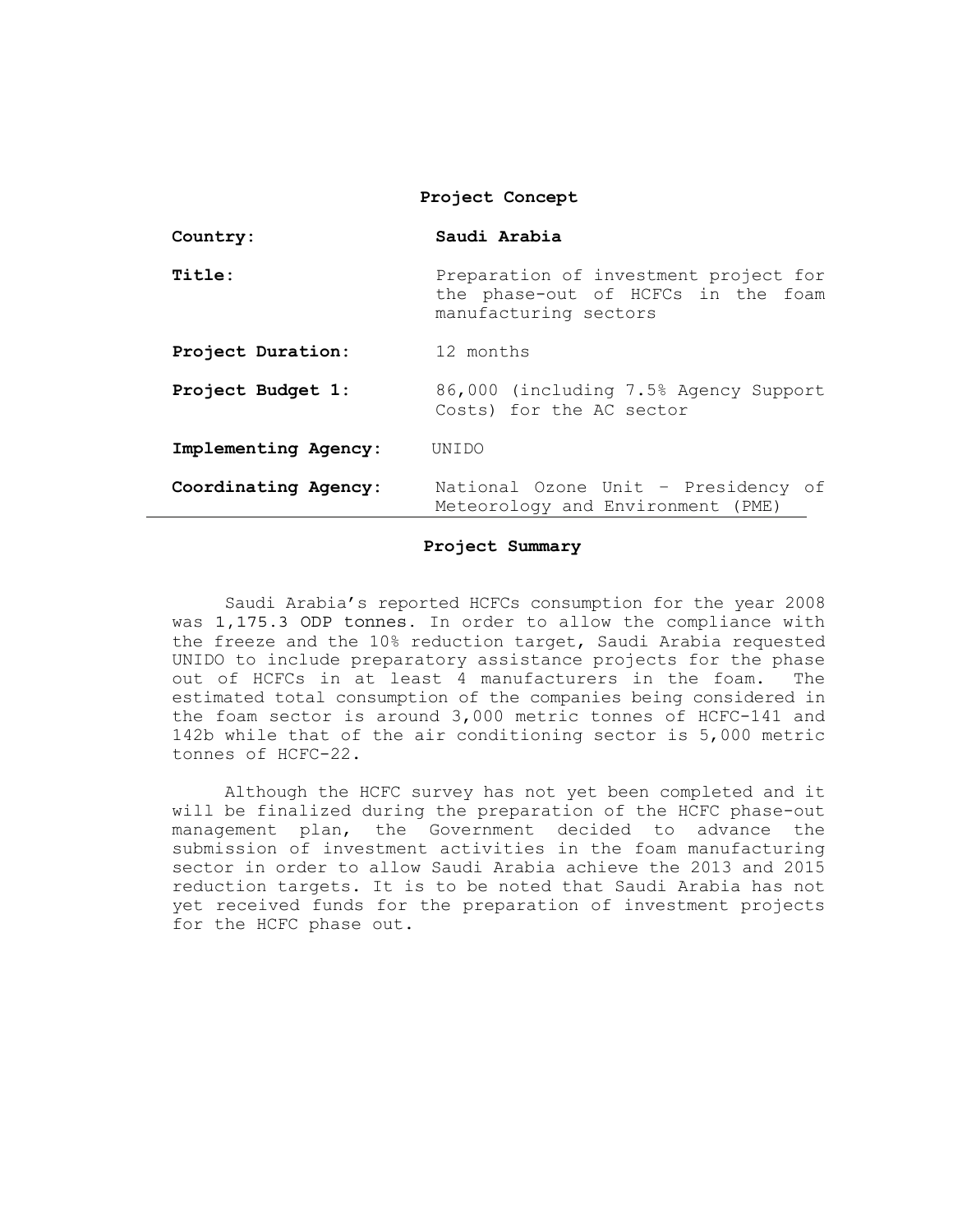| Country:             | Saudi Arabia                                                                                       |  |
|----------------------|----------------------------------------------------------------------------------------------------|--|
| Title:               | Preparation of investment project for<br>the phase-out of HCFCs in the A/C<br>manufacturing sector |  |
| Project Duration:    | 12 months                                                                                          |  |
| Project Budget:      | 86,000 (including 7.5% Agency Support<br>Costs) for the AC sector                                  |  |
| Implementing Agency: | UNTDO                                                                                              |  |
| Coordinating Agency: | National Ozone Unit - Presidency of<br>Meteorology and Environment (PME)                           |  |

#### **Project Summary**

 Saudi Arabia is one of the top 10 major consumers of HCFCs in Article 5 countries with a reported consumption of 1,175.30 ODP Tonne in 2008. The Air-Conditioning industry sector is the dominating HCFC consuming sector and this sector will play crucial role in terms of making the country meets its compliance targets in 2013, 2015 and beyond. Saudi Arabia, being one of the countries that raised concerns on the availability of appropriate alternatives in the air-conditioning sector in high ambient temperatures, requested UNIDO to prepare an investment project for large HCFC consumers in the Air Conditioning Industry.

 For air conditioning the primary replacement is R-410A but also R-407C is being applied. All these HFC blends are characterized by the fact that they contain HFC-125, which has a relatively low critical temperature of 66 C that may lead to a drop in efficiency and capacity at elevated temperatures. The project proposed will focus both on technology selection as well as on the phase-out of eligible consumption at 4 air conditioners manufacturers in Saudi Arabia:

- 1. Al Zamil Factory for A/C, established in 1975, manufacturing 1 million units and consuming 2500 MT of HCFC-22
- 2. Saudi Company for A/C, established in 1978, manufacturing 300,000 units and consuming 400 MT of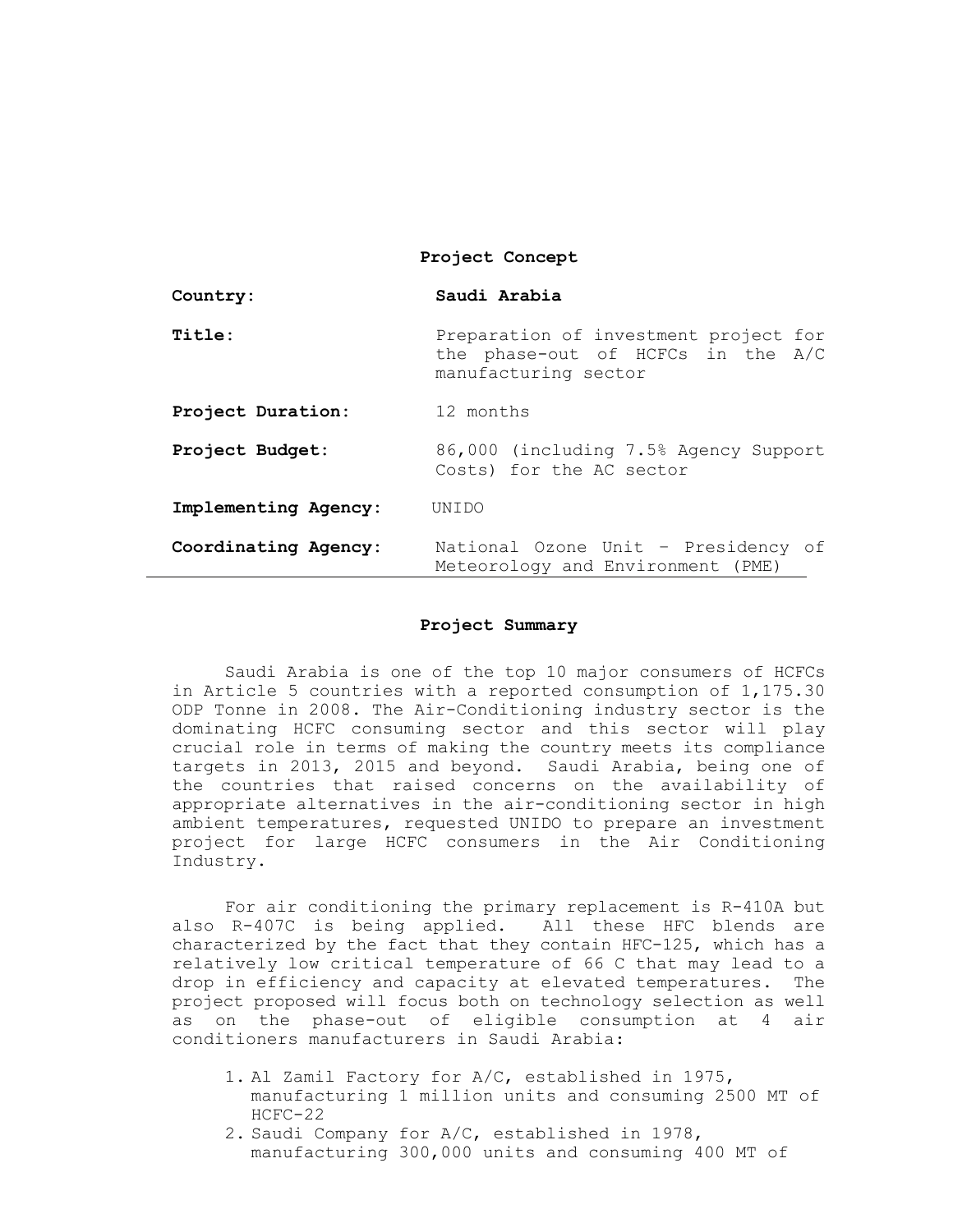HCFC-22

- 3. LG Shaker Factory, established in 2006, manufacturing 500,000 units and consuming 2000 MT of HCFC-22
- 4. Saudi Factory for Electrical Appliances, established in 1986, manufacturing 100,000 units and consuming 120 MT of HCFC-22

Expected results related to technology selection:

- 1. Studying the applicability of substitutes and alternatives that minimise other impacts on the environment, including on the climate, taking into account global warming potential, energy use and other relevant factor
- 2. Studying the engineering impacts of high ambient temperatures on system performance
- 3. Studying the precautions that need to be taken in the design of the equipment
- 4. Studying additional design features

 The dissemination of the potential results on the technology selection will be done through a project to be requested by UNEP.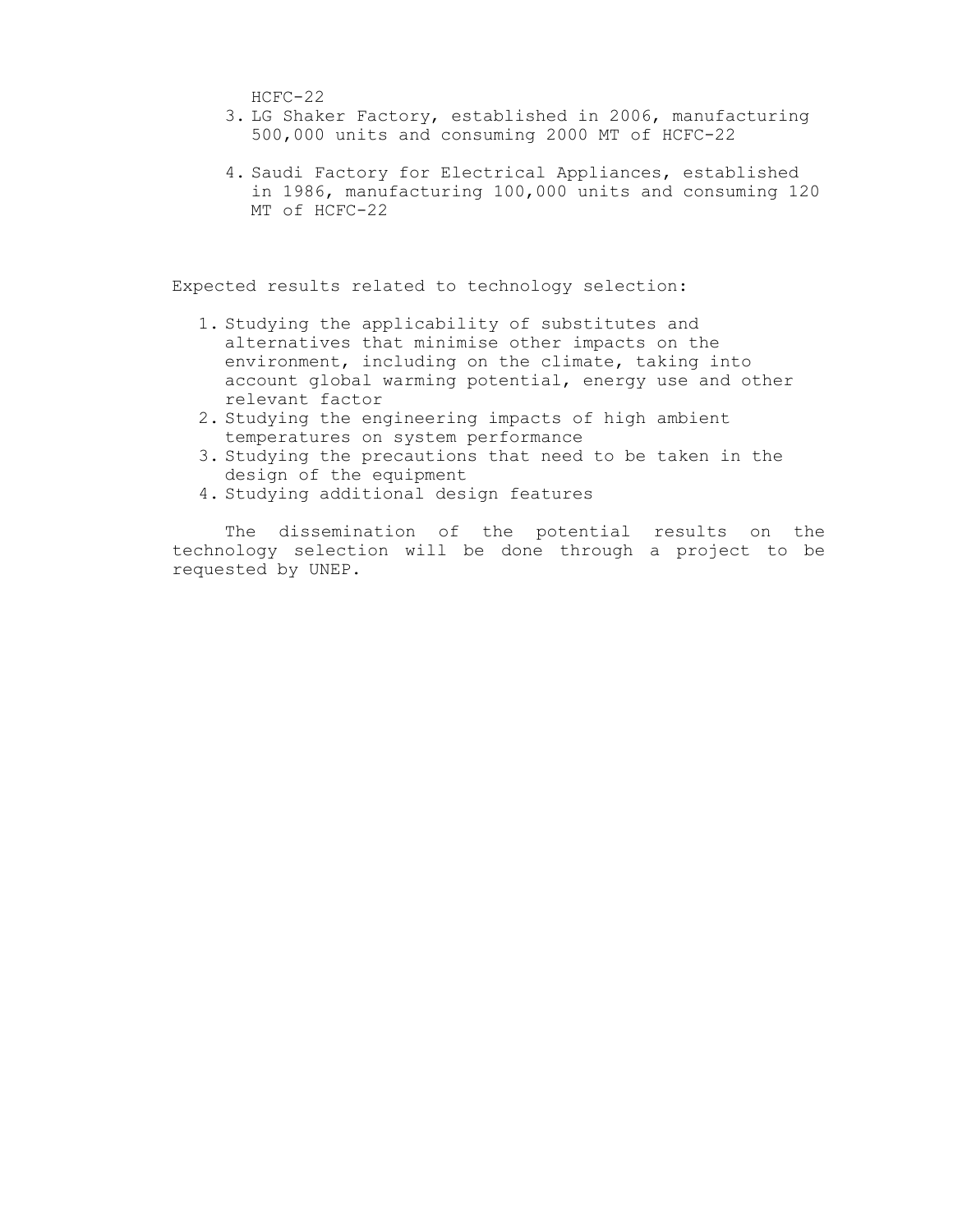| Country:             | Uruquay                                                                                                  |
|----------------------|----------------------------------------------------------------------------------------------------------|
| Title:               | Project preparation for investment to eliminate HCFC<br>use in the refrigeration manufacturing<br>sector |
| Project Duration:    | 12 months                                                                                                |
| Project Budget:      | 53,750 (including 7,5% Agency Support Cost                                                               |
| Implementing Agency: | UNTDO                                                                                                    |
| Coordinating Agency: | Direccion Nacional de Medio Ambiente,<br>Ministry of Environment                                         |

#### **Project Summary**

UNIDO received an official Government request for preparation of investment project for the elimination of approximately 30 MT of HCFC (equivalent to 0.3 ODP) use in the refrigeration manufacturing sector in Uruguay

Uruguay consumes 380 metrics tonnes of HCFC (Estimated for 2009). It is calculated that through the HPMP, they will reduce 4.8 ODP tonnes. However, this reduction will not be sufficient to reach the freeze target in 2012, and the 10% reduction. Because of that, Uruguay will address three main commercial refrigeration companies to guarantee the compliance by 2015.

Three manufacturing refrigerator chamber companies located in Montevideo would be ready to adopt some alternatives. The companies have been established before July 1995.

Alternative technology to be considered under preparatory activities will be different blended refrigerants adapted to the condition and system of the companies with a strong emphasis to select those with low global warming potential. Analysis of the efficiency and energy consumption will be carried out

Company information:

#### **1) Montevideo- Cordón**

Established in 1978

• Start-up of production of commercial refrigeration chambers in 1978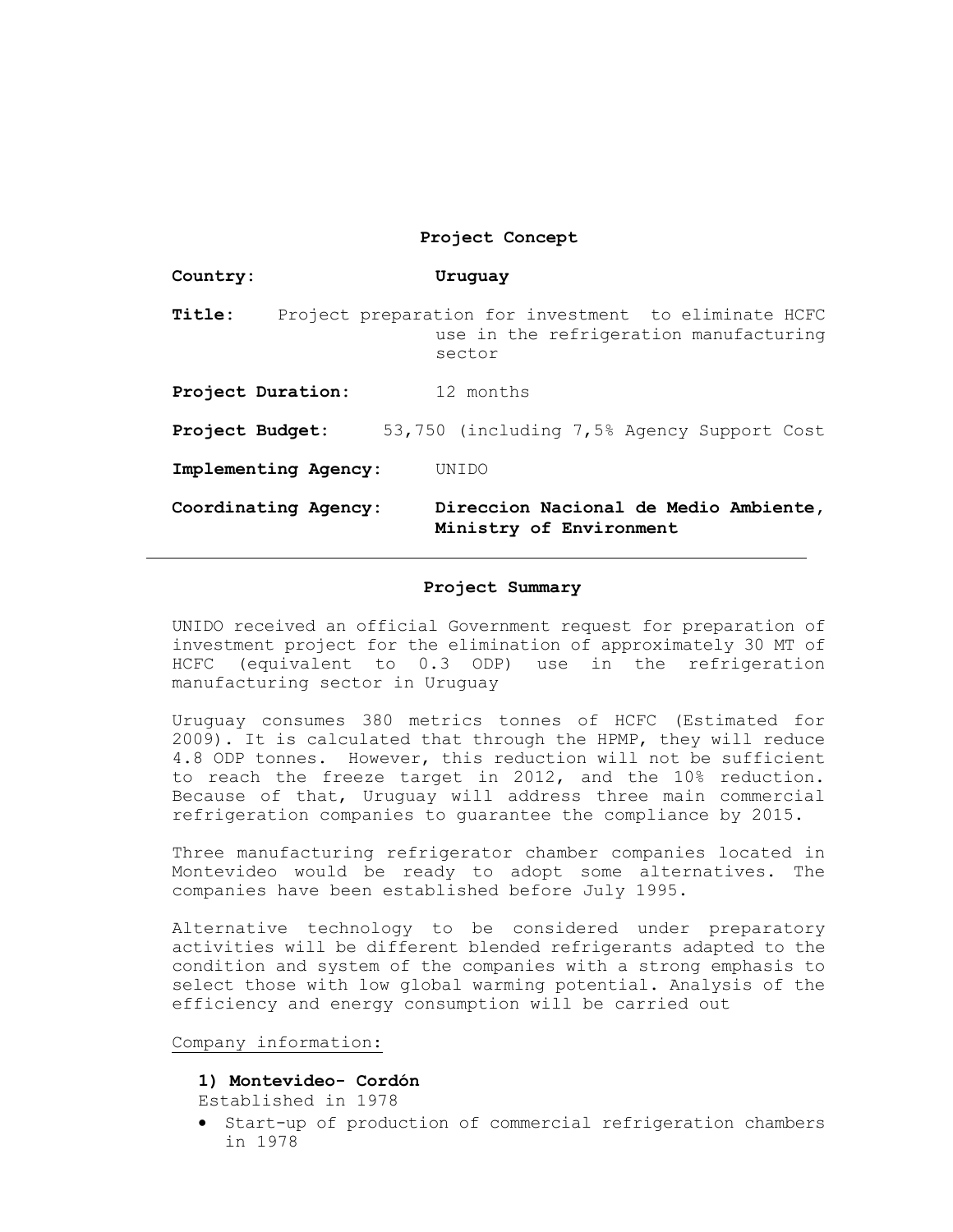- Number of tailor made chambers produced in 2007: approximately 600 units for the local per unit about 15 kgs average.
- Total consumption of HCFC-22 in 2007: approximately 9 metric tons;
- Proposed alternative: HFC Blend and Hydrocarbons blend including the necessary safety measures.
- Located in Montevideo

### Company information:

### **2) Montevideo-Carrasco**

- Established in 1984
- Start-up of production of commercial refrigeration chambers 1984
- Number of tailor made chambers produced in 2007: approximately 300 units for the local average of 13 Kg
- Total consumption of HCFC-22 in 2007: approximately 4 metric tons;
- Proposed alternative: HFC Blend and Hydrocarbons blend including the necessary safety measures.
- Located in Montevideo

### Company information:

### **3) Montevideo-La Blanqueda**

Established in 1982

- Start-up of production of commercial refrigeration chambers 1987
- Number of tailor made chambers produced in 2007: approximately 1100 units for the local average of 15 Kg
- Total consumption of HCFC-22 in 2007: approximately 17 metric tons;
- Proposed alternative: HFC Blend and Hydrocarbons blend including the necessary safety measures.
- Located in Montevideo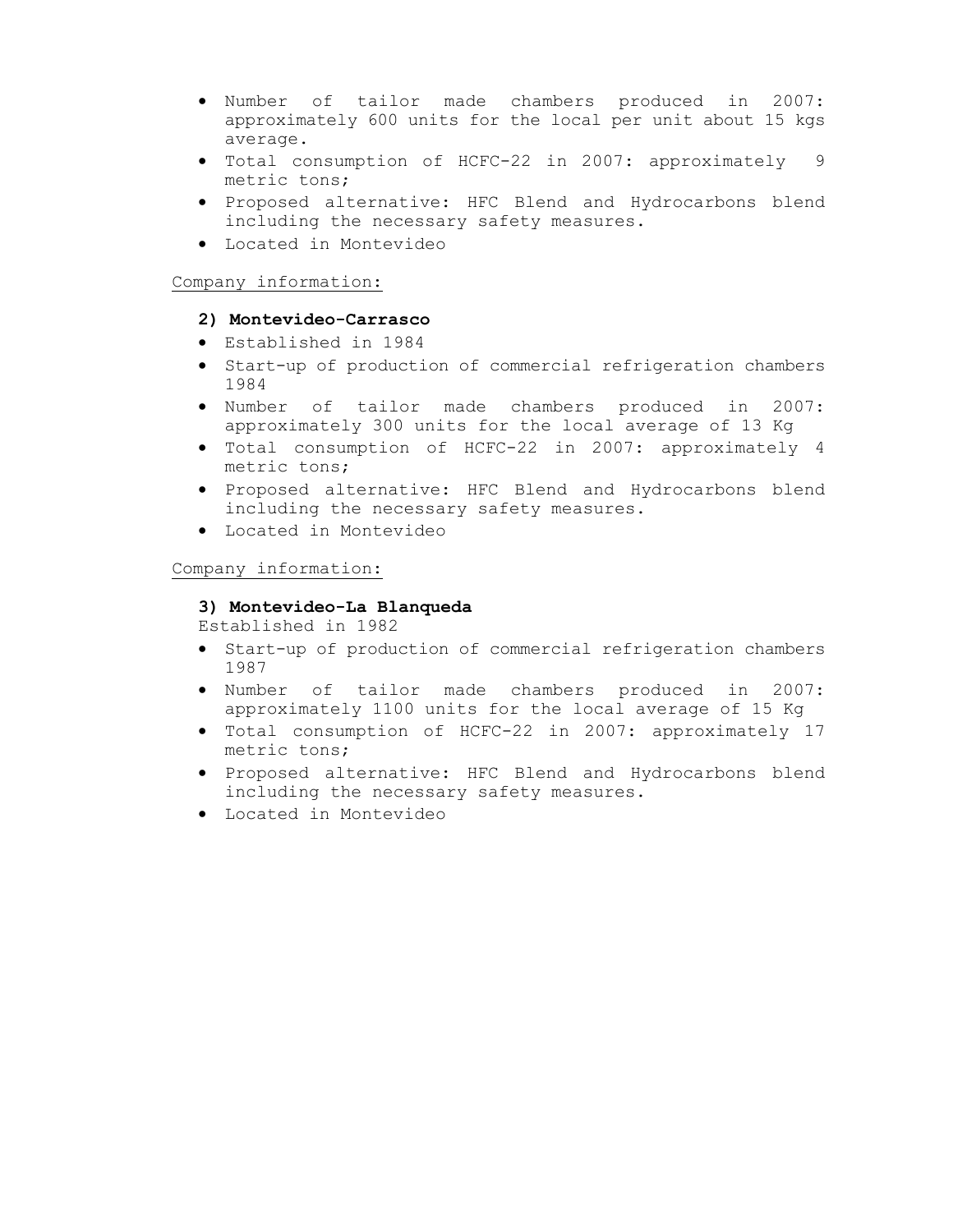| Country:                  | Venezuela                                                                                                                     |
|---------------------------|-------------------------------------------------------------------------------------------------------------------------------|
| Title:                    | Preparation of investment activities for the phase-<br>out of HCFCs in the PU Foam and<br>Refrigeration manufacturing sectors |
| Project Duration:         | 12 months                                                                                                                     |
| Project Budget 1:<br>US\$ | 107,500 (incl. 7.5% Agency Support<br>Costs) for the refrigeration<br>manufacturing and A/C sectors                           |
| Project Budget 2:<br>US\$ | 107,500 (incl. 7.5% Agency Support<br>Costs) for the Foam sector                                                              |
| Implementing Agency:      | UNIDO                                                                                                                         |
| Coordinating Agency:      | FONDOIN - National Ozone Unit                                                                                                 |

#### **Project Summary**

Venezuela's 2007 consumption of HCFCs according to Article 7 report amounted to 260.4 ODP tonnes. With this, Venezuela is a country with an annual consumption higher than 100 ODP tonnes.

Venezuela received U\$ 173,750 for HPMP preparation. Preliminary results of the survey confirmed that there is high consumption of HCFC 141b and HCFC 142b in the foam and refrigeration manufacturing sectors and HCFC 22 in the refrigeration (air conditioning) manufacturing sector.

Venezuela has not yet received funds for the preparation of investment projects for the HCFC phase out and it was agreed with the Government that all the eligible funds would be allocated to address the refrigeration and air-conditioning manufacturing sectors under UNIDO's responsibility.

A recent survey confirmed that the HCFC consumption in the manufacturing sectors is for the production of HCFC based equipment in the AC, commercial and domestic refrigeration sectors. The survey confirmed indeed that there are several companies involved in the mentioned manufacturing sectors. Although the HCFC survey has not yet been completed and it will be finalized during the preparation of the HCFC phase-out management plan, the Government estimated significant HCFC consumption in all the mentioned sectors.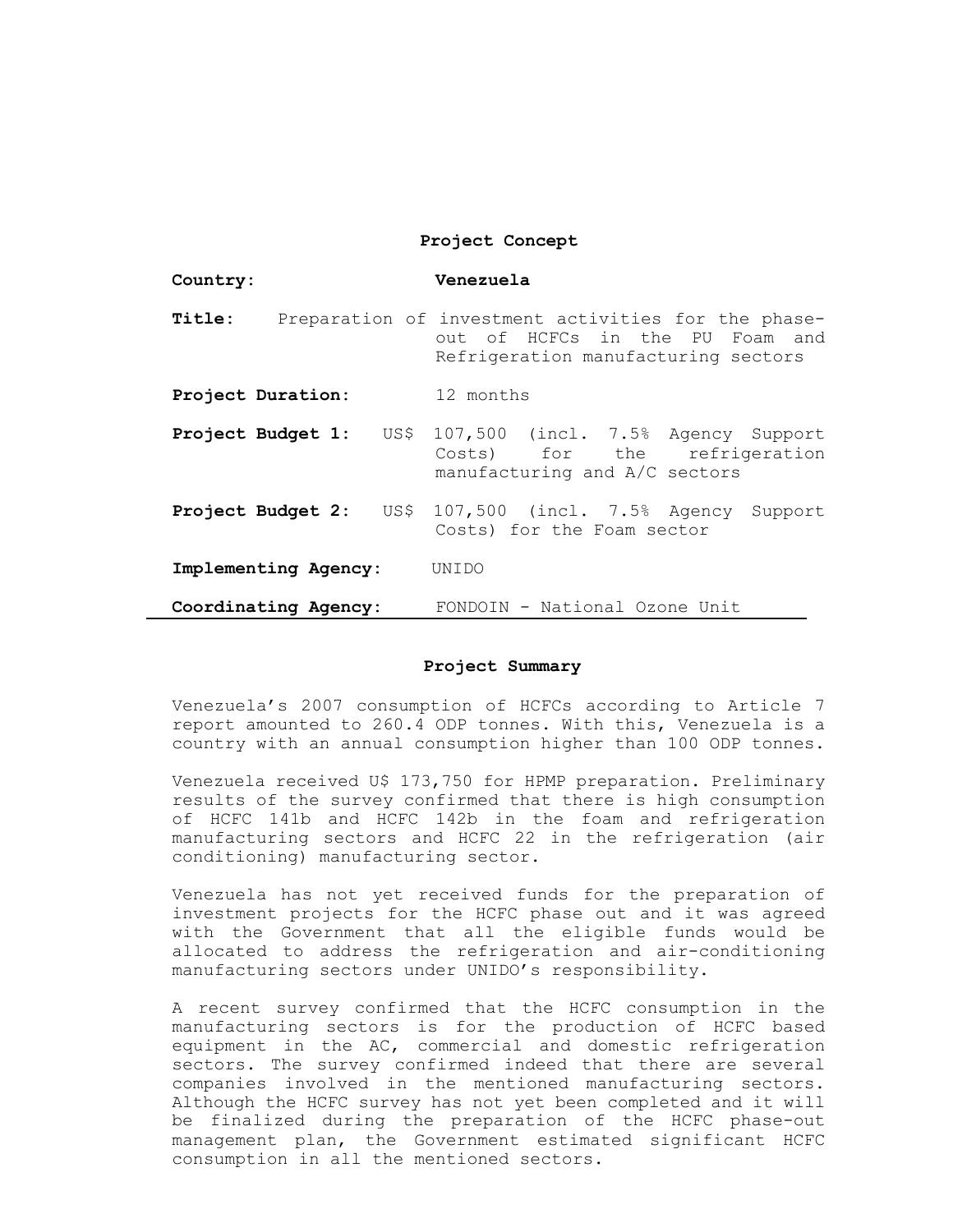Funding will be used to prepare investment activities addressing the refrigeration and air-conditioning which is in line with the HPMP under development. The alternative refrigerant will be hydrocarbon. Investment projects will be prepared to help Venezuela to achieve the 2013 and 2015 reduction targets in line with the priorities established in the HPMP.

Based on the 2007 Country Programme data the following sector HCFC-consumption (in metric Tonnes) is reported.

|                                          | Manufacturing<br>Foam sector | Manufacturing<br>Refrigeration<br>sector | Total  |
|------------------------------------------|------------------------------|------------------------------------------|--------|
| Annex C                                  |                              |                                          |        |
| Group I                                  |                              |                                          |        |
| HCFC-22                                  |                              | 33.00                                    | 33.00  |
| HCFC-141b                                | 417.46                       |                                          | 417.46 |
| <b>HCFC-123</b>                          |                              | 148.54                                   | 148.54 |
| <b>HCFCs Total</b><br><b>Consumption</b> | 417.46                       | 181.54                                   | 599.00 |

Based on the reported consumption and the above facts, Venezuela is eligible for funding for the preparation of investment projects for the phase out of HCFCs in the manufacturing sectors.

In order to ensure that Venezuela meets the 2013 and 2015 HCFC reduction targets urgent actions are required in the manufacturing sectors.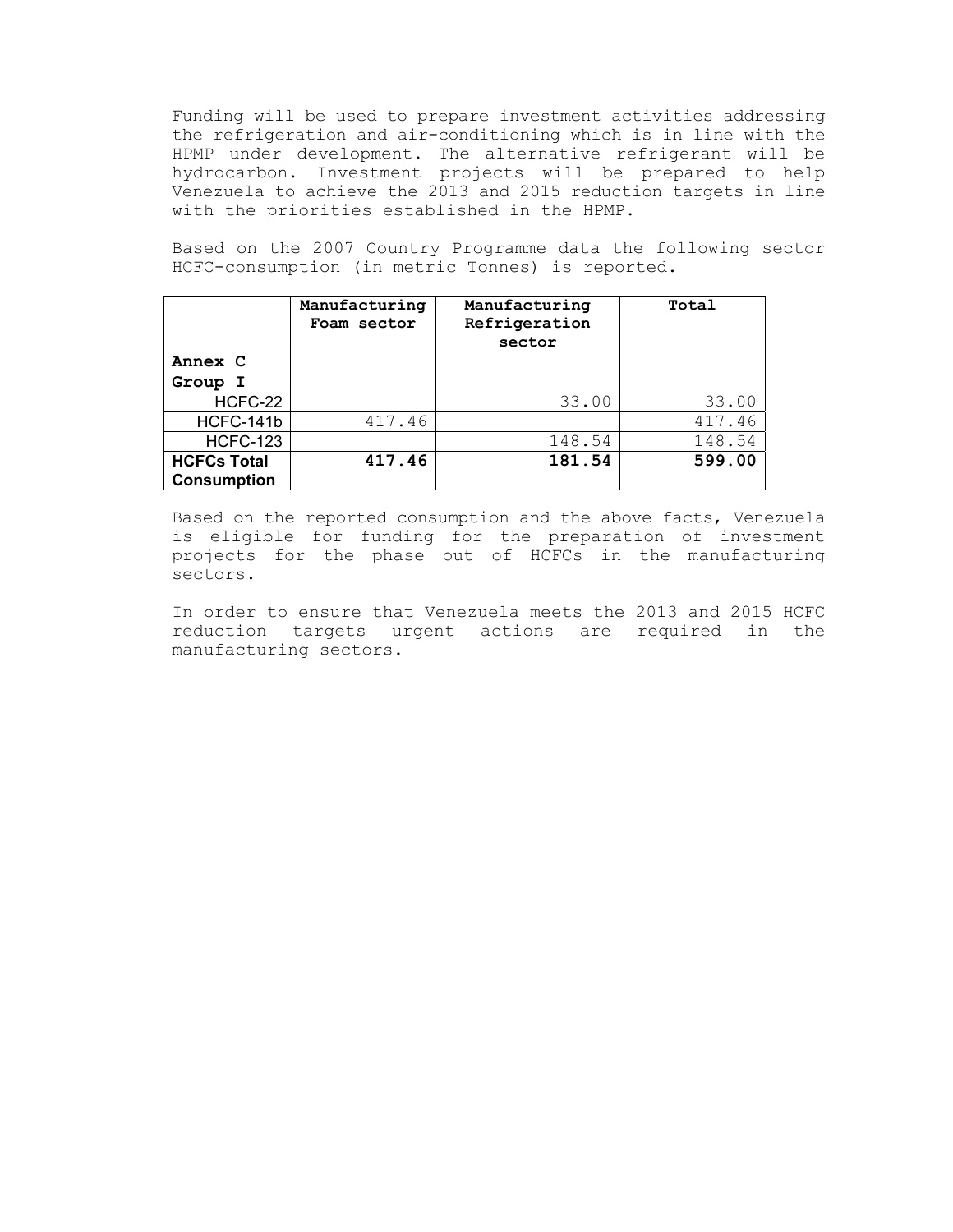| Country:             | Nigeria                                              |                                                |  |
|----------------------|------------------------------------------------------|------------------------------------------------|--|
| Title:               | Preparation of ODS disposal<br>demonstration project |                                                |  |
| Project Duration:    | 12 months                                            |                                                |  |
| Project Budget:      |                                                      | US\$ 64,500<br>including 7.5% IA support cost) |  |
| Implementing Agency: |                                                      | UNTDO                                          |  |
| Coordinating Agency: |                                                      | NOO, Ministry of Environment                   |  |

#### **Project Summary**

Following Decision XX/7 of the Meeting of the Parties the Executive Committee decided at its 58th Meeting in July 2009 (Dec. 58/19) to fund a limited number of demonstration projects for the disposal of ODSs.

UNIDO received a government request from Nigeria to prepare a demonstration project for the disposal of ODSs.

This paper sets out a proposal for project preparation for an ODS destruction demonstration project in Nigeria.

#### **Background**

In line with the Criteria and Guidelines for the selection of ODS disposal projects and provisions for the requests on project preparation funding set up by the ExCom Decision 58/19, paragraph (iv) the Government has submitted the following information and data.

It has been anticipated that the ODS disposal demonstration project to be developed will include activities related to ODS collection, transportation, storage and delivery to the destruction facility.

For the time being there is the Africa Stockpile Program (ASP) funded by CIDA. The program has a three-year span and is designed to identify Nigeria's needs on obsolete chemicals disposal to prevent further accumulation of obsolete pesticides in the country. There is also a UNDP project proposal on Energy Efficiency and Climate Change pending approval and funding by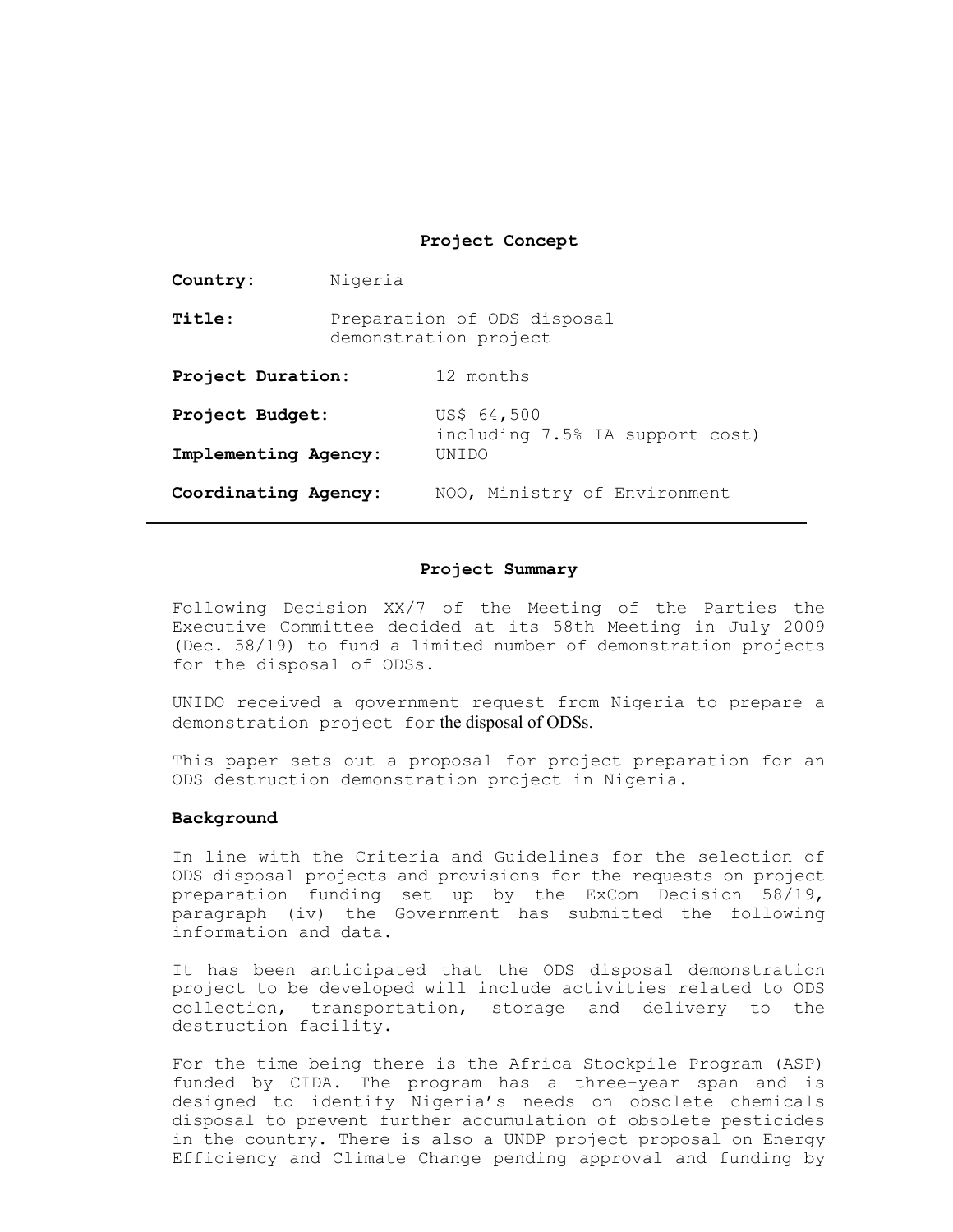GEF. A similar project in Ghana has an ODS disposal component. A synergy with ASP and the GEF project would be possible.

There are two main ODSs, which are suggested to be handled under the ODS disposal demonstration project, namely: CFC-12 refrigerant and halons.

The main source of CFC-12 is located in the refrigeration installations of oil industry (see the table below).

| Name of Company                  | Quantity of CFC-12 | Remarks                 |
|----------------------------------|--------------------|-------------------------|
| Shell, Lagos                     | 600kg              | Recovered<br>and        |
|                                  |                    | Transported             |
| Shell, East                      | 8tonnes            | To be Transported       |
| Shell, West                      | 7 tonnes           | To be Transported       |
| Chevron, Lagos                   | 500kg              | To be Transported       |
| Chevron,                         | 8tonnes            | To be Transported       |
| escravos/offshore                |                    |                         |
| Mobil, Lagos                     | 1 tonne            | To be Transported       |
| Mobil, Eket/offshore             | 8tonnes            | To be Transported       |
| Total, Lagos                     | 400kg              | To be Transported       |
| Total,<br>Portharcourt/offshore  | 6 tonnes           | To be Transported       |
| Agip, Lagos                      | 200kq              | To be Transported       |
| Agip,<br>Portharcourt/offshore   | 5tonnes            | To be Transported       |
| NLNG, Lagos                      | 200kq              | To be Transported       |
| NLNG, Bonny                      | 200kg              | To be Transported       |
| NNPC, Lagos west                 | 3tonnes            | To be Transported       |
| NNPC, Portharcourt<br>east       | 4tonnes            | To be Transported       |
| NNPC, Kaduna North               | 3 tonnes           | To be Transported       |
| Addax, Petrolleum                |                    | 300kg To be Transported |
| Other oil servicing<br>companies | 5tonnes            | To be Transported       |
| Downstream producers             | 5tonnes            | To be Transported       |
| TOTAL                            | 65.5 TONNES        |                         |
|                                  |                    |                         |

**Installed amounts of CFCs in the oil industry** 

A pilot project implemented at one of the oil companies (Shell) had identified an installed stock of more than 15 MT of CFC-12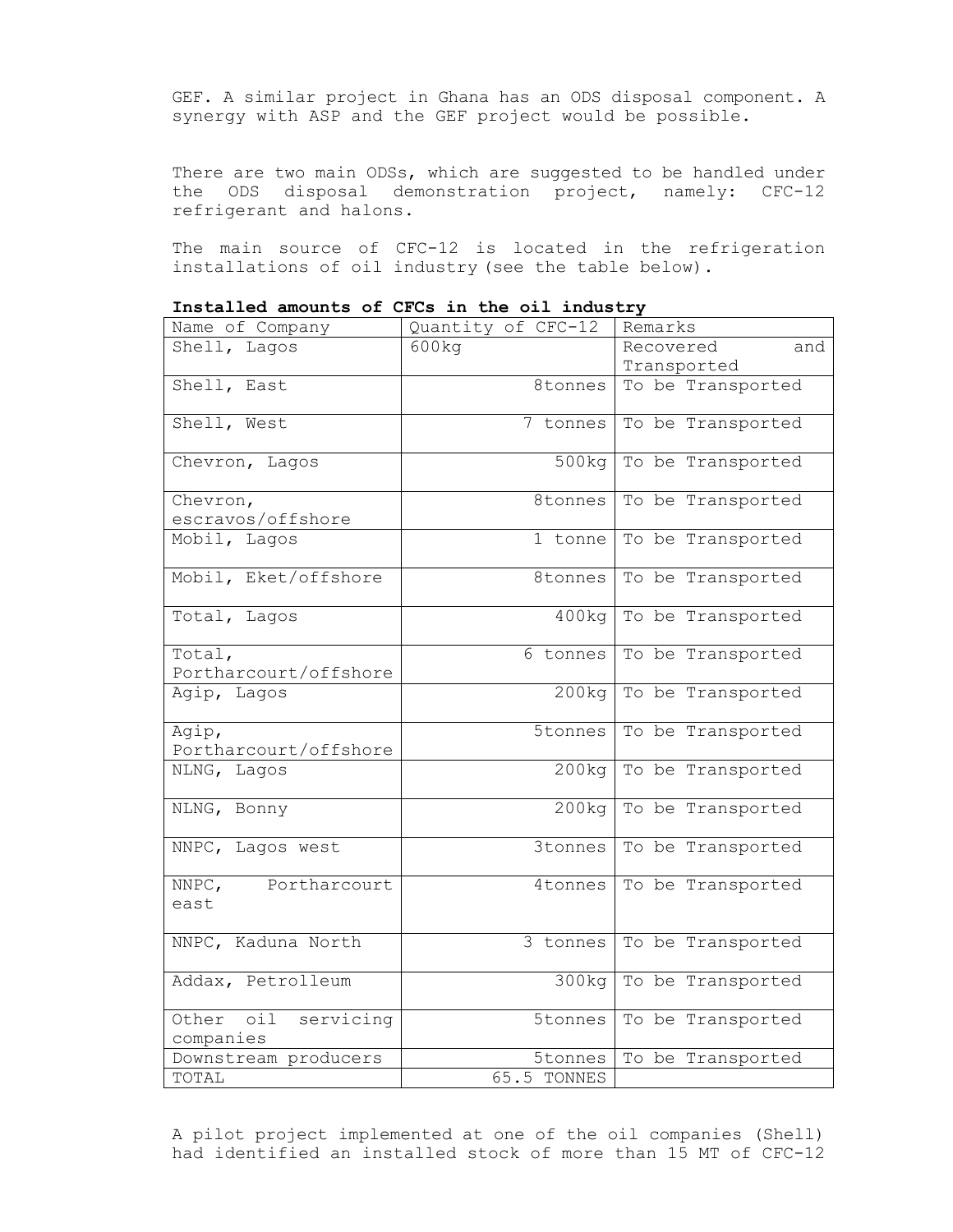from which 600 kg at Shell, Lagos have been already recovered and stored for the subsequent destruction. Quantities of the installed CFC-12 at other oil companies amounts to 50 tonnes. It has to be noted that all installations in the oil industry have been converted to non-ODS technology. Thus, for the time being about 65 MT of CFC-12 is available for recovery, storage, transportation and destruction.

It is expected to collect additional quantities of CFCs for destruction from the end-of-life refrigerators, freezers, cold chambers, room air-conditioners and MAC as well as nonrecyclable CFCs from the refrigeration servicing sector after completion of the on-going RMP project, which is providing the respective training to the refrigeration service technicians followed by distribution of R&R equipment among the national Refrigeration Associations. The Government estimates the installed stock of refrigerants in the above sectors at a level of 2,150 MT of CFCs. The description of the Government approach for ODS recovery for recycling/reuse or storage for destruction currently in use is reflected in the Annex 1. The scheme is to be incorporated in the ODS regulations presently being reviewed.

The survey carried out in 2003/2004 identified a significant stock of halons installed in the fire fighting equipment. The established halon bank is designed for recovery/recycling of halon-1301 for essential use. According to the established inventory there is an installed stock of 200 MT of halon-1301. The respective TEAP's report estimates that about 80% of halons in the African region are too contaminated for recycling. Thus, at least 150 MT of halon-1301 are expected to be handled under the ODS disposal project.

The halon bank does not process halon-1211. However, the cylinders charged with halon-1211 are collected and stored for the subsequent destruction. Based on the findings of the above survey the installed stock of halon-1211 is about 300 MT.

Important note: the Government reports that the halon bank presently stores 8.5 MT of recovered halons for destruction.

#### **Project Strategy**

The project will deal with the destruction in the following sectors: 1. Oil industry – 65.5 MT of CFC-12 2. End-of-life RAC equipment, MAC and servicing sector – to be determined 3. Halon servicing sector - 450 MT

#### **Total – about 515.5 MT of ODSs.**

The future project for ODS destruction in Nigeria will include the following chapters: a) Unwanted ODS inventory b) Status of Regulations on ODS Disposal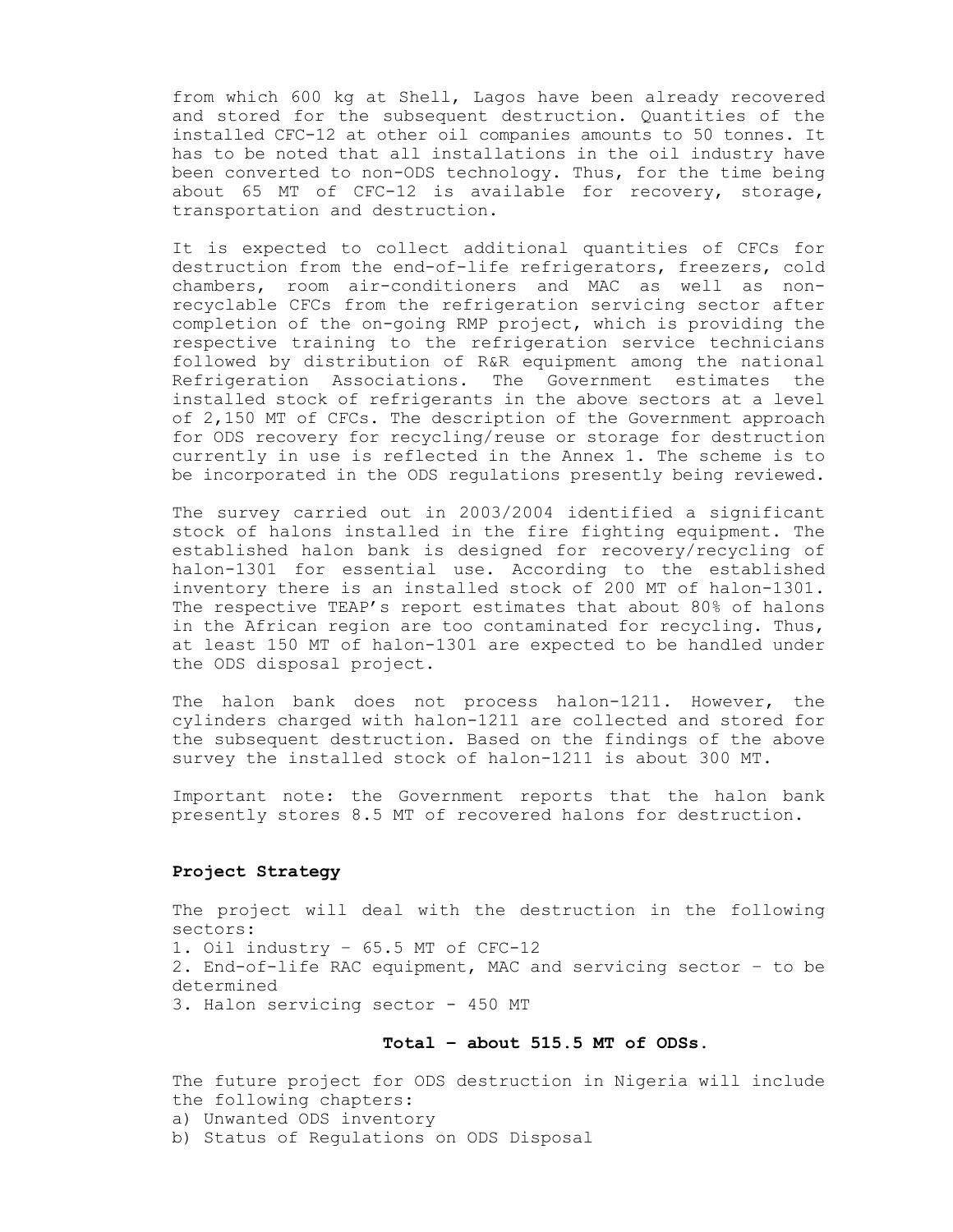c) Assessment of ODS quantities for destruction in different sectors d) Screened –in technologies and selection of a destruction methods for ODS destruction e) Training program. f) Project cost analyses including the climate benefit component.

#### **Unwanted ODS inventory**

Surveys will be conducted on unwanted ODS in the specific sectors of application (refrigerants and halons). Destruction of foams can be considered at a later stage after collecting data on landfills. As a result of the surveys the project will determine quantities of unwanted ODS per sector excluding the foam sector. The Central Halon Banking and Refrigerant Banking (RMP) facilities will be analyzed to define the quantities of ODS for destruction.

#### **Status of Regulations on ODS Disposal**

Review of the sector-wise regulations (refrigerants, halons, unwanted ODS, hazardous waste disposal regulations and ODS destruction regulations) will be carried out. Destruction standards will be developed at the time of the ODS destruction.

Assessment of ODS quantities for destruction in different sectors

Each sector will be carefully studied and the European Directives on the Recovery and Disposal of Waste Household Appliances and Electronic Equipment would be used to develop similar ODS recovery and destruction procedures in Nigeria. Finally a carbon trading mechanism would be explored to generate possible funds for project implementation, for which precise quantities of ODS need to be determined after the introduction of local legislation on the disposal of ODS-containing equipment.

Screened–in technologies and selection of destruction methods for ODS destruction

The selection of destruction equipment will be based on its internal destruction capacity and the required number of tonnes to be destructed.

#### **Training programme**

A training programme needs to be developed, which brings all the elements of local ODS destruction, new local regulations on ODS destruction developed during the time of this project, and destruction methods.

#### **Project cost analyses**

The project costs will include the costs of all the above components and equipment, whose destruction capacity will proportionally meet the ODS quantities (halons, CFC-11 and CFC-12) available in Nigeria. The demonstration project will explore possibility to mobilize national resources as well as sources from international programmes, both multilateral (GEF) and bilateral.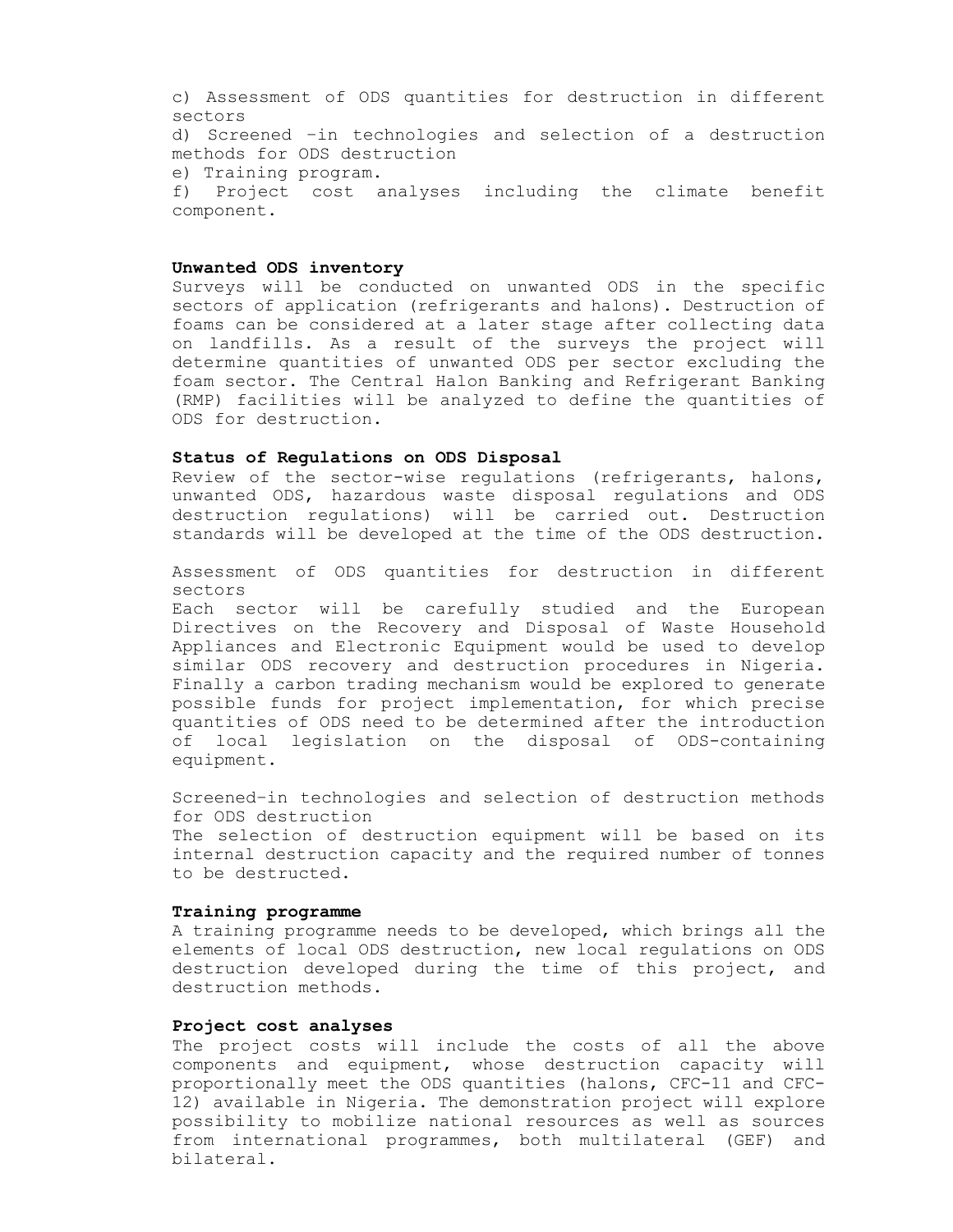Finally, main attention will be put in the selection of the best opportunity to mobilize funds from the monetization of the climate benefits generated under this activity.

# **Annex 1**



### **Applied CFC banking procedure**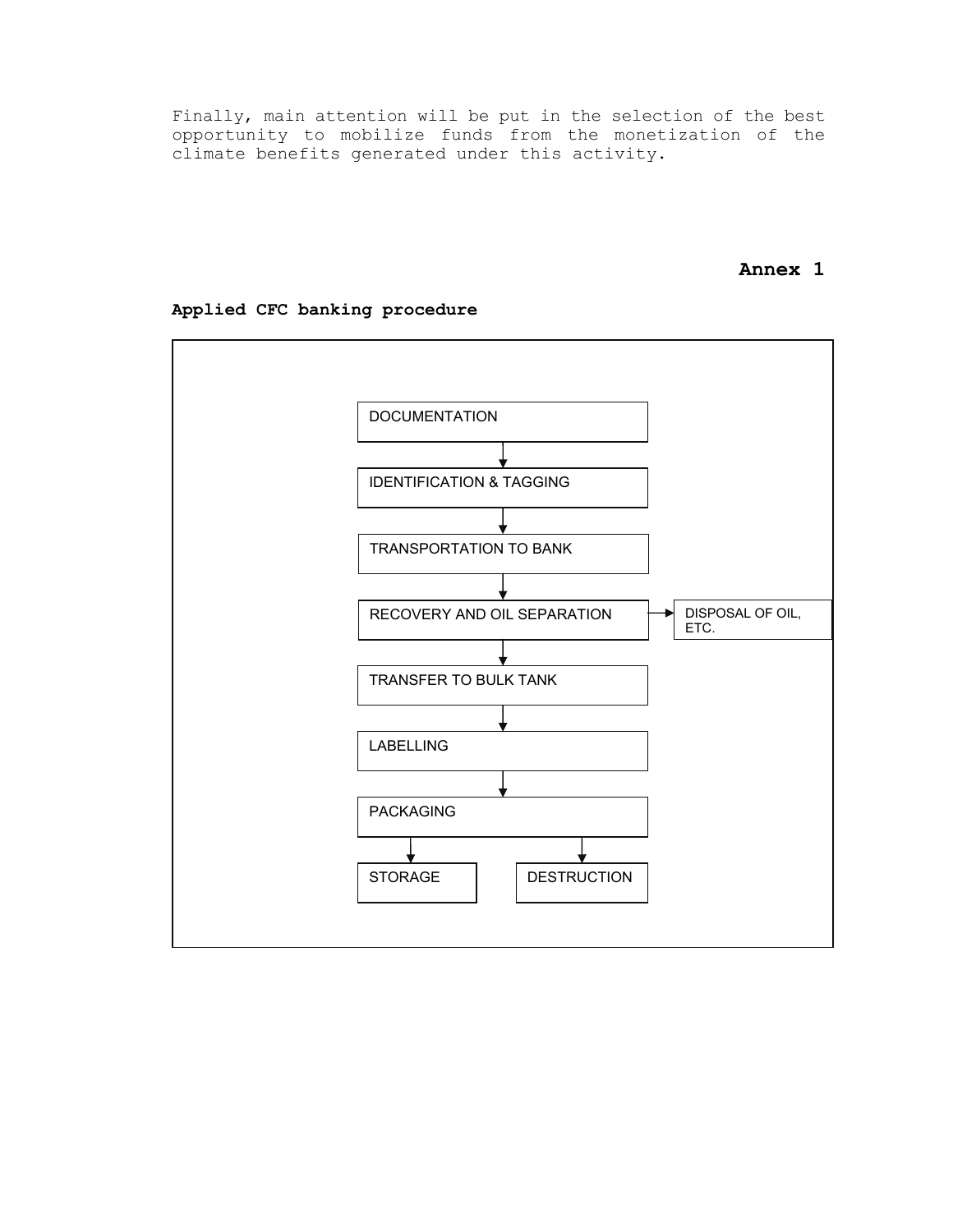| The Republic of Egypt                           |
|-------------------------------------------------|
| Preparation of an ODS disposal pilot project    |
| 12 months                                       |
| 82.34 tones                                     |
| US\$ 60,000 plus US\$ 4,500 agency support cost |
| <b>UNIDO</b>                                    |
| Egyptian Environmental Affairs Agency (EEAA)    |
|                                                 |

# **Project Summary**

Following Decision XX/7 of the Meeting of the Parties the Executive Committee decided at its 58<sup>th</sup> Meeting in July 2009 (Dec. 58/19) to fund a limited number demonstration projects for the disposal of ODSs. UNIDO was requested by the  $59<sup>th</sup>$  ExCom to submit one additional proposal for ODS destruction for Africa.

UNIDO has received a Government request from Egypt (EEAA) to prepare a demonstration project for the disposal of ODSs. The country has accumulated an enormous quantity of end-oflife fridges and air conditioners, which still contain CFCs.

This paper sets out a proposal for project preparation for an ODS destruction demonstration project in Egypt. The four major sectors of the ODS destruction project, i.e. refrigerant servicing, end-of-life fridges and MAC and halons servicing sector contribute to the 82.34 MT of ODSs, which are be destroyed annually within the frame of the subject disposal project.

# **I. Background**

According to the Decision 58 /19 on criteria and guidelines for the selection of ODS disposal projects bilateral agencies are requested, when submitting activities for funding, which are related to the disposal of ODS and in the case of requests for project preparation funding, to provide:

*a) An indication of the category or categories of activities for the disposal of ODS (collection, transport, storage, destruction), which will be included in the project proposal* 

The demonstration project for unwanted ODS destruction in Egypt will be dealing with the recovery of CFCs from end-of-life refrigerators and air conditioners to be collected in Egypt by using a de-manufacturing facility, which will be partially provided by the project budget. The recovered CFCs will be collected, transported and destroyed in Cement Kilns in the country. Collection of end-of-life electrical appliances with CFCs will be done within some established places within the country.

The strategy to be developed in this project will be based on: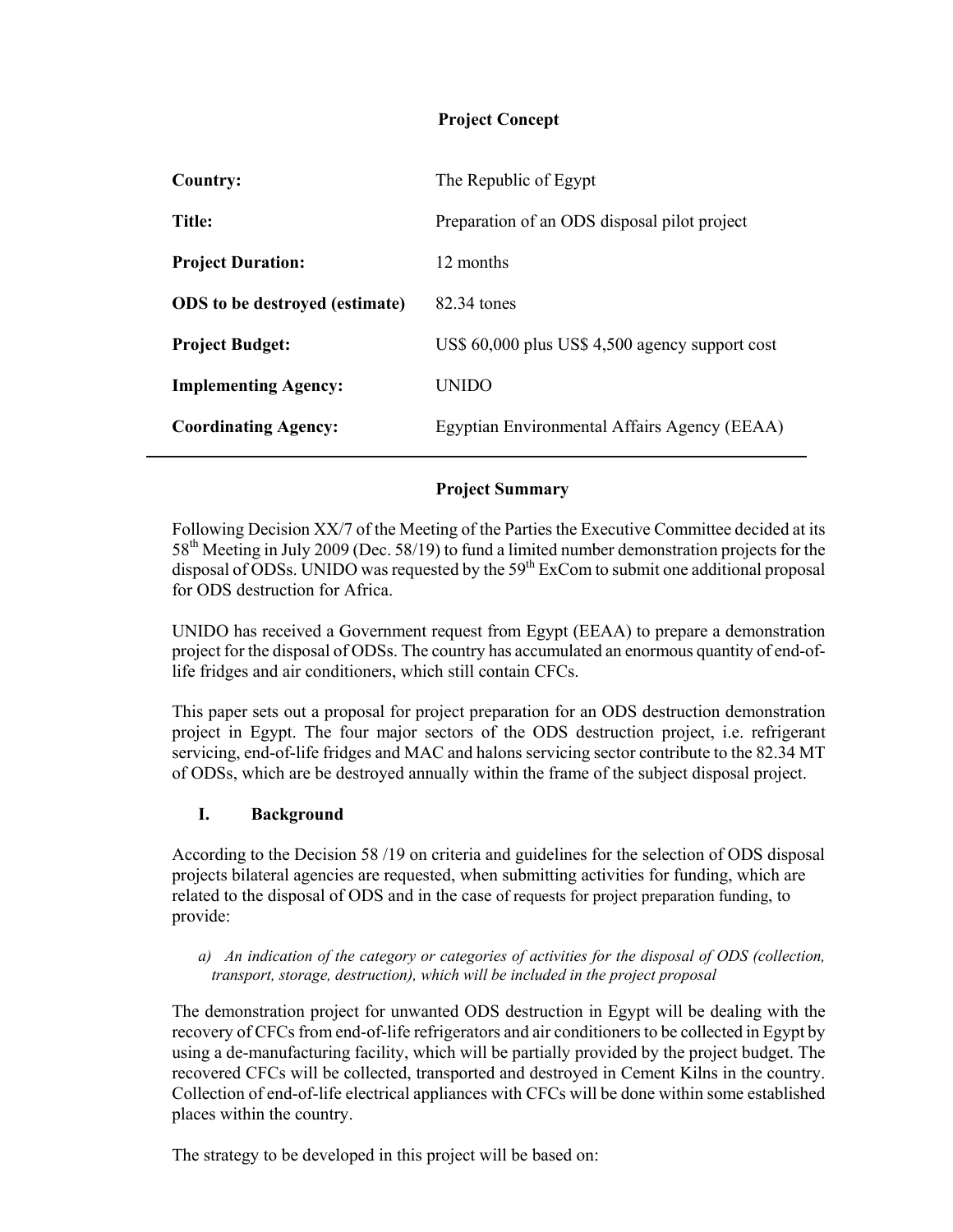- a) To use the framework for collection of appliances containing ODSs already established so far in Egypt and to make an assessment of unwanted ODSs quantities in the banks in the country;
- b) To clearly formulate new legislation/guidelines in the country and necessary incentives concerning
	- the ban on ODS emissions and ODS-containing appliances disposal in landfills and
	- collection of end-of- life fridges, ACs, Mobile ACs and commercial refrigerators in some established places for their further de-manufacturing by the new project facilities, extraction of CFCs and transportation them to local cement kilns;
	- introduce a Producer/Distributor Responsibility Programme in Egypt;
- c) To introduce the most updated technologies for ODS extraction and destruction in the country in a sustainable manner – supported by MLF; and
- d) To apply a Voluntary Carbon Trading Scheme, which allows to mobilize further project funds for monetary support of project destruction activities for sub-sequent 10 years supported separately without MLF financing.

The EEAA through its Division of Water and Soil Pollution is responsible for supervising and control of waste management schemes through their different phases including site selection, construction, commissioning, operation and post-operation. Currently, and according to the type, nature, quantity and chemical characteristics of the wastes, several waste disposal/destruction measures/technologies are available within industry sector. Method/measure of waste disposal/destruction is normally recommended by the EEAA to be implemented by the enterprises. Of these techniques, Cement Kiln technology, incineration and landfill are three major disposal measures currently being practiced in Egypt.

b) *An indication whether disposal programmes for chemicals related to other MEAs are presently ongoing in the country or planned for the near future, and whether synergies would be possible*;

There is no specific law for refrigerators and air conditioners with ODS to be collected in some places in Egypt. The Egyptian legislation is very general in this respect (http://www.eeaa.gov.eg/English/main/law4.asp, Art. 29-33 Law 4 and Art. 25-33 Regulations). However, since Household Appliances and Electronic equipment have some hazardous waste (CFCs), the hazardous streams are the ones which fall under the above articles in the Law. Additionally, as stated in the Law, every Ministry should publish its own lists of hazardous wastes. For example, Ministerial Decree No. 176 of 2002 issued on 5/9/2002 by the Ministry of Industry specifically mentions electronic appliances and any hazardous streams from it. It covers the items which are related to appliances wastes: Article 15) Unclassified batteries;

Article 16) waste resulting from electric or electronic assembly processes or scrap containing elements of banned batteries and the switches with mercury conductors and glass tubes constructed by cathode rays and others activated glass and PCB condensers or condensers which are polluted by any of the hazardous elements with concentrations showing its hazardous properties;

Article 21) Asbestos waste; and

Article 49) *Waste containing or composing of CFCs.*

CFCs are considered by domestic legislation as hazardous wastes. Disposal and destruction of hazardous chemicals as per above decree are currently being controlled and supervised in the country under the National Waste Management Act. According to the Act all waste producing real and legal entities are considered as responsible for the disposal and destruction of their wastes and would be subject to specified penalties in case of violation from the articles of the law. Moreover, there is a network of scrapping companies in Egypt,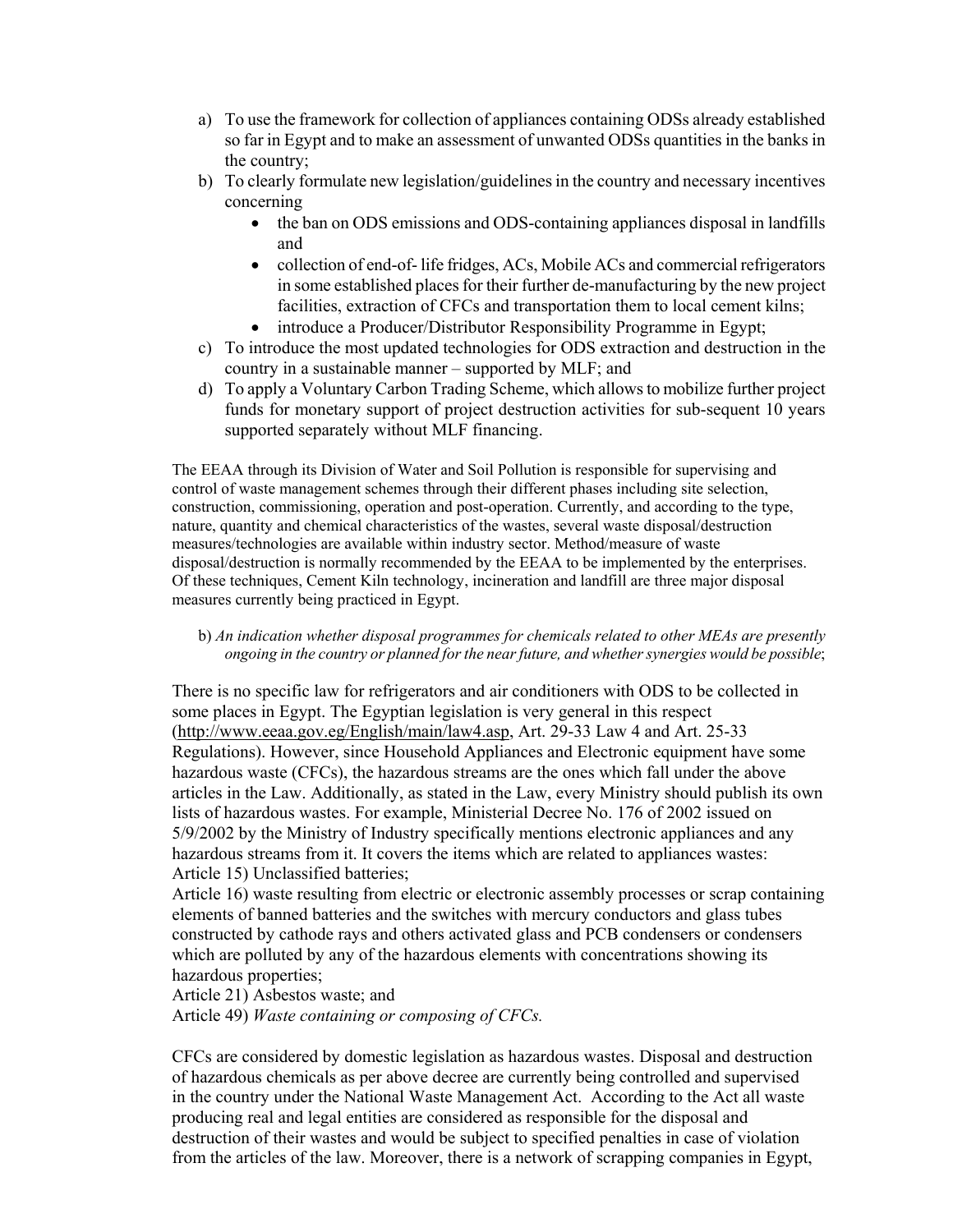which are involved in collecting old fridges, recovery of CFC-12 and cutting fridges into small metal parts. Collected CFC-12 is gathered at the premises of the scrapping companies for disposal of. No collection of the R-12 is performed. Scrapping companies have to apply their own funds to decompose R-12 in local kilns. No assessment of this servicing sector has been done yet. The scrapping companies have accumulated about 30 MT of CFC-12, which are available for destruction. The isolation panels from fridges are dumped in landfills. This network of scraping companies will be used by the project to set up a system of collection of fridges in Egypt.

The European Directives on the Recovery and Disposal of Waste Household Appliances and Electronic Equipment is being considered by the EEAA as a tool of developing a similar ODS recovery and destruction programme in Egypt. Under the ODS MP project the regulation will set out the requirements of the bill and the obligations of the central and local governments and enterprises involved in disposal of ODS-containing equipment. The Egyptian Environmental Affairs Agency (EEAA), Ministry of Environmental Protection (MEP) will be responsible for implementing the regulations, including the management and monitoring of the disposal of the waste appliance and only the authorized enterprises can conduct the disposal of the waste appliances. Enterprises dealing with the disposal of household appliances must report the data to local Environment Protection Bureaus (EPBs).

Under the national POP programme with the WB as an Implementing Agency a POP's destruction sub-programme is being implemented in Egypt associated with the establishment of some POPs destruction facilities at Cement Kilns in Egypt. Such facilities can be also easily shared with the ODS destruction programme for ODS destruction.

### *c) An estimate of the amount of each ODS that is meant to be handled within the project*;

The biggest continuing use of CFCs in Egypt was in the refrigeration service sector, which consumed approximately 704.0 tones including refrigerator manufacturing in 2004.The refrigeration servicing sector included commercial refrigeration in service shops consuming in 2004 215.7 MT of CFC-12, domestic refrigeration in service shop – 221.1 MT, refrigerated transportation is 45 MT, industrial refrigerators – 49.9 MT, chillers – 210.0 MT and MAC – 56.0 MT totaling 713.6 MT of CFC-12 in 2004 (source: the NPP in Egypt).

If the ODS disposal project is well organized with introduction of some incentives for the staff of the centralized ODS recover and recycling facilities and bearing in mind that 5-10% of the whole annual demand in service shop in commercial and domestic refrigerators would be destroyed every year, the total estimate for destruction could be 436.8 x 0.05=**21.84** MT of CFC-12 and this amount is expected to be ready fopr destruction every year.

Based on data provided by the transportation authorities in Egypt, there were 325,000 licensed vehicles with CFC air-conditioning in operation in 2004. The average charge for a MAC of a passenger car is between 0.9 and 1.5 kg. The NPP survey confirmed that in 2004 there were about 60 tones of CFC-12 used in servicing MAC systems only. Bearing in mind the life time span for MAC as 20 years we could assume that  $325,000:20 = 16,250$  MACs need to be destroyed every year; if one MAC has 50% charge we would have about **8.0** MT of CFC-12 to be recovered each year for destruction in the MAC sub-sector.

It is estimated that as of 2004 there were around 8 million CFC based domestic refrigerators in operation. The proportion of non-CFC refrigerators was increasing rapidly due to the conversion of the manufacturing base, but approximately 2.0 million repairs to CFC-based units were carried out in 2004 (source: the NPP in Egypt). If we assume that the duration of life time of a refrigerator is 15-20 years we could assume that 100,000 refrigerators were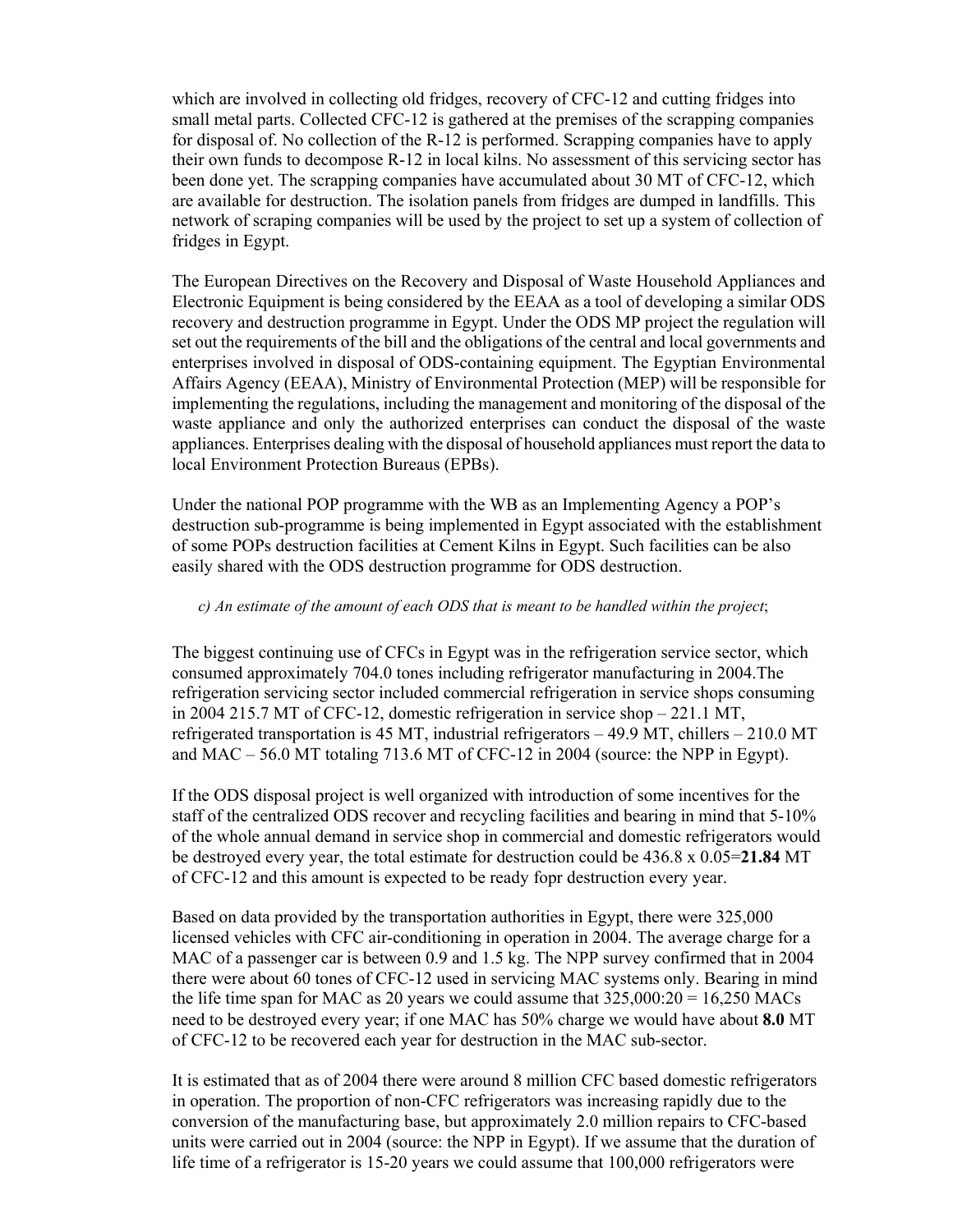annually disposed of. During the first year of the Project implementation UNIDO wanted to introduce a Producer Responsibility Program in Egypt dealing with an increase of the cost of imported or produced refrigerators in Egypt to get funds for destruction of old fridges at the end of their operation. If we take into consideration of 70-300 g CFC R-12 which are available in the cooling circuit and compressor (pre-treatment) and 200-800 g CFC 1 or R-11 in the polyurethane foam insulation (final treatment) we could agree that after the recovery about one refrigerator could provide 230-1100 g of CFCs and average of about 850 g. From 100,000 refrigerators we could recover 85 MT of CFCs bearing in mind that the technology available from SEG, Germany would allow us a recovery up to 98% of CFC-12. We have also to accept that only 50% of these refrigerators could have a full charge. As a result we could get up to **42.5** MT of CFCs to be recovered every year. This figure could be higher in the first year of the project implementation and lower in the consequent years.

d) *The basis for the estimate of the amount of ODS; this estimate should be based on known existing stocks already collected, or collection efforts already in a very advanced and well documented stage of being set up*;

Under NPP being executed by UNIDO a group of refrigerant servicing workshops equipped with recovery and recycling equipment have been set up in Egypt. Some of them can provide refrigerant reclamation activities. These refrigerant servicing workshops would be capable to provide recovered ODSs ready for destruction. The industry associations should be also analyzed on the availability of ODS stock of unwanted CFCs. The Halons Bank will definitely provide halons quantities for disposal due to strict military standards applied for certification of halons-based fire protection equipment. As a result, periodical checking of extinguishers' performance is a must in the military sector.

Finally the project established facilities for de-manufacturing end-of -life fridge's and commercial refrigerators and which will be the major source of unwanted ODS for destruction.

The project will deal with the ODS destruction in three sectors. They are: They are:1. Refrigerant servicing sector (commercial and domestic) – 21.84 MT 2. End-of-life fridges de-manufacturing sector – 42.5 MT  $3. \text{MACs}$  - 8.0 MT **Total – 72,34** MT of ODSs (without 10 MT of halons)

e) *For collection activities, information regarding existing or near-future, credible collection efforts and programmes that are in an advanced stage of being set up and to which activities under this project would relate*;

Through the past decade, outstanding progresses have been made in development and operation of waste collection, disposal and management systems in Egypt. However, more efforts will be required to incorporate the ODS waste management into the existing waste management schemes.

Some potential elements of the collection scheme are summarized as follows with some financial data collected:

- Owners of refrigerators should transport the end-of-life (EOL) equipment to a collecting place and pay for a service fee;
- Organized transport for pick up of EOL equipment;
- Establishing non-profit organizations for EOL equipment management, recovery and reclaim;
- Establishing collective points for EOL equipment;
- Technicians receive payment for the ODS to be recovered;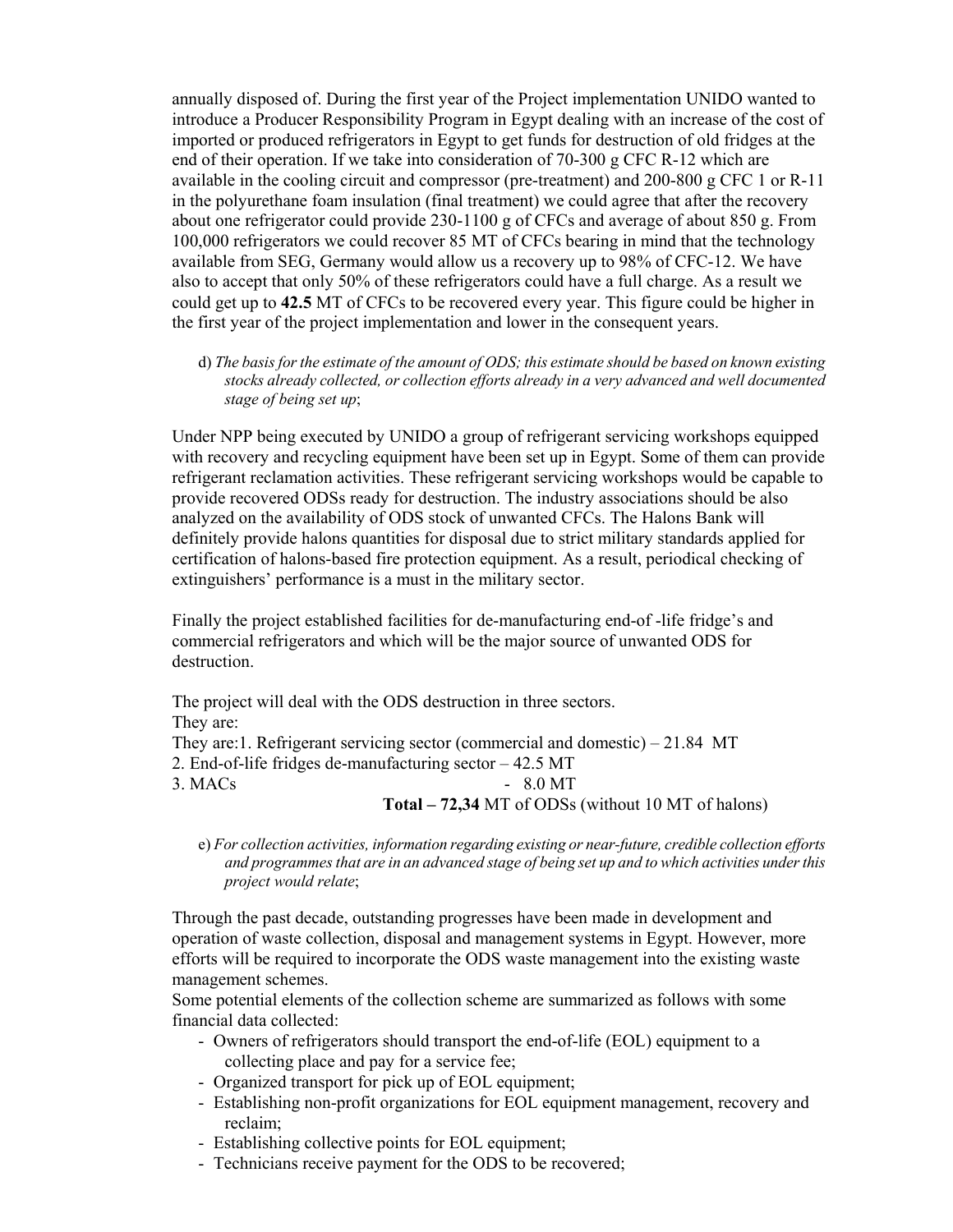- Levy on the import of ODSs;
- Additional charge on any appliance sold which used for collecting dumped appliances
- Funding to training technicians to get license
- Manufacturer of alternative (e.g. for halon fire extinguisher) offers to collect and destroy the old equipment if changed to the new ODS-free one.

Collection of unwanted ODS seems to be rather a complicated effort in the sense that it requires a collaborative action by all involved stakeholders. Currently the municipalities of the large urban areas are responsible for collection of wastes inside the urban areas. Industry associations could also be involved in the waste collection process as other potential entities capable of handling the waste collection activities.

f) *For activities that focus at least partially on CTC or halon, an explanation how this project might have an important demonstration value*;

CTC is not available for destruction in Egypt. However, there is a Halon Banking Center available in the country and which has been involved in recovering and recycling of halons. The Halons baseline consumption in Egypt is 705 ODP MT of two Halons 1211 and 1301 or 120 ODS tones. We could consider the installed capacity of halons in Egypt as 120 ODS MT. According to the Danish Military Halons Centre 8-12 % of the installed capacity could be considered for annual destruction. In our case **10.0** ODS MT could be considered for disposal of on the annual basis.

#### **Project Concept**

| Country: | Global |
|----------|--------|
|----------|--------|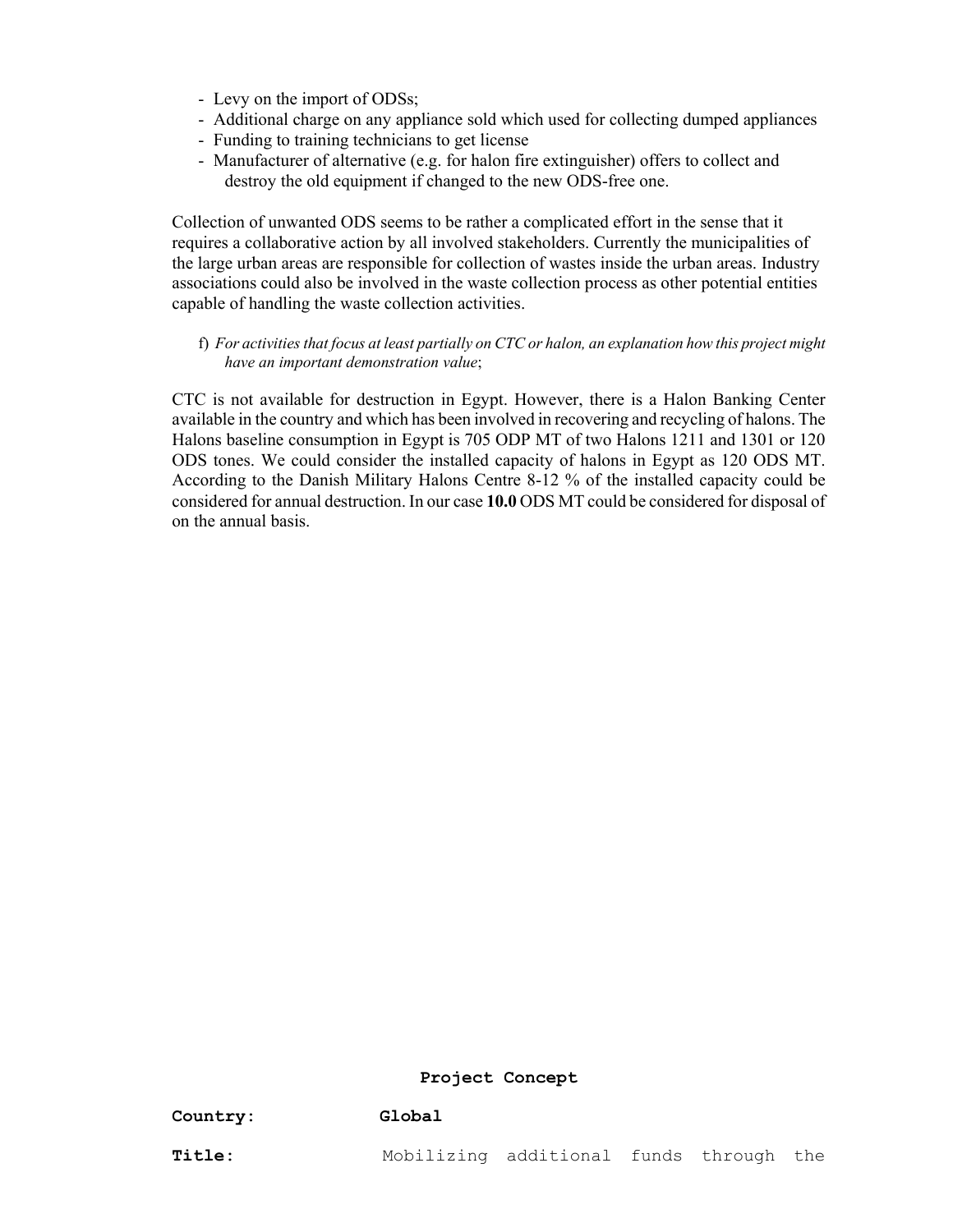special facility under the MLF to account for the climate co benefits of the HCFCs phase out projects and ODS Destruction Projects. **Project Duration:** 24 months **Project Budget:** 322,500 (including 7.5% Agency Support Costs)

**Implementing Agency:** UNIDO

#### **Project Summary**

#### **Reference: resource mobilization funding**

This proposal has reference to the resource mobilization funding that UNIDO included in its business plan.

The proposal takes into account the negotiations on the issue started in Montreal during the coordination meeting on 26-27 January 2009 and discussed at the MOP and ExCom level during the year 2009.

The main objective of the project is to define a suitable scheme for mobilizing sources for the co-financing of ODS-related projects.

The below considerations have been taken into account in developing this proposal:

- MLF has the mandate to provide funding and assistance for covering the incremental costs relating to the ODS phase out.
- MLF and IAs have a long history of successful cooperation with A5 countries conversion projects at national and enterprise level (more than 5000 projects have been implemented so far). MLF has been successful in building partnership with A5 countries and in developing a good system to deal with big number of national and individual projects in a very smooth and cost effective manner.
- MLF has been successful in achieving remarkable results in the reduction of GHG emissions as a by-product of ODSs phase out projects. However, the generation of climate benefits from additional efforts is not mandated by the MP and therefore associated costs are not covered by MLF.
- Despite none of the ODS is included in the list of the substances regulated under the Kyoto Protocol, some ODS have a remarkable GWP impact. Moreover, some of the most promising alternatives for the replacement of HCFCs are in the basket of the Kyoto substances (i.e. HFCs).
- Methodologies have been already approved for the emission reduction of HFC at the manufacturing level (i.e. HFC in foam).
- GEF provides funding for projects in the thematic areas of interest, such as those relating to the UNFCCC, UNBDC and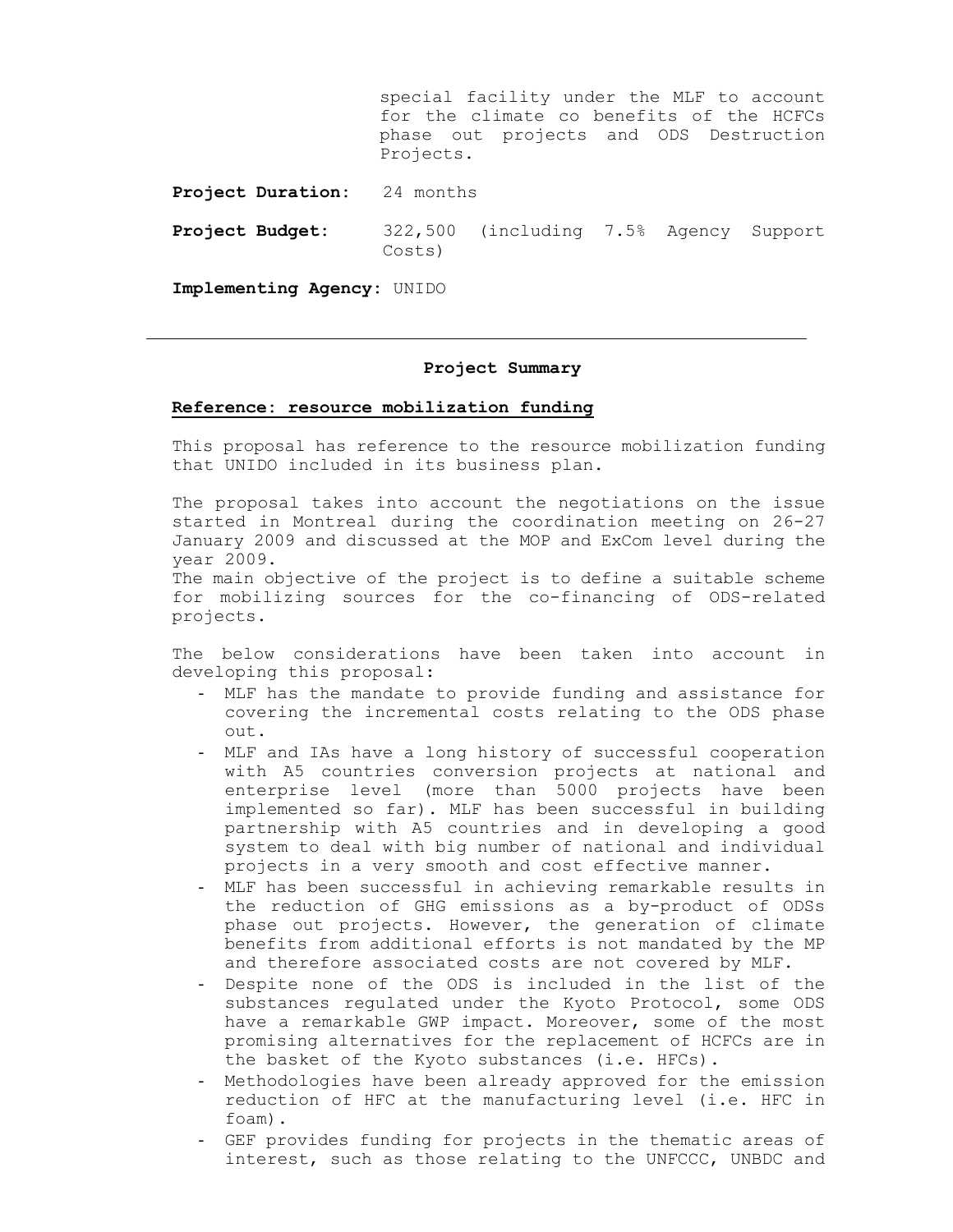UNDCC. Projects aiming at energy saving and increase the energy efficiency are usually funded.

- GEF operates through national Focal Points (NFP) within governments and in most cases the projects proponents or counterparts are governmental entities (Energy Ministry, Agricultural Ministry, transportation Ministry, etc).
- GEF has limited access/experience in working with individual companies in the private sector especially if they are SMEs.
- GEF confounding requirements made more complex for developing countries to fully benefit from the GEF. And this is more apparent when SMEs were concerned.
- Partnership between the GEF and MLF would serve the purposes of both bodies and make use of the strength of each other specifically in the HCFCs phase out era as well as in the destruction of unwanted ODSs, taking into account the decisions of the MOP and ExCom to adopt alternatives that generate climate and environment co benefits where applicable.
- Strategies for leveraging funds from the GWP emission reduction bodies (both compliance and voluntary markets) could be further explored.

#### Proposal:

To develop concepts and methodologies for additional climate benefits of HCFC phase-out projects and ODS destruction activities. The concepts are as follows.

#### **1. Replacement Scheme Methodology**

To develop a methodology for a replacement scheme for old domestic and industrial appliances relying on ODSs. The early replacement would ensure environmental benefits both to the Ozone recovery and reduction of GWE. The aim would be to develop a scheme where ODS appliances past a certain cut-off age (on the basis of significantly reduced energy efficiency) could be substituted with newer, energy efficient models using non-HFC alternatives. UNIDO can leverage financing from other bodies eg. GEF, CTF or national programs to pay for the replacement portion and the related costs of transportation and collection, while the destruction of the ODS would be covered according the MLF DEMO projects. Gains could be realized through the reduction in energy bills, with the difference collected by the government over a period of time and fed back into the scheme for further co-financing of ODS destruction projects. This would ensure the continuity of the scheme and reduce further reliance on the MLF. The methodology would work out the energy efficiency gains from replacement and also the gains from reduction in energy bills.

One should consider that in most developing countries, equipment manufacturers are not required to improve the energy efficiency of their products if it means additional costs to be borne by them either due to modification of process or material costs. As savings generated due to increased energy efficiency would be usually beneficial to end-users and subsequently to developing countries governments due to reducing of required investments in